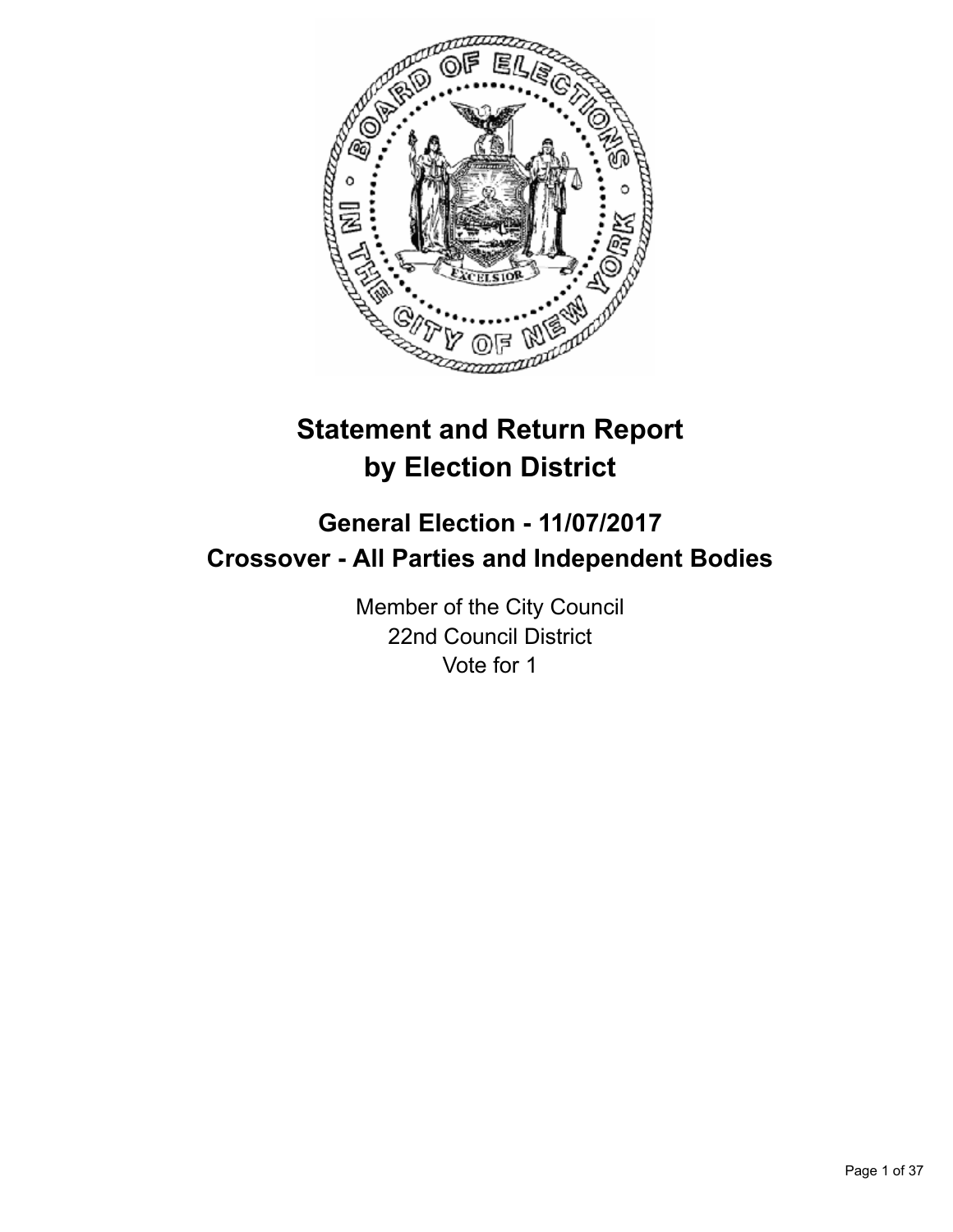

| <b>PUBLIC COUNTER</b>                                    | 0 |
|----------------------------------------------------------|---|
| <b>MANUALLY COUNTED EMERGENCY</b>                        | 0 |
| ABSENTEE / MILITARY                                      | 0 |
| AFFIDAVIT                                                | 0 |
| <b>Total Ballots</b>                                     | 0 |
| Less - Inapplicable Federal/Special Presidential Ballots | 0 |
| <b>Total Applicable Ballots</b>                          | 0 |
| COSTA G. CONSTANTINIDES (DEMOCRATIC)                     | 0 |
| COSTA G. CONSTANTINIDES (WORKING FAMILIES)               | 0 |
| KATHLEEN K. SPRINGER (DIVE IN)                           | 0 |
| <b>Total Votes</b>                                       | 0 |

# **073/85**

| <b>PUBLIC COUNTER</b>                                    | 0            |
|----------------------------------------------------------|--------------|
| <b>MANUALLY COUNTED EMERGENCY</b>                        | 0            |
| <b>ABSENTEE / MILITARY</b>                               | 0            |
| <b>AFFIDAVIT</b>                                         | 0            |
| <b>Total Ballots</b>                                     | 0            |
| Less - Inapplicable Federal/Special Presidential Ballots | 0            |
| <b>Total Applicable Ballots</b>                          | 0            |
| COSTA G. CONSTANTINIDES (DEMOCRATIC)                     | $\mathbf{0}$ |
| COSTA G. CONSTANTINIDES (WORKING FAMILIES)               | 0            |
| KATHLEEN K. SPRINGER (DIVE IN)                           | $\mathbf{0}$ |
| <b>Total Votes</b>                                       | $\mathbf{0}$ |

| <b>PUBLIC COUNTER</b>                                    | 0 |
|----------------------------------------------------------|---|
| <b>MANUALLY COUNTED EMERGENCY</b>                        | 0 |
| ABSENTEE / MILITARY                                      | 0 |
| AFFIDAVIT                                                | 0 |
| <b>Total Ballots</b>                                     | 0 |
| Less - Inapplicable Federal/Special Presidential Ballots | 0 |
| <b>Total Applicable Ballots</b>                          | 0 |
| COSTA G. CONSTANTINIDES (DEMOCRATIC)                     | 0 |
| COSTA G. CONSTANTINIDES (WORKING FAMILIES)               | 0 |
| KATHLEEN K. SPRINGER (DIVE IN)                           | 0 |
| <b>Total Votes</b>                                       | 0 |
|                                                          |   |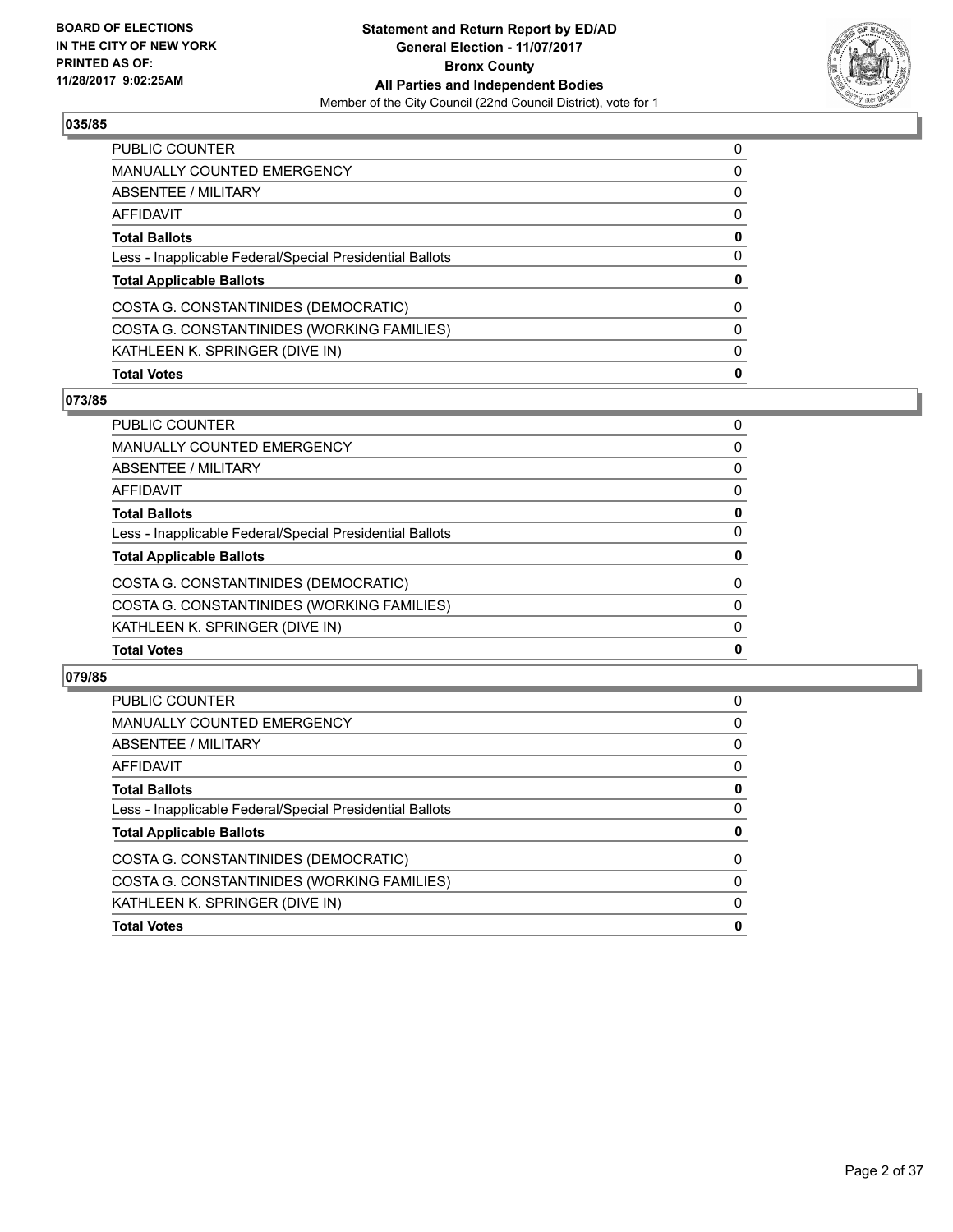

| <b>PUBLIC COUNTER</b>                                    | 3 |
|----------------------------------------------------------|---|
| MANUALLY COUNTED EMERGENCY                               | 0 |
| ABSENTEE / MILITARY                                      | 0 |
| AFFIDAVIT                                                | 0 |
| <b>Total Ballots</b>                                     | 3 |
| Less - Inapplicable Federal/Special Presidential Ballots | 0 |
| <b>Total Applicable Ballots</b>                          |   |
| COSTA G. CONSTANTINIDES (DEMOCRATIC)                     | 2 |
| COSTA G. CONSTANTINIDES (WORKING FAMILIES)               | 0 |
| KATHLEEN K. SPRINGER (DIVE IN)                           | 0 |
| <b>Total Votes</b>                                       | 2 |
| Unrecorded                                               |   |

#### **060/30**

| PUBLIC COUNTER                                           | 258 |
|----------------------------------------------------------|-----|
| MANUALLY COUNTED EMERGENCY                               | 0   |
| ABSENTEE / MILITARY                                      | 10  |
| AFFIDAVIT                                                | 1   |
| <b>Total Ballots</b>                                     | 269 |
| Less - Inapplicable Federal/Special Presidential Ballots | 0   |
| <b>Total Applicable Ballots</b>                          | 269 |
| COSTA G. CONSTANTINIDES (DEMOCRATIC)                     | 164 |
| COSTA G. CONSTANTINIDES (WORKING FAMILIES)               | 39  |
| KATHLEEN K. SPRINGER (DIVE IN)                           | 21  |
| NIGEL GREMBOWSKI (WRITE-IN)                              | 1   |
| RAND PAUL (WRITE-IN)                                     | 1   |
| <b>Total Votes</b>                                       | 226 |
| Unrecorded                                               | 43  |

| <b>PUBLIC COUNTER</b>                                    | 234 |
|----------------------------------------------------------|-----|
| MANUALLY COUNTED EMERGENCY                               | 0   |
| ABSENTEE / MILITARY                                      | 4   |
| AFFIDAVIT                                                |     |
| <b>Total Ballots</b>                                     | 239 |
| Less - Inapplicable Federal/Special Presidential Ballots | 0   |
| <b>Total Applicable Ballots</b>                          | 239 |
| COSTA G. CONSTANTINIDES (DEMOCRATIC)                     | 179 |
| COSTA G. CONSTANTINIDES (WORKING FAMILIES)               | 22  |
| KATHLEEN K. SPRINGER (DIVE IN)                           | 6   |
| <b>Total Votes</b>                                       | 207 |
| Unrecorded                                               | 32  |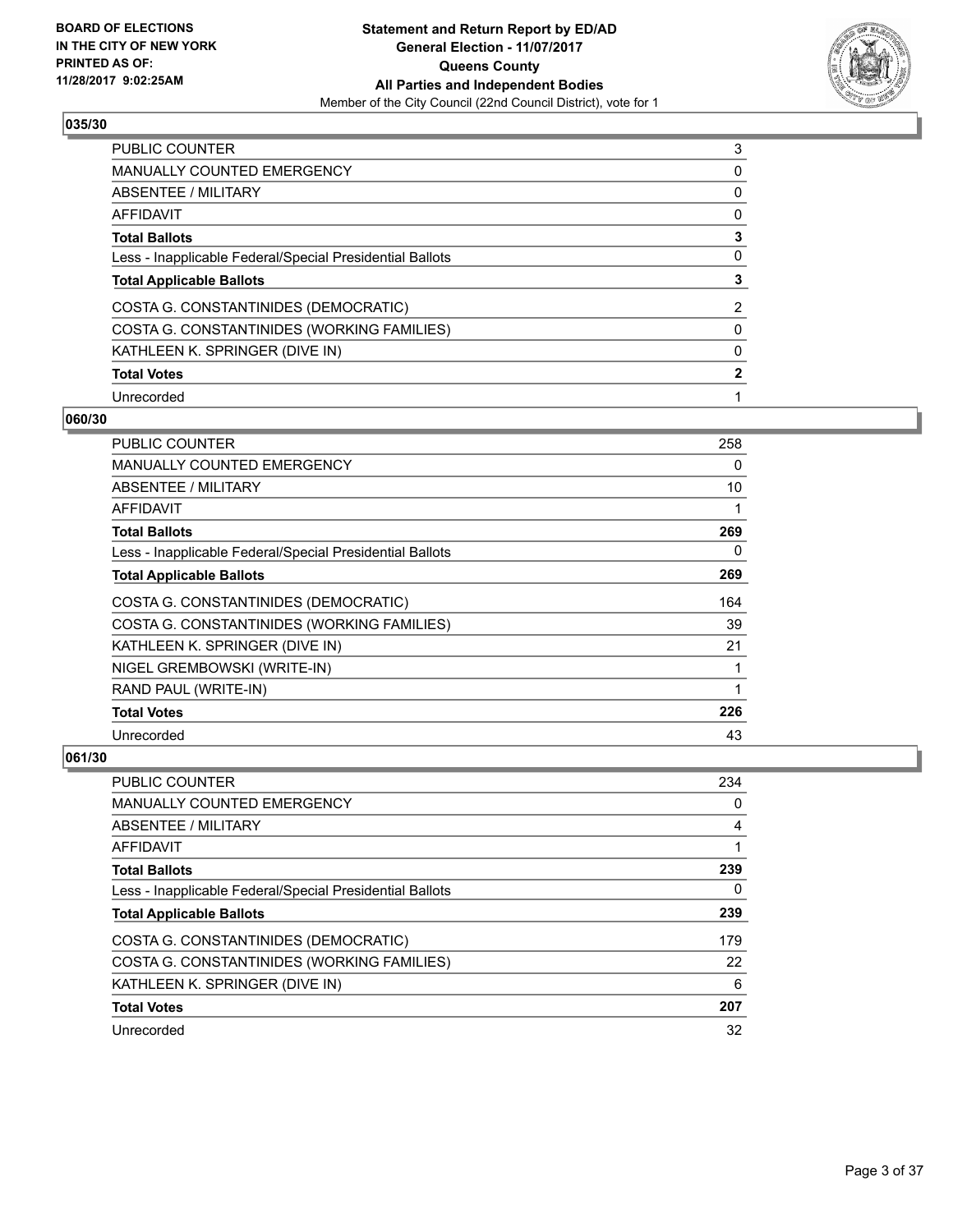

| <b>PUBLIC COUNTER</b>                                    | 130 |
|----------------------------------------------------------|-----|
| <b>MANUALLY COUNTED EMERGENCY</b>                        | 0   |
| ABSENTEE / MILITARY                                      |     |
| AFFIDAVIT                                                |     |
| <b>Total Ballots</b>                                     | 132 |
| Less - Inapplicable Federal/Special Presidential Ballots | 0   |
| <b>Total Applicable Ballots</b>                          | 132 |
| COSTA G. CONSTANTINIDES (DEMOCRATIC)                     | 98  |
| COSTA G. CONSTANTINIDES (WORKING FAMILIES)               | 14  |
| KATHLEEN K. SPRINGER (DIVE IN)                           | 8   |
| <b>Total Votes</b>                                       | 120 |
| Unrecorded                                               | 12  |

#### **078/30**

| <b>PUBLIC COUNTER</b>                                    | 127            |
|----------------------------------------------------------|----------------|
| <b>MANUALLY COUNTED EMERGENCY</b>                        | 0              |
| ABSENTEE / MILITARY                                      | 5              |
| <b>AFFIDAVIT</b>                                         | $\overline{2}$ |
| <b>Total Ballots</b>                                     | 134            |
| Less - Inapplicable Federal/Special Presidential Ballots | $\Omega$       |
| <b>Total Applicable Ballots</b>                          | 134            |
| COSTA G. CONSTANTINIDES (DEMOCRATIC)                     | 86             |
| COSTA G. CONSTANTINIDES (WORKING FAMILIES)               | 26             |
| KATHLEEN K. SPRINGER (DIVE IN)                           | 7              |
| <b>Total Votes</b>                                       | 119            |
| Unrecorded                                               | 15             |

| <b>PUBLIC COUNTER</b>                                    | 252 |
|----------------------------------------------------------|-----|
| <b>MANUALLY COUNTED EMERGENCY</b>                        | 0   |
| ABSENTEE / MILITARY                                      | 2   |
| AFFIDAVIT                                                | 0   |
| <b>Total Ballots</b>                                     | 254 |
| Less - Inapplicable Federal/Special Presidential Ballots | 0   |
| <b>Total Applicable Ballots</b>                          | 254 |
| COSTA G. CONSTANTINIDES (DEMOCRATIC)                     | 182 |
| COSTA G. CONSTANTINIDES (WORKING FAMILIES)               | 29  |
| KATHLEEN K. SPRINGER (DIVE IN)                           | 9   |
| ANTHONY NUZIATO (WRITE-IN)                               | 1   |
| UNATTRIBUTABLE WRITE-IN (WRITE-IN)                       | 1   |
| <b>Total Votes</b>                                       | 222 |
| Unrecorded                                               | 32  |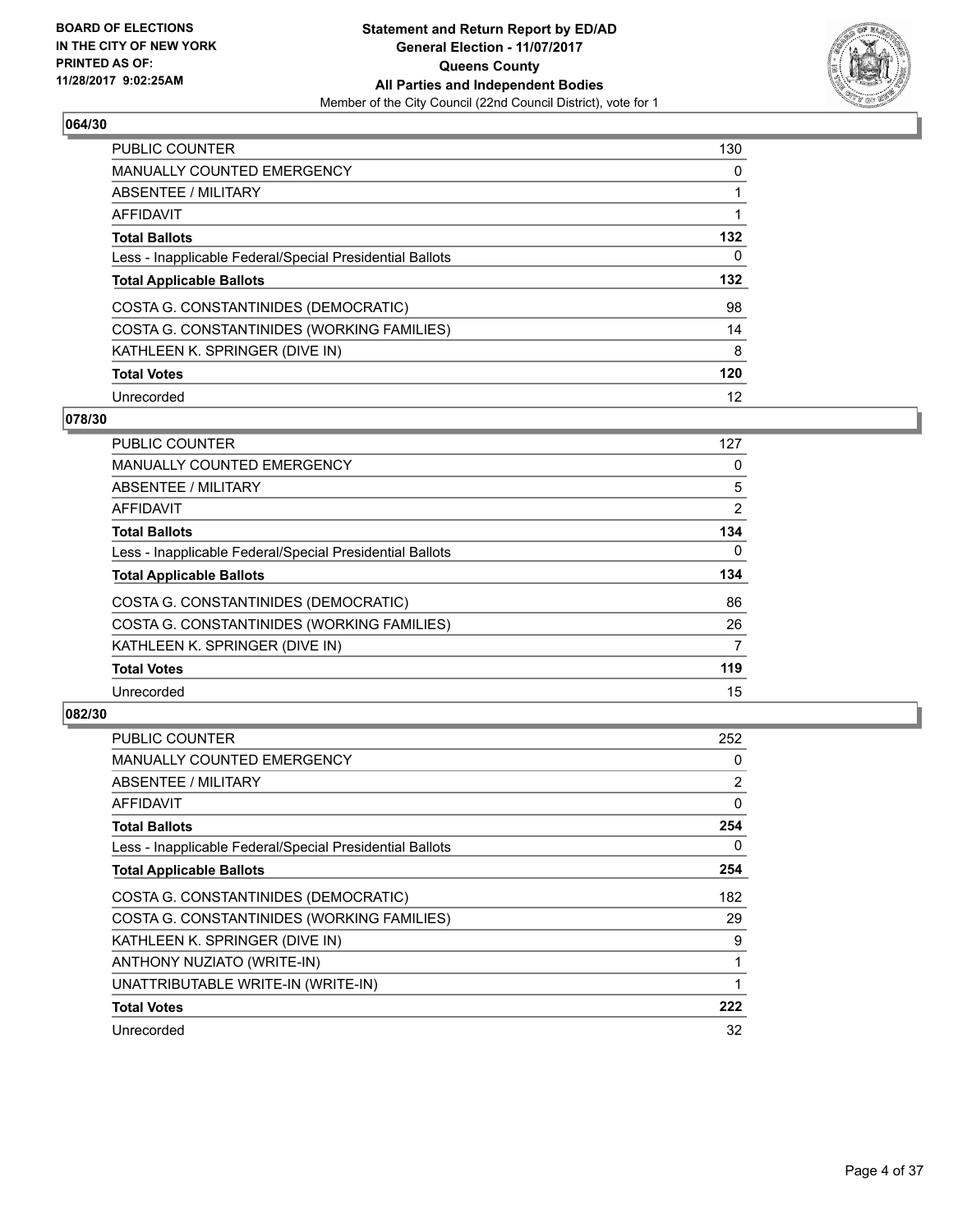

| PUBLIC COUNTER                                           | 140 |
|----------------------------------------------------------|-----|
| <b>MANUALLY COUNTED EMERGENCY</b>                        | 0   |
| ABSENTEE / MILITARY                                      | 2   |
| AFFIDAVIT                                                |     |
| <b>Total Ballots</b>                                     | 143 |
| Less - Inapplicable Federal/Special Presidential Ballots | 0   |
| <b>Total Applicable Ballots</b>                          | 143 |
| COSTA G. CONSTANTINIDES (DEMOCRATIC)                     | 113 |
| COSTA G. CONSTANTINIDES (WORKING FAMILIES)               | 5   |
| KATHLEEN K. SPRINGER (DIVE IN)                           | 6   |
| <b>Total Votes</b>                                       | 124 |
| Unrecorded                                               | 19  |

#### **011/34**

| <b>PUBLIC COUNTER</b>                                    | 126      |
|----------------------------------------------------------|----------|
| MANUALLY COUNTED EMERGENCY                               | 0        |
| ABSENTEE / MILITARY                                      | 7        |
| AFFIDAVIT                                                | 0        |
| <b>Total Ballots</b>                                     | 133      |
| Less - Inapplicable Federal/Special Presidential Ballots | $\Omega$ |
| <b>Total Applicable Ballots</b>                          | 133      |
| COSTA G. CONSTANTINIDES (DEMOCRATIC)                     | 98       |
| COSTA G. CONSTANTINIDES (WORKING FAMILIES)               | 8        |
| KATHLEEN K. SPRINGER (DIVE IN)                           | 6        |
| <b>Total Votes</b>                                       | $112$    |
| Unrecorded                                               | 21       |

| <b>PUBLIC COUNTER</b>                                    | 151 |
|----------------------------------------------------------|-----|
| <b>MANUALLY COUNTED EMERGENCY</b>                        | 0   |
| ABSENTEE / MILITARY                                      | 3   |
| AFFIDAVIT                                                |     |
| <b>Total Ballots</b>                                     | 155 |
| Less - Inapplicable Federal/Special Presidential Ballots | 0   |
| <b>Total Applicable Ballots</b>                          | 155 |
| COSTA G. CONSTANTINIDES (DEMOCRATIC)                     | 111 |
| COSTA G. CONSTANTINIDES (WORKING FAMILIES)               | 9   |
| KATHLEEN K. SPRINGER (DIVE IN)                           | 5   |
| UNATTRIBUTABLE WRITE-IN (WRITE-IN)                       |     |
| <b>Total Votes</b>                                       | 126 |
| Unrecorded                                               | 29  |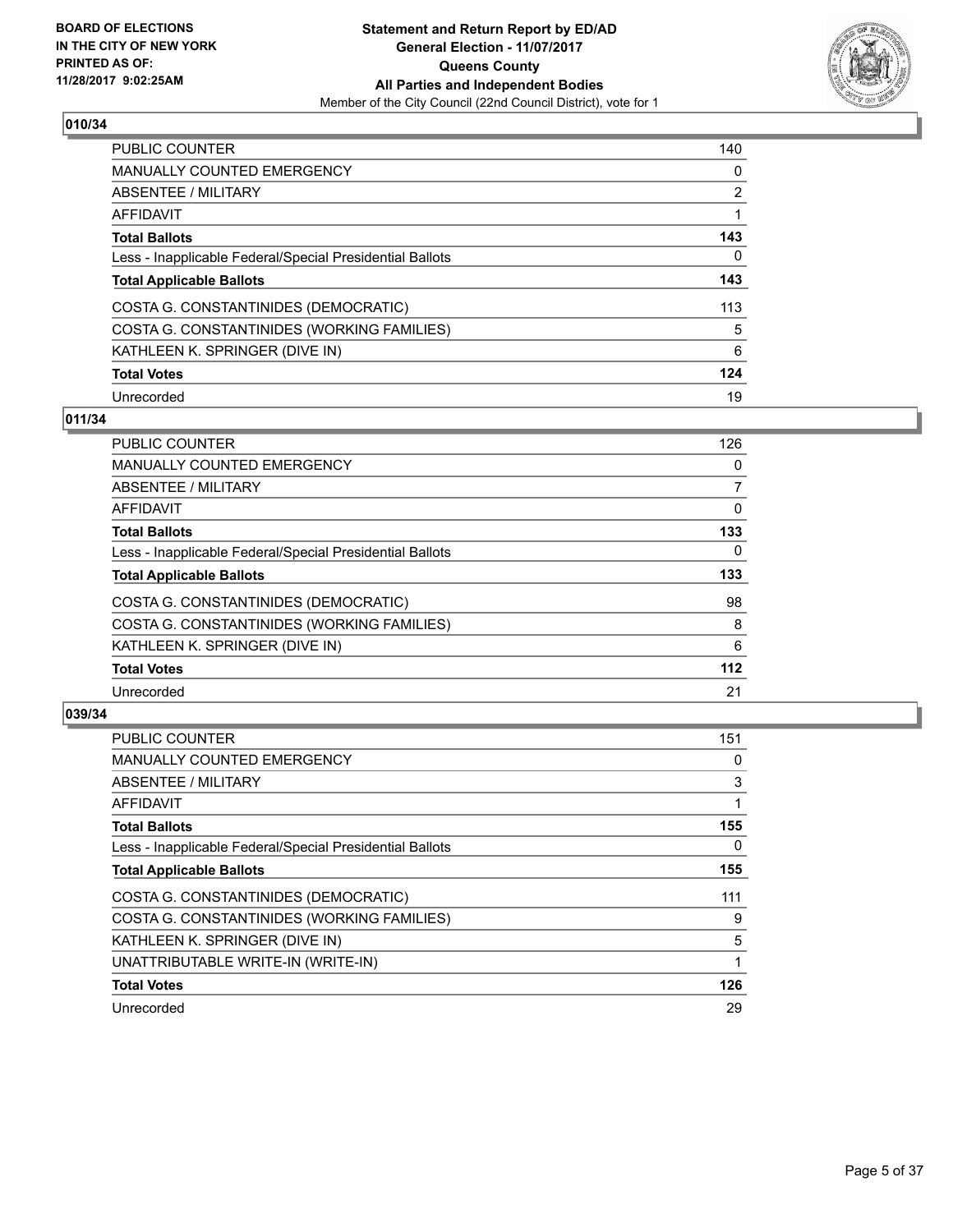

| <b>PUBLIC COUNTER</b>                                    | 187 |
|----------------------------------------------------------|-----|
| <b>MANUALLY COUNTED EMERGENCY</b>                        | 0   |
| ABSENTEE / MILITARY                                      | 3   |
| AFFIDAVIT                                                | 4   |
| <b>Total Ballots</b>                                     | 194 |
| Less - Inapplicable Federal/Special Presidential Ballots | 0   |
| <b>Total Applicable Ballots</b>                          | 194 |
| COSTA G. CONSTANTINIDES (DEMOCRATIC)                     | 132 |
| COSTA G. CONSTANTINIDES (WORKING FAMILIES)               | 16  |
| KATHLEEN K. SPRINGER (DIVE IN)                           | 6   |
| <b>Total Votes</b>                                       | 154 |
| Unrecorded                                               | 40  |

#### **041/34**

| <b>PUBLIC COUNTER</b>                                    | 196 |
|----------------------------------------------------------|-----|
| <b>MANUALLY COUNTED EMERGENCY</b>                        | 0   |
| ABSENTEE / MILITARY                                      | 5   |
| AFFIDAVIT                                                | 2   |
| <b>Total Ballots</b>                                     | 203 |
| Less - Inapplicable Federal/Special Presidential Ballots | 0   |
| <b>Total Applicable Ballots</b>                          | 203 |
| COSTA G. CONSTANTINIDES (DEMOCRATIC)                     | 145 |
| COSTA G. CONSTANTINIDES (WORKING FAMILIES)               | 12  |
| KATHLEEN K. SPRINGER (DIVE IN)                           | 7   |
| <b>JORGE MORALES (WRITE-IN)</b>                          | 1   |
| <b>Total Votes</b>                                       | 165 |
| Unrecorded                                               | 38  |

| PUBLIC COUNTER                                           | 117 |
|----------------------------------------------------------|-----|
| <b>MANUALLY COUNTED EMERGENCY</b>                        | 0   |
| ABSENTEE / MILITARY                                      | 0   |
| AFFIDAVIT                                                | 4   |
| <b>Total Ballots</b>                                     | 121 |
| Less - Inapplicable Federal/Special Presidential Ballots | 0   |
| <b>Total Applicable Ballots</b>                          | 121 |
|                                                          |     |
| COSTA G. CONSTANTINIDES (DEMOCRATIC)                     | 95  |
| COSTA G. CONSTANTINIDES (WORKING FAMILIES)               | 6   |
| KATHLEEN K. SPRINGER (DIVE IN)                           | 3   |
| <b>Total Votes</b>                                       | 104 |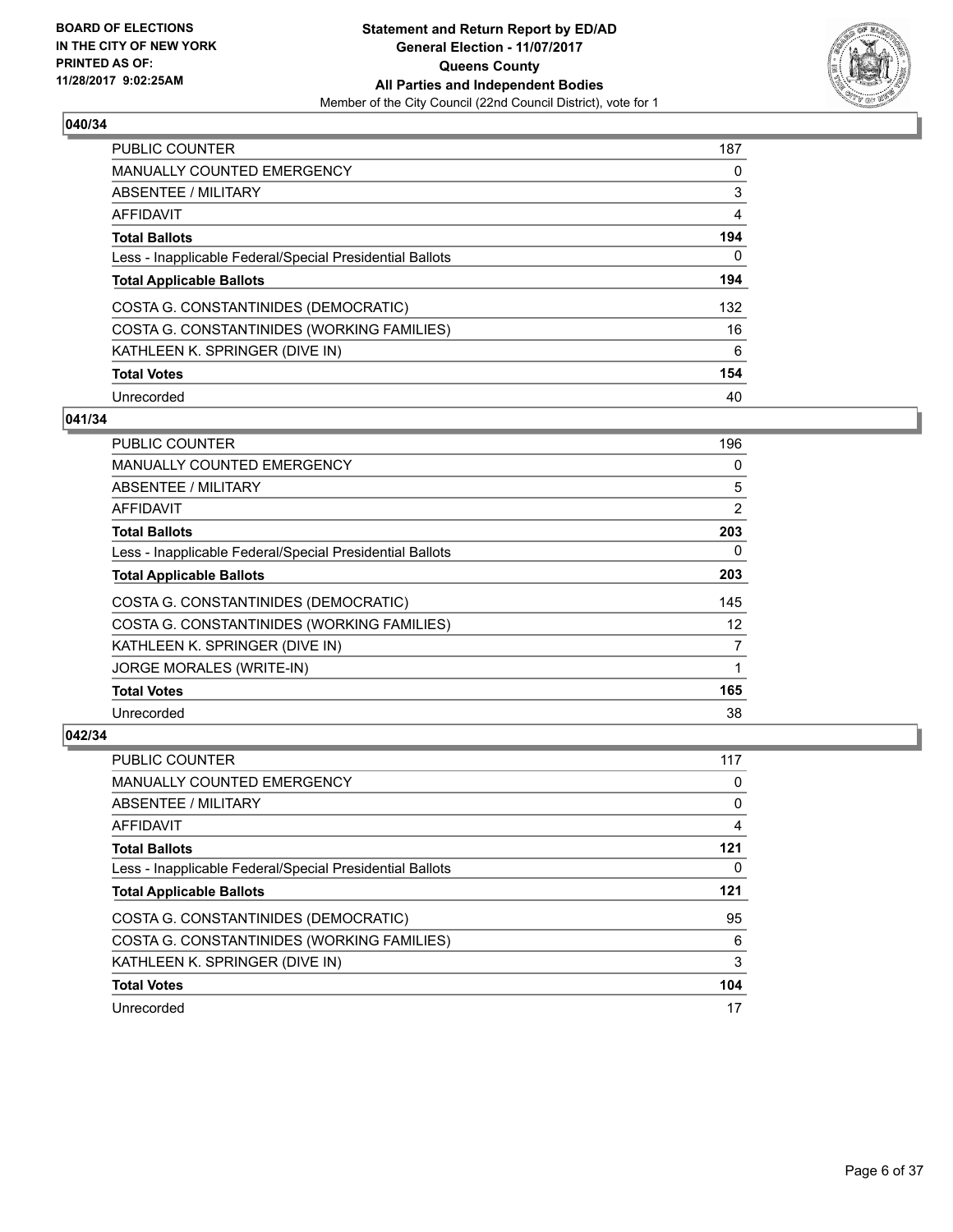

| <b>PUBLIC COUNTER</b>                                    | 124 |
|----------------------------------------------------------|-----|
| <b>MANUALLY COUNTED EMERGENCY</b>                        | 0   |
| ABSENTEE / MILITARY                                      | 2   |
| AFFIDAVIT                                                | 2   |
| <b>Total Ballots</b>                                     | 128 |
| Less - Inapplicable Federal/Special Presidential Ballots | 0   |
| <b>Total Applicable Ballots</b>                          | 128 |
| COSTA G. CONSTANTINIDES (DEMOCRATIC)                     | 88  |
| COSTA G. CONSTANTINIDES (WORKING FAMILIES)               | 7   |
| KATHLEEN K. SPRINGER (DIVE IN)                           | 3   |
| ANA MARIA BAZAN (WRITE-IN)                               | 2   |
| SEAN TOOMEY (WRITE-IN)                                   | 1   |
| <b>Total Votes</b>                                       | 101 |
| Unrecorded                                               | 27  |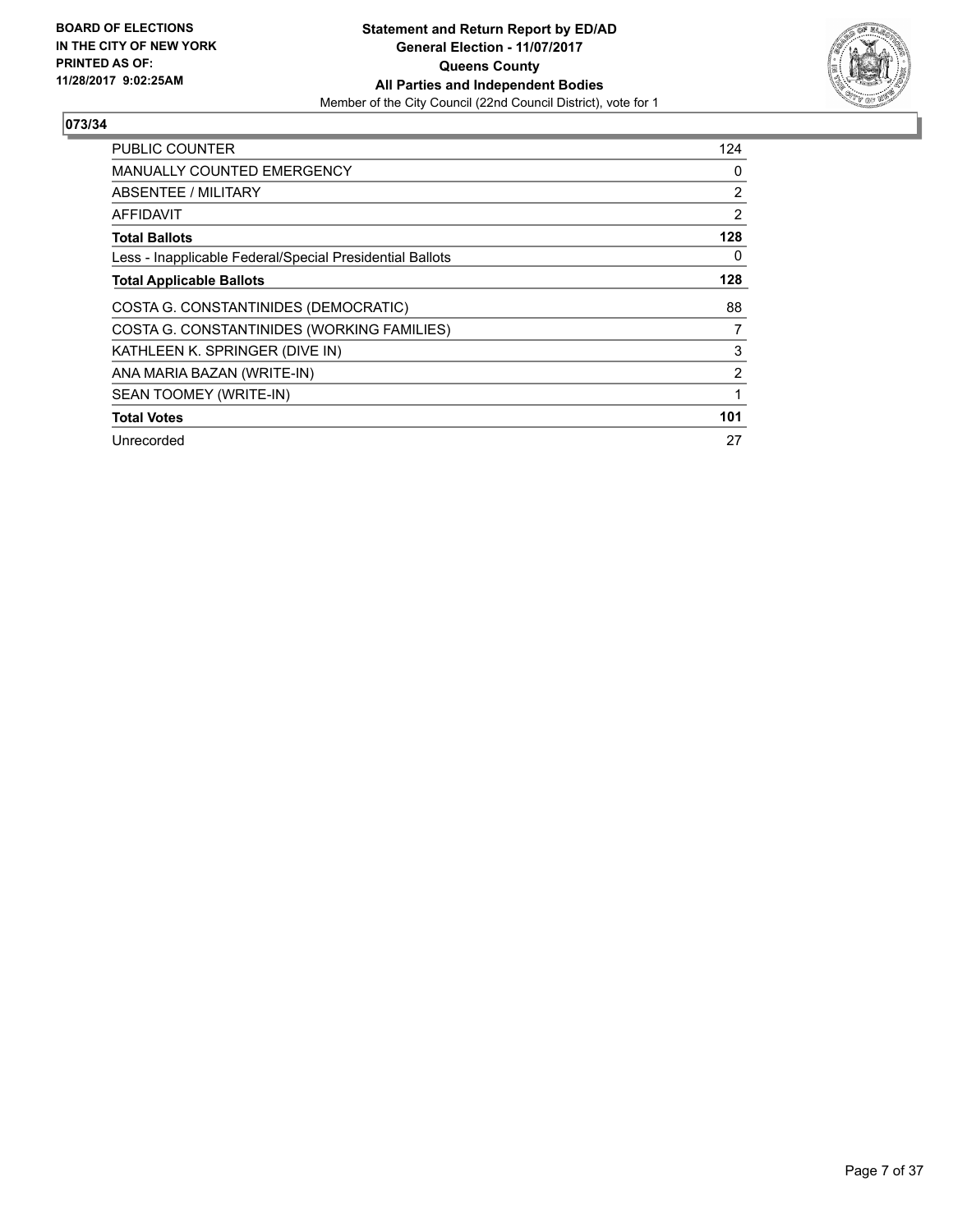

| <b>PUBLIC COUNTER</b>                                    | 113 |
|----------------------------------------------------------|-----|
| <b>MANUALLY COUNTED EMERGENCY</b>                        | 0   |
| ABSENTEE / MILITARY                                      | 4   |
| AFFIDAVIT                                                | 3   |
| <b>Total Ballots</b>                                     | 120 |
| Less - Inapplicable Federal/Special Presidential Ballots | 0   |
| <b>Total Applicable Ballots</b>                          | 120 |
| COSTA G. CONSTANTINIDES (DEMOCRATIC)                     | 88  |
| COSTA G. CONSTANTINIDES (WORKING FAMILIES)               | 8   |
| KATHLEEN K. SPRINGER (DIVE IN)                           | 5   |
|                                                          |     |
| <b>Total Votes</b>                                       | 101 |

#### **050/35**

| PUBLIC COUNTER                                           | 186 |
|----------------------------------------------------------|-----|
| <b>MANUALLY COUNTED EMERGENCY</b>                        | 0   |
| ABSENTEE / MILITARY                                      | 2   |
| AFFIDAVIT                                                | 0   |
| <b>Total Ballots</b>                                     | 188 |
| Less - Inapplicable Federal/Special Presidential Ballots | 0   |
| <b>Total Applicable Ballots</b>                          | 188 |
| COSTA G. CONSTANTINIDES (DEMOCRATIC)                     | 146 |
| COSTA G. CONSTANTINIDES (WORKING FAMILIES)               | 14  |
| KATHLEEN K. SPRINGER (DIVE IN)                           | 11  |
| UNATTRIBUTABLE WRITE-IN (WRITE-IN)                       | 1   |
| <b>Total Votes</b>                                       | 172 |
| Unrecorded                                               | 16  |

| <b>Total Votes</b>                                       | 0 |
|----------------------------------------------------------|---|
| KATHLEEN K. SPRINGER (DIVE IN)                           | 0 |
| COSTA G. CONSTANTINIDES (WORKING FAMILIES)               | 0 |
| COSTA G. CONSTANTINIDES (DEMOCRATIC)                     | 0 |
| <b>Total Applicable Ballots</b>                          | 0 |
| Less - Inapplicable Federal/Special Presidential Ballots | 0 |
| <b>Total Ballots</b>                                     | 0 |
| <b>AFFIDAVIT</b>                                         | 0 |
| <b>ABSENTEE / MILITARY</b>                               | 0 |
| <b>MANUALLY COUNTED EMERGENCY</b>                        | 0 |
| <b>PUBLIC COUNTER</b>                                    | 0 |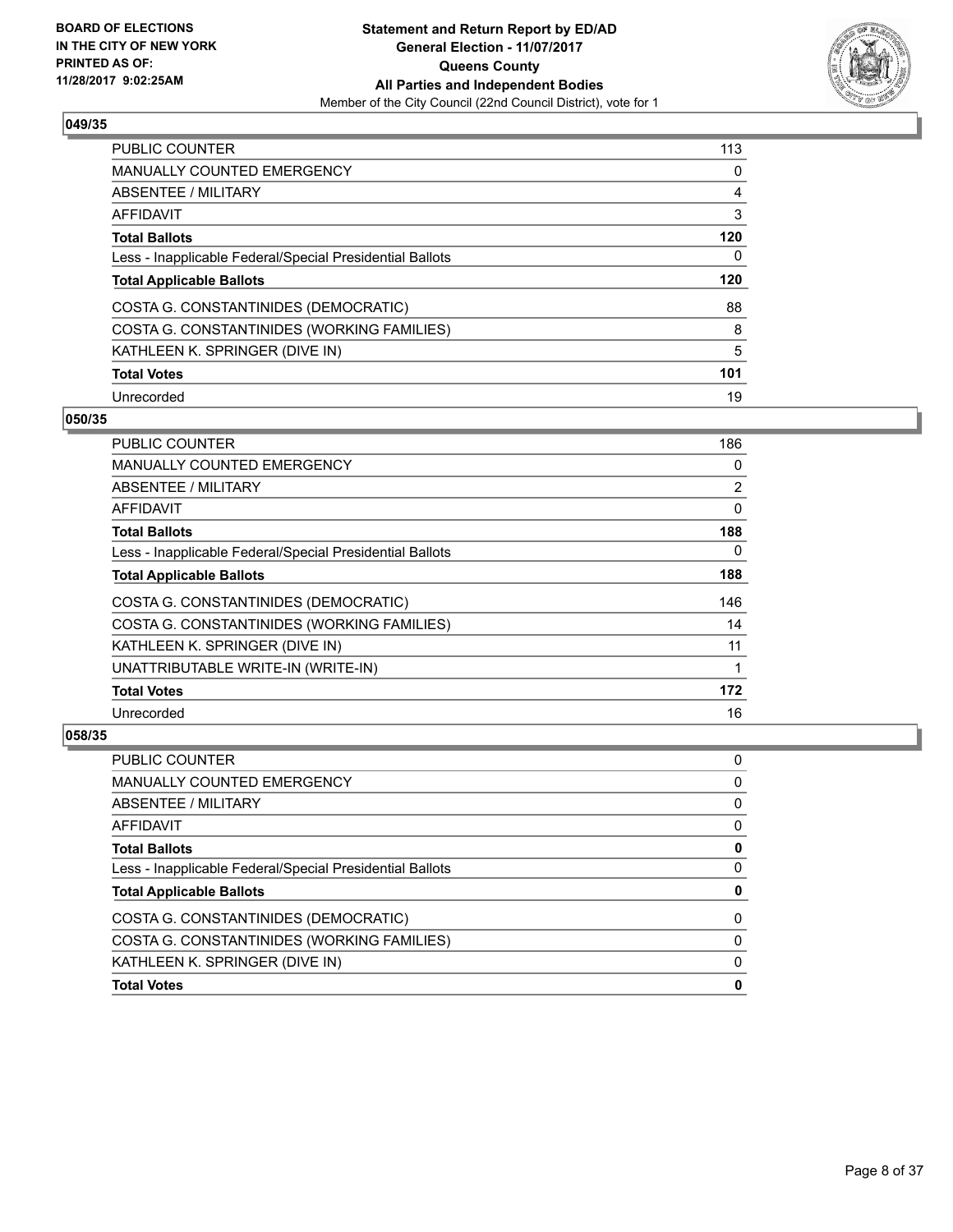

| PUBLIC COUNTER                                           | 0 |
|----------------------------------------------------------|---|
| <b>MANUALLY COUNTED EMERGENCY</b>                        | O |
| ABSENTEE / MILITARY                                      | 0 |
| AFFIDAVIT                                                | 0 |
| <b>Total Ballots</b>                                     | 0 |
| Less - Inapplicable Federal/Special Presidential Ballots | 0 |
| <b>Total Applicable Ballots</b>                          |   |
| COSTA G. CONSTANTINIDES (DEMOCRATIC)                     | 0 |
| COSTA G. CONSTANTINIDES (WORKING FAMILIES)               | 0 |
| KATHLEEN K. SPRINGER (DIVE IN)                           |   |
| <b>Total Votes</b>                                       | Ω |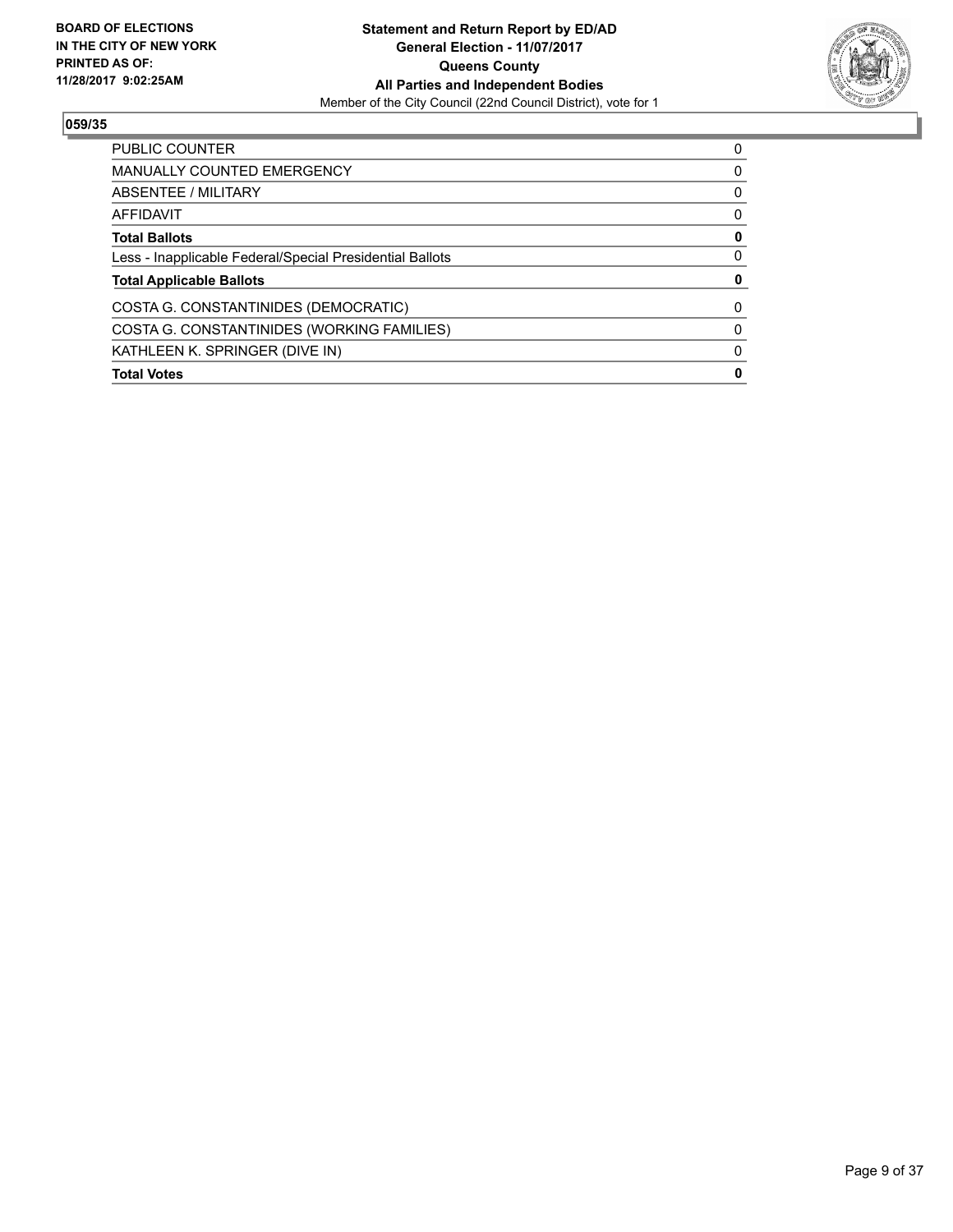

| PUBLIC COUNTER                                           | 453 |
|----------------------------------------------------------|-----|
| <b>MANUALLY COUNTED EMERGENCY</b>                        | 0   |
| ABSENTEE / MILITARY                                      | 12  |
| AFFIDAVIT                                                | 2   |
| <b>Total Ballots</b>                                     | 467 |
| Less - Inapplicable Federal/Special Presidential Ballots | 0   |
| <b>Total Applicable Ballots</b>                          | 467 |
| COSTA G. CONSTANTINIDES (DEMOCRATIC)                     | 300 |
| COSTA G. CONSTANTINIDES (WORKING FAMILIES)               | 67  |
| KATHLEEN K. SPRINGER (DIVE IN)                           | 22  |
| <b>Total Votes</b>                                       | 389 |
| Unrecorded                                               | 78  |

#### **002/36**

| <b>PUBLIC COUNTER</b>                                    | 297      |
|----------------------------------------------------------|----------|
| <b>MANUALLY COUNTED EMERGENCY</b>                        | 0        |
| ABSENTEE / MILITARY                                      | 9        |
| <b>AFFIDAVIT</b>                                         | 2        |
| <b>Total Ballots</b>                                     | 308      |
| Less - Inapplicable Federal/Special Presidential Ballots | $\Omega$ |
| <b>Total Applicable Ballots</b>                          | 308      |
| COSTA G. CONSTANTINIDES (DEMOCRATIC)                     | 215      |
| COSTA G. CONSTANTINIDES (WORKING FAMILIES)               | 33       |
| KATHLEEN K. SPRINGER (DIVE IN)                           | 12       |
| <b>Total Votes</b>                                       | 260      |
| Unrecorded                                               | 48       |

| <b>PUBLIC COUNTER</b>                                    | 136 |
|----------------------------------------------------------|-----|
| <b>MANUALLY COUNTED EMERGENCY</b>                        | 0   |
| ABSENTEE / MILITARY                                      |     |
| AFFIDAVIT                                                | 2   |
| <b>Total Ballots</b>                                     | 139 |
| Less - Inapplicable Federal/Special Presidential Ballots | 0   |
| <b>Total Applicable Ballots</b>                          | 139 |
| COSTA G. CONSTANTINIDES (DEMOCRATIC)                     | 107 |
| COSTA G. CONSTANTINIDES (WORKING FAMILIES)               | 16  |
| KATHLEEN K. SPRINGER (DIVE IN)                           | 5   |
| KIMON THERMOS (WRITE-IN)                                 |     |
| <b>Total Votes</b>                                       | 129 |
| Unrecorded                                               | 10  |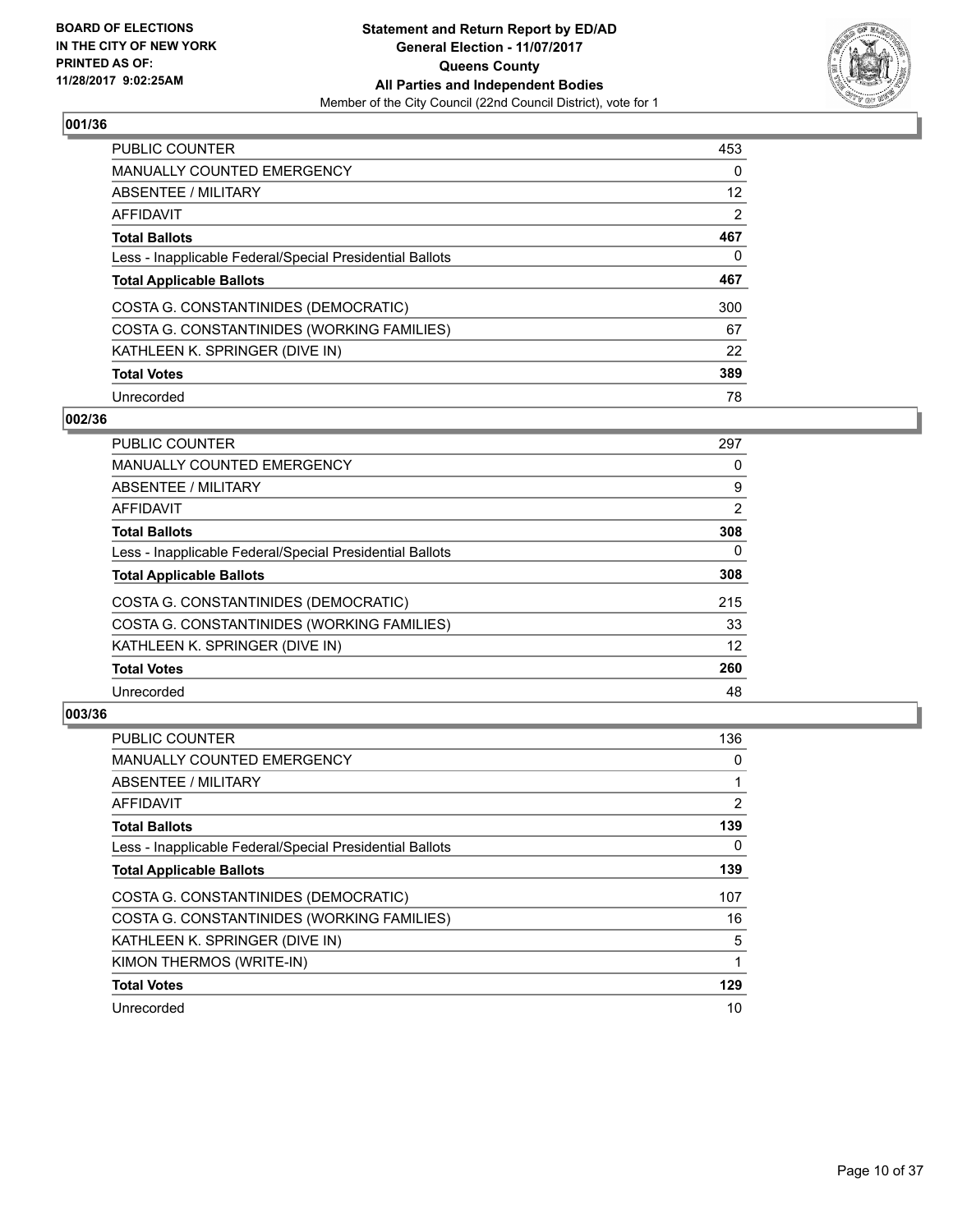

| <b>PUBLIC COUNTER</b>                                    | 249 |
|----------------------------------------------------------|-----|
| MANUALLY COUNTED EMERGENCY                               | 0   |
| ABSENTEE / MILITARY                                      | 3   |
| AFFIDAVIT                                                | 4   |
| <b>Total Ballots</b>                                     | 256 |
| Less - Inapplicable Federal/Special Presidential Ballots | 0   |
| <b>Total Applicable Ballots</b>                          | 256 |
| COSTA G. CONSTANTINIDES (DEMOCRATIC)                     | 172 |
| COSTA G. CONSTANTINIDES (WORKING FAMILIES)               | 35  |
| KATHLEEN K. SPRINGER (DIVE IN)                           | 17  |
| SCOTT ADAMS (WRITE-IN)                                   |     |
| <b>Total Votes</b>                                       | 225 |
| Unrecorded                                               | 31  |

# **005/36**

| PUBLIC COUNTER                                           | 190 |
|----------------------------------------------------------|-----|
| MANUALLY COUNTED EMERGENCY                               | 0   |
| ABSENTEE / MILITARY                                      | 5   |
| AFFIDAVIT                                                | 3   |
| <b>Total Ballots</b>                                     | 198 |
| Less - Inapplicable Federal/Special Presidential Ballots | 0   |
| <b>Total Applicable Ballots</b>                          | 198 |
| COSTA G. CONSTANTINIDES (DEMOCRATIC)                     | 128 |
| COSTA G. CONSTANTINIDES (WORKING FAMILIES)               | 27  |
| KATHLEEN K. SPRINGER (DIVE IN)                           | 10  |
| ELLEN KODADEK (WRITE-IN)                                 | 1   |
| UNATTRIBUTABLE WRITE-IN (WRITE-IN)                       | 1   |
| <b>Total Votes</b>                                       | 167 |
| Unrecorded                                               | 31  |

| PUBLIC COUNTER                                           | 276 |
|----------------------------------------------------------|-----|
| <b>MANUALLY COUNTED EMERGENCY</b>                        | 0   |
| ABSENTEE / MILITARY                                      | 8   |
| AFFIDAVIT                                                | 5   |
| <b>Total Ballots</b>                                     | 289 |
| Less - Inapplicable Federal/Special Presidential Ballots | 0   |
| <b>Total Applicable Ballots</b>                          | 289 |
| COSTA G. CONSTANTINIDES (DEMOCRATIC)                     | 220 |
| COSTA G. CONSTANTINIDES (WORKING FAMILIES)               | 34  |
| KATHLEEN K. SPRINGER (DIVE IN)                           | 12  |
| NICOLAS C. SARVIDES (WRITE-IN)                           |     |
| UNATTRIBUTABLE WRITE-IN (WRITE-IN)                       |     |
| <b>Total Votes</b>                                       | 268 |
| Unrecorded                                               | 21  |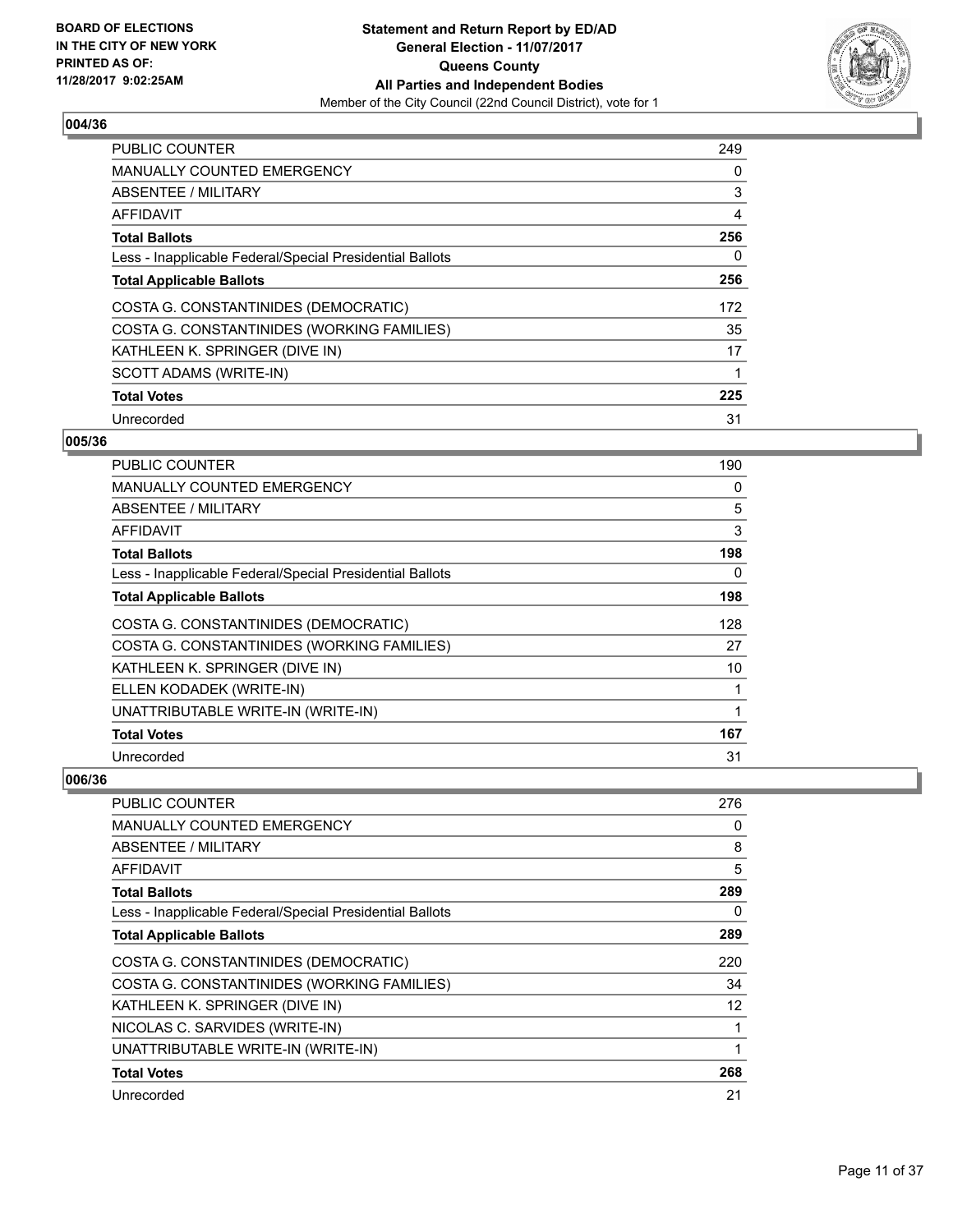

| <b>PUBLIC COUNTER</b>                                    | 148 |
|----------------------------------------------------------|-----|
| <b>MANUALLY COUNTED EMERGENCY</b>                        | 0   |
| ABSENTEE / MILITARY                                      | 2   |
| <b>AFFIDAVIT</b>                                         | 3   |
| <b>Total Ballots</b>                                     | 153 |
| Less - Inapplicable Federal/Special Presidential Ballots | 0   |
| <b>Total Applicable Ballots</b>                          | 153 |
| COSTA G. CONSTANTINIDES (DEMOCRATIC)                     | 113 |
| COSTA G. CONSTANTINIDES (WORKING FAMILIES)               | 18  |
| KATHLEEN K. SPRINGER (DIVE IN)                           | 7   |
| DONALD TRUMP JR (WRITE-IN)                               | 1   |
| <b>Total Votes</b>                                       | 139 |
| Unrecorded                                               | 14  |

# **008/36**

| <b>PUBLIC COUNTER</b>                                    | 267 |
|----------------------------------------------------------|-----|
| MANUALLY COUNTED EMERGENCY                               | 0   |
| ABSENTEE / MILITARY                                      | 5   |
| AFFIDAVIT                                                | 3   |
| <b>Total Ballots</b>                                     | 275 |
| Less - Inapplicable Federal/Special Presidential Ballots | 0   |
| <b>Total Applicable Ballots</b>                          | 275 |
| COSTA G. CONSTANTINIDES (DEMOCRATIC)                     | 184 |
| COSTA G. CONSTANTINIDES (WORKING FAMILIES)               | 52  |
| KATHLEEN K. SPRINGER (DIVE IN)                           | 16  |
| <b>MACARTNEY MORRIS (WRITE-IN)</b>                       | 1   |
| <b>Total Votes</b>                                       | 253 |
| Unrecorded                                               | 22  |

| <b>PUBLIC COUNTER</b>                                    | 149 |
|----------------------------------------------------------|-----|
| <b>MANUALLY COUNTED EMERGENCY</b>                        | 0   |
| ABSENTEE / MILITARY                                      | 0   |
| AFFIDAVIT                                                | 4   |
| <b>Total Ballots</b>                                     | 153 |
| Less - Inapplicable Federal/Special Presidential Ballots | 0   |
| <b>Total Applicable Ballots</b>                          | 153 |
| COSTA G. CONSTANTINIDES (DEMOCRATIC)                     | 117 |
| COSTA G. CONSTANTINIDES (WORKING FAMILIES)               | 10  |
| KATHLEEN K. SPRINGER (DIVE IN)                           | 6   |
| <b>Total Votes</b>                                       | 133 |
| Unrecorded                                               | 20  |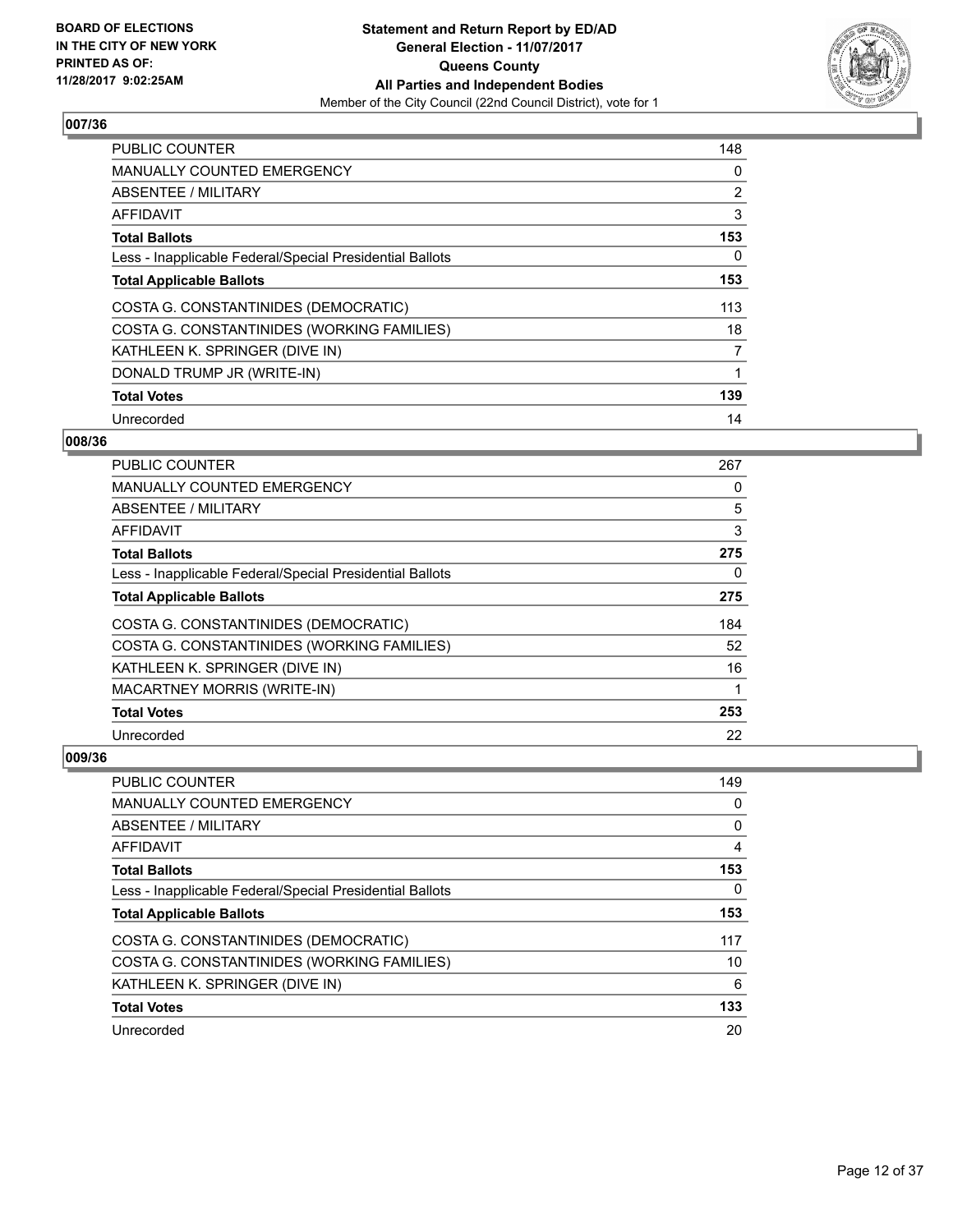

| <b>PUBLIC COUNTER</b>                                    | 164 |
|----------------------------------------------------------|-----|
| MANUALLY COUNTED EMERGENCY                               | 0   |
| ABSENTEE / MILITARY                                      | 4   |
| AFFIDAVIT                                                | 4   |
| <b>Total Ballots</b>                                     | 172 |
| Less - Inapplicable Federal/Special Presidential Ballots | 0   |
| <b>Total Applicable Ballots</b>                          | 172 |
| COSTA G. CONSTANTINIDES (DEMOCRATIC)                     | 131 |
| COSTA G. CONSTANTINIDES (WORKING FAMILIES)               | 14  |
| KATHLEEN K. SPRINGER (DIVE IN)                           | 6   |
| BIBI HAMIO (WRITE-IN)                                    | 1   |
| <b>Total Votes</b>                                       | 152 |
| Unrecorded                                               | 20  |

# **011/36**

| PUBLIC COUNTER                                           | 216 |
|----------------------------------------------------------|-----|
| MANUALLY COUNTED EMERGENCY                               | 0   |
| ABSENTEE / MILITARY                                      | 4   |
| AFFIDAVIT                                                | 6   |
| <b>Total Ballots</b>                                     | 226 |
| Less - Inapplicable Federal/Special Presidential Ballots | 0   |
| <b>Total Applicable Ballots</b>                          | 226 |
| COSTA G. CONSTANTINIDES (DEMOCRATIC)                     | 159 |
| COSTA G. CONSTANTINIDES (WORKING FAMILIES)               | 20  |
| KATHLEEN K. SPRINGER (DIVE IN)                           | 25  |
| PAUL A. VALLONE (WRITE-IN)                               |     |
| UNATTRIBUTABLE WRITE-IN (WRITE-IN)                       | 2   |
| <b>Total Votes</b>                                       | 207 |
| Unrecorded                                               | 19  |

| PUBLIC COUNTER                                           | 187 |
|----------------------------------------------------------|-----|
| <b>MANUALLY COUNTED EMERGENCY</b>                        | 0   |
| ABSENTEE / MILITARY                                      | 3   |
| AFFIDAVIT                                                |     |
| <b>Total Ballots</b>                                     | 191 |
| Less - Inapplicable Federal/Special Presidential Ballots | 0   |
| <b>Total Applicable Ballots</b>                          | 191 |
| COSTA G. CONSTANTINIDES (DEMOCRATIC)                     | 138 |
| COSTA G. CONSTANTINIDES (WORKING FAMILIES)               | 31  |
| KATHLEEN K. SPRINGER (DIVE IN)                           | 9   |
| ARIEL MARCOS (WRITE-IN)                                  |     |
| FRANCISCO MOYA (WRITE-IN)                                |     |
| SARA ISABELLE STANLEY (WRITE-IN)                         | 1   |
| <b>Total Votes</b>                                       | 181 |
| Unrecorded                                               | 10  |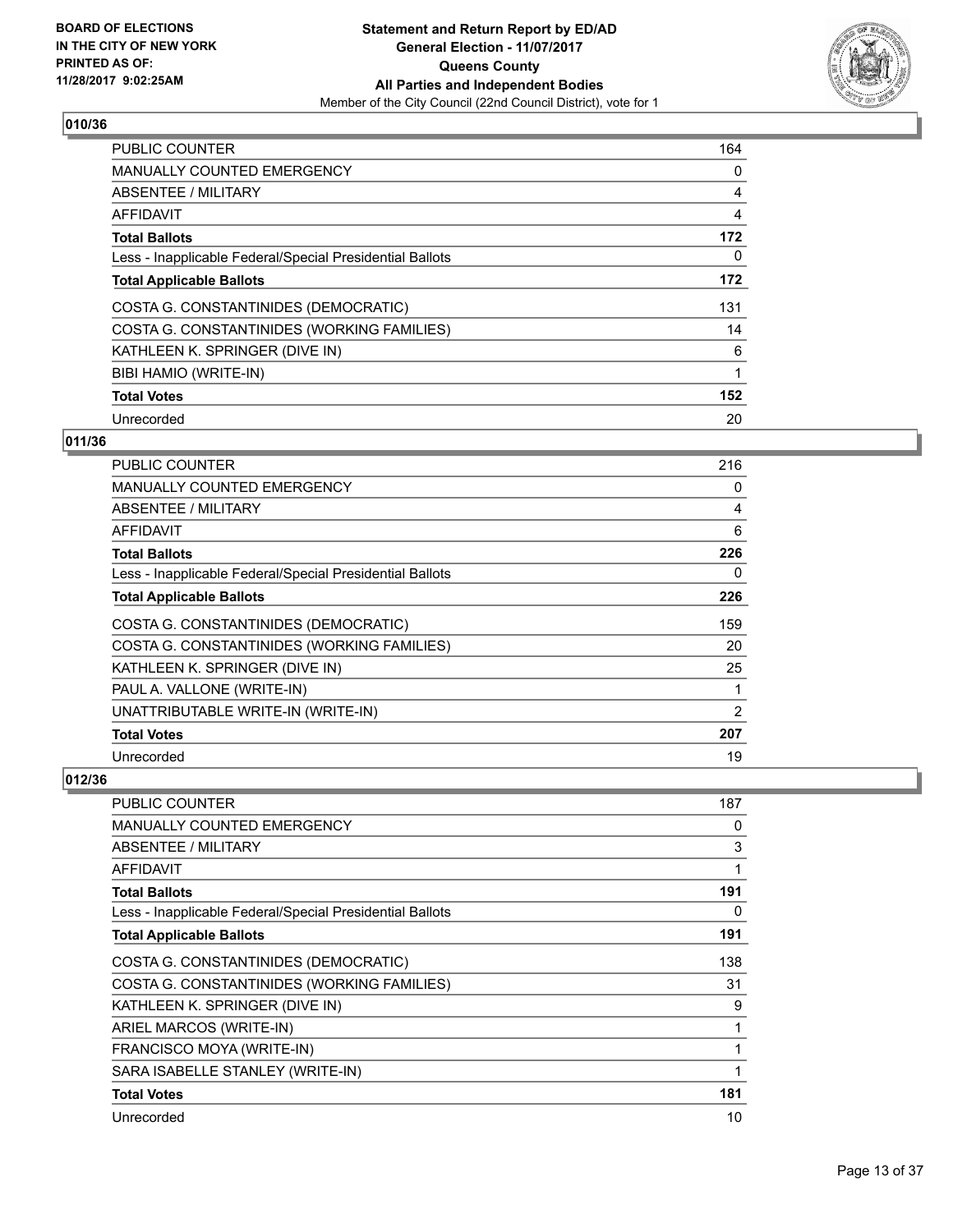

| <b>PUBLIC COUNTER</b>                                    | 231 |
|----------------------------------------------------------|-----|
| MANUALLY COUNTED EMERGENCY                               | 0   |
| ABSENTEE / MILITARY                                      | 2   |
| AFFIDAVIT                                                | 2   |
| <b>Total Ballots</b>                                     | 235 |
| Less - Inapplicable Federal/Special Presidential Ballots | 0   |
| <b>Total Applicable Ballots</b>                          | 235 |
| COSTA G. CONSTANTINIDES (DEMOCRATIC)                     | 172 |
| COSTA G. CONSTANTINIDES (WORKING FAMILIES)               | 25  |
| KATHLEEN K. SPRINGER (DIVE IN)                           | 12  |
| EMMA MUDRICK (WRITE-IN)                                  |     |
| <b>Total Votes</b>                                       | 210 |
| Unrecorded                                               | 25  |

#### **014/36**

| <b>PUBLIC COUNTER</b>                                    | 217 |
|----------------------------------------------------------|-----|
| <b>MANUALLY COUNTED EMERGENCY</b>                        | 0   |
| ABSENTEE / MILITARY                                      | 2   |
| AFFIDAVIT                                                | 3   |
| <b>Total Ballots</b>                                     | 222 |
| Less - Inapplicable Federal/Special Presidential Ballots | 0   |
| <b>Total Applicable Ballots</b>                          | 222 |
| COSTA G. CONSTANTINIDES (DEMOCRATIC)                     | 132 |
| COSTA G. CONSTANTINIDES (WORKING FAMILIES)               | 24  |
| KATHLEEN K. SPRINGER (DIVE IN)                           | 35  |
| DANIELLE DESTEFANO (WRITE-IN)                            | 2   |
| HAMMSEL MUTTER (WRITE-IN)                                | 1   |
| HANSSEL MATTCAI (WRITE-IN)                               | 1   |
| <b>Total Votes</b>                                       | 195 |
| Unrecorded                                               | 27  |

| <b>PUBLIC COUNTER</b>                                    | 187 |
|----------------------------------------------------------|-----|
| <b>MANUALLY COUNTED EMERGENCY</b>                        | 0   |
| ABSENTEE / MILITARY                                      | 6   |
| AFFIDAVIT                                                | 6   |
| <b>Total Ballots</b>                                     | 199 |
| Less - Inapplicable Federal/Special Presidential Ballots | 0   |
| <b>Total Applicable Ballots</b>                          | 199 |
| COSTA G. CONSTANTINIDES (DEMOCRATIC)                     | 133 |
| COSTA G. CONSTANTINIDES (WORKING FAMILIES)               | 23  |
| KATHLEEN K. SPRINGER (DIVE IN)                           | 12  |
| JAMES WAYDEN (WRITE-IN)                                  |     |
| <b>Total Votes</b>                                       | 169 |
| Unrecorded                                               | 30  |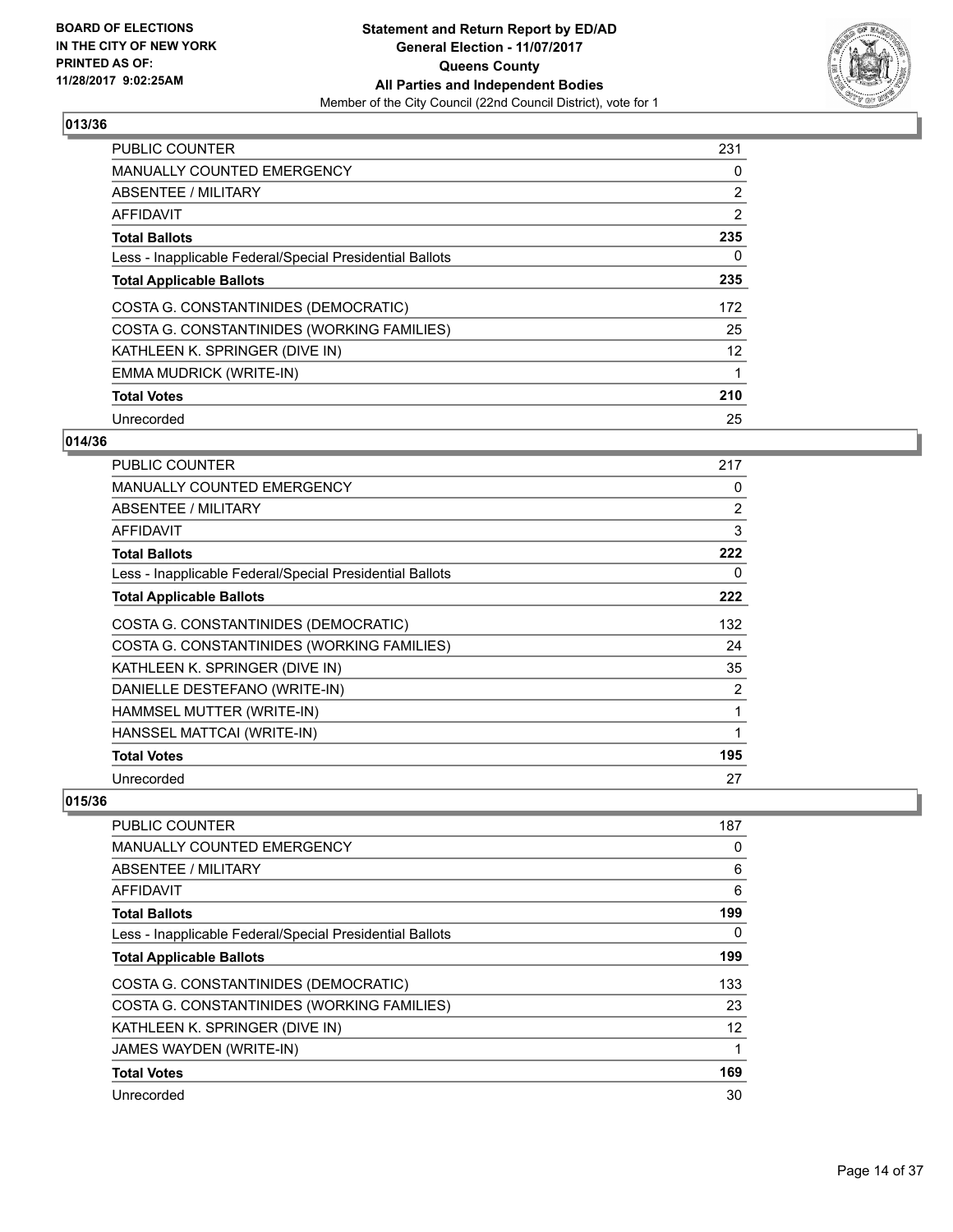

| <b>PUBLIC COUNTER</b>                                    | 226 |
|----------------------------------------------------------|-----|
| MANUALLY COUNTED EMERGENCY                               | 0   |
| ABSENTEE / MILITARY                                      | 4   |
| AFFIDAVIT                                                | 9   |
| <b>Total Ballots</b>                                     | 239 |
| Less - Inapplicable Federal/Special Presidential Ballots | 0   |
| <b>Total Applicable Ballots</b>                          | 239 |
| COSTA G. CONSTANTINIDES (DEMOCRATIC)                     | 182 |
| COSTA G. CONSTANTINIDES (WORKING FAMILIES)               | 26  |
| KATHLEEN K. SPRINGER (DIVE IN)                           | 16  |
| ANGEL RAMIREZ (WRITE-IN)                                 |     |
| <b>Total Votes</b>                                       | 225 |
| Unrecorded                                               | 14  |

# **017/36**

| PUBLIC COUNTER                                           | 232 |
|----------------------------------------------------------|-----|
| MANUALLY COUNTED EMERGENCY                               | 0   |
| ABSENTEE / MILITARY                                      | 5   |
| AFFIDAVIT                                                | 3   |
| <b>Total Ballots</b>                                     | 240 |
| Less - Inapplicable Federal/Special Presidential Ballots | 0   |
| <b>Total Applicable Ballots</b>                          | 240 |
| COSTA G. CONSTANTINIDES (DEMOCRATIC)                     | 174 |
| COSTA G. CONSTANTINIDES (WORKING FAMILIES)               | 38  |
| KATHLEEN K. SPRINGER (DIVE IN)                           | 11  |
| ERIN BRENNAN (WRITE-IN)                                  | 1   |
| <b>Total Votes</b>                                       | 224 |
| Unrecorded                                               | 16  |

| <b>PUBLIC COUNTER</b>                                    | 276 |
|----------------------------------------------------------|-----|
| <b>MANUALLY COUNTED EMERGENCY</b>                        | 0   |
| ABSENTEE / MILITARY                                      | 4   |
| AFFIDAVIT                                                | 5   |
| <b>Total Ballots</b>                                     | 285 |
| Less - Inapplicable Federal/Special Presidential Ballots | 0   |
| <b>Total Applicable Ballots</b>                          | 285 |
| COSTA G. CONSTANTINIDES (DEMOCRATIC)                     | 208 |
| COSTA G. CONSTANTINIDES (WORKING FAMILIES)               | 29  |
| KATHLEEN K. SPRINGER (DIVE IN)                           | 17  |
| BERNIE SANDERS (WRITE-IN)                                |     |
| <b>Total Votes</b>                                       | 255 |
| Unrecorded                                               | 30  |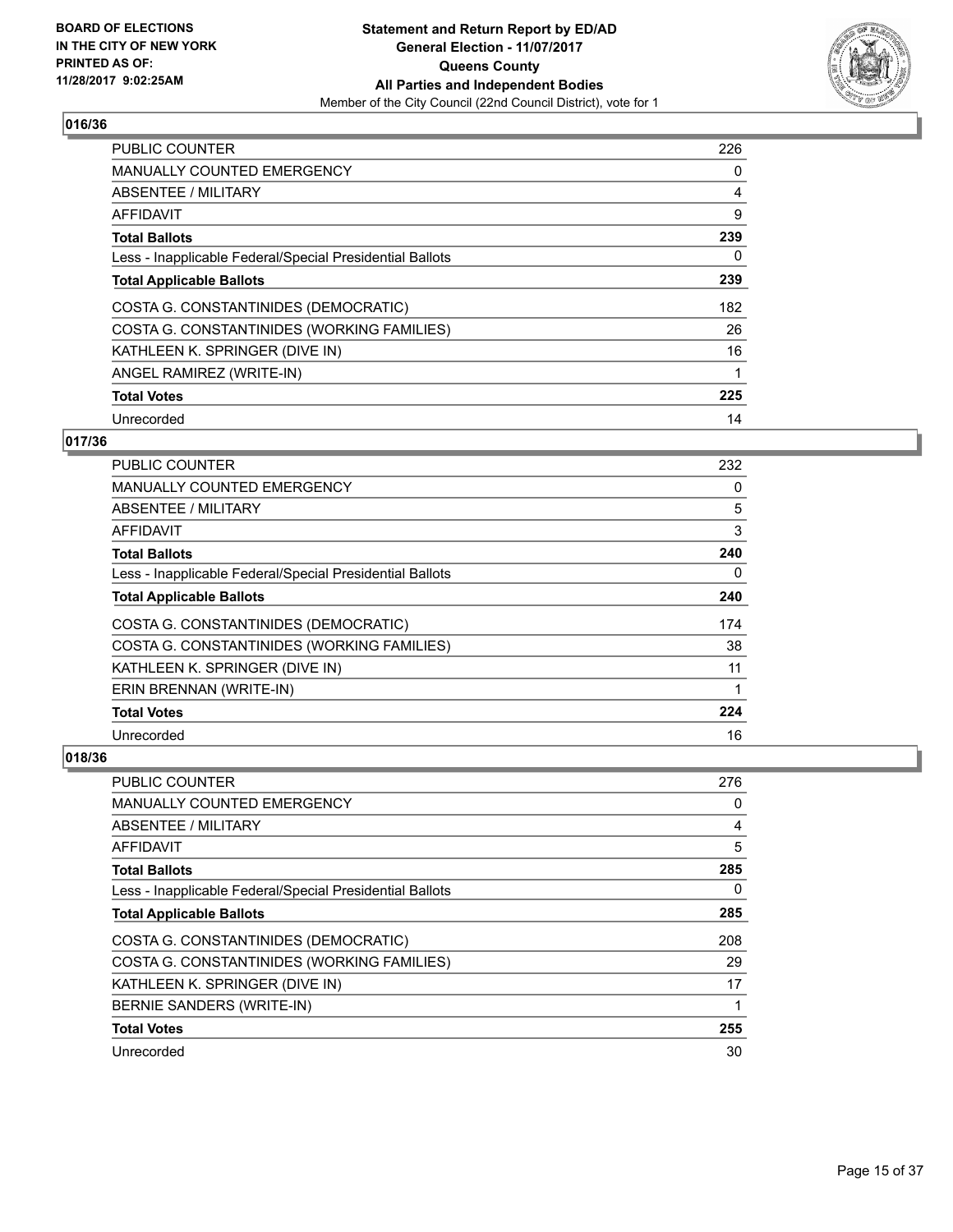

| <b>PUBLIC COUNTER</b>                                    | 267 |
|----------------------------------------------------------|-----|
| MANUALLY COUNTED EMERGENCY                               | 0   |
| ABSENTEE / MILITARY                                      | 2   |
| AFFIDAVIT                                                | 2   |
| <b>Total Ballots</b>                                     | 271 |
| Less - Inapplicable Federal/Special Presidential Ballots | 0   |
| <b>Total Applicable Ballots</b>                          | 271 |
| COSTA G. CONSTANTINIDES (DEMOCRATIC)                     | 190 |
| COSTA G. CONSTANTINIDES (WORKING FAMILIES)               | 34  |
| KATHLEEN K. SPRINGER (DIVE IN)                           | 16  |
| HOMER SIMPSON (WRITE-IN)                                 |     |
| <b>Total Votes</b>                                       | 241 |
| Unrecorded                                               | 30  |

#### **020/36**

| PUBLIC COUNTER                                           | 269            |
|----------------------------------------------------------|----------------|
| MANUALLY COUNTED EMERGENCY                               | 0              |
| ABSENTEE / MILITARY                                      | $\overline{2}$ |
| AFFIDAVIT                                                | 4              |
| <b>Total Ballots</b>                                     | 275            |
| Less - Inapplicable Federal/Special Presidential Ballots | 0              |
| <b>Total Applicable Ballots</b>                          | 275            |
| COSTA G. CONSTANTINIDES (DEMOCRATIC)                     | 200            |
| COSTA G. CONSTANTINIDES (WORKING FAMILIES)               | 26             |
| KATHLEEN K. SPRINGER (DIVE IN)                           | 11             |
| UNATTRIBUTABLE WRITE-IN (WRITE-IN)                       |                |
| <b>Total Votes</b>                                       | 238            |
| Unrecorded                                               | 37             |

| <b>PUBLIC COUNTER</b>                                    | 280 |
|----------------------------------------------------------|-----|
| <b>MANUALLY COUNTED EMERGENCY</b>                        | 0   |
| ABSENTEE / MILITARY                                      | 4   |
| AFFIDAVIT                                                | 5   |
| <b>Total Ballots</b>                                     | 289 |
| Less - Inapplicable Federal/Special Presidential Ballots | 0   |
| <b>Total Applicable Ballots</b>                          | 289 |
| COSTA G. CONSTANTINIDES (DEMOCRATIC)                     | 217 |
| COSTA G. CONSTANTINIDES (WORKING FAMILIES)               | 35  |
| KATHLEEN K. SPRINGER (DIVE IN)                           | 10  |
| <b>Total Votes</b>                                       | 262 |
| Unrecorded                                               | 27  |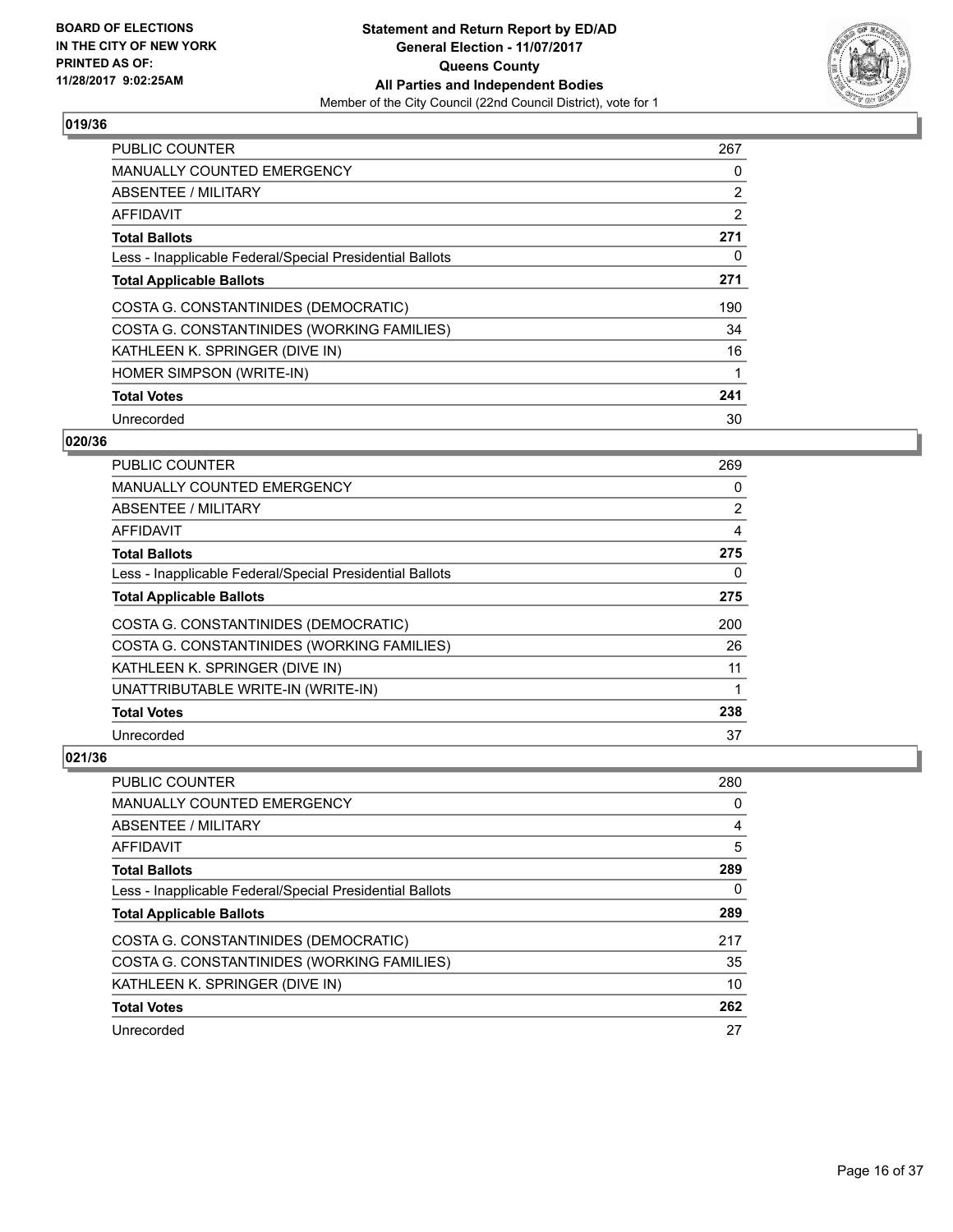

| <b>PUBLIC COUNTER</b>                                    | 259 |
|----------------------------------------------------------|-----|
| <b>MANUALLY COUNTED EMERGENCY</b>                        | 0   |
| ABSENTEE / MILITARY                                      | 5   |
| AFFIDAVIT                                                | 2   |
| <b>Total Ballots</b>                                     | 266 |
| Less - Inapplicable Federal/Special Presidential Ballots | 0   |
| <b>Total Applicable Ballots</b>                          | 266 |
| COSTA G. CONSTANTINIDES (DEMOCRATIC)                     | 187 |
| COSTA G. CONSTANTINIDES (WORKING FAMILIES)               | 43  |
| KATHLEEN K. SPRINGER (DIVE IN)                           | 11  |
| <b>Total Votes</b>                                       | 241 |
| Unrecorded                                               | 25  |

#### **023/36**

| <b>PUBLIC COUNTER</b>                                    | 181            |
|----------------------------------------------------------|----------------|
| <b>MANUALLY COUNTED EMERGENCY</b>                        | 0              |
| ABSENTEE / MILITARY                                      | $\overline{2}$ |
| <b>AFFIDAVIT</b>                                         | 2              |
| <b>Total Ballots</b>                                     | 185            |
| Less - Inapplicable Federal/Special Presidential Ballots | 0              |
| <b>Total Applicable Ballots</b>                          | 185            |
| COSTA G. CONSTANTINIDES (DEMOCRATIC)                     | 117            |
| COSTA G. CONSTANTINIDES (WORKING FAMILIES)               | 21             |
| KATHLEEN K. SPRINGER (DIVE IN)                           | 16             |
| CHRISTINE VAN KIPP (WRITE-IN)                            | 1              |
| NICOLE MALLIOTAKAS (WRITE-IN)                            | 1              |
| SNOOP DOG (WRITE-IN)                                     | 1              |
| UNATTRIBUTABLE WRITE-IN (WRITE-IN)                       | 1              |
| <b>Total Votes</b>                                       | 158            |
| Unrecorded                                               | 27             |

| <b>PUBLIC COUNTER</b>                                    | 207 |
|----------------------------------------------------------|-----|
| MANUALLY COUNTED EMERGENCY                               | 0   |
| ABSENTEE / MILITARY                                      | 4   |
| AFFIDAVIT                                                | 6   |
| <b>Total Ballots</b>                                     | 217 |
| Less - Inapplicable Federal/Special Presidential Ballots | 0   |
| <b>Total Applicable Ballots</b>                          | 217 |
| COSTA G. CONSTANTINIDES (DEMOCRATIC)                     | 165 |
| COSTA G. CONSTANTINIDES (WORKING FAMILIES)               | 21  |
| KATHLEEN K. SPRINGER (DIVE IN)                           | 9   |
| <b>Total Votes</b>                                       | 195 |
| Unrecorded                                               | 22  |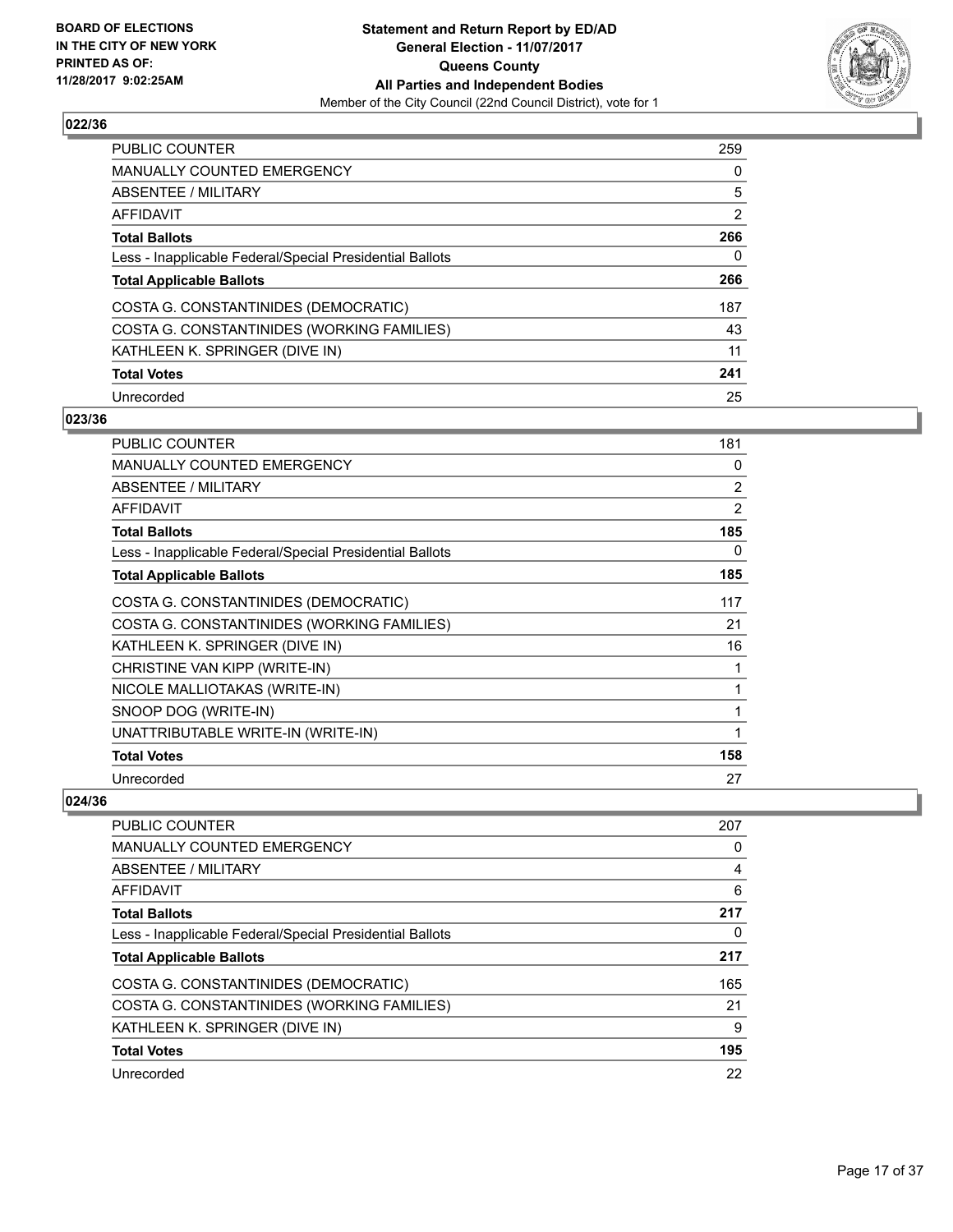

| PUBLIC COUNTER                                           | 213 |
|----------------------------------------------------------|-----|
| <b>MANUALLY COUNTED EMERGENCY</b>                        | 0   |
| ABSENTEE / MILITARY                                      | 3   |
| AFFIDAVIT                                                | 5   |
| <b>Total Ballots</b>                                     | 221 |
| Less - Inapplicable Federal/Special Presidential Ballots | 0   |
| <b>Total Applicable Ballots</b>                          | 221 |
| COSTA G. CONSTANTINIDES (DEMOCRATIC)                     | 156 |
| COSTA G. CONSTANTINIDES (WORKING FAMILIES)               | 22  |
| KATHLEEN K. SPRINGER (DIVE IN)                           | 16  |
| <b>Total Votes</b>                                       | 194 |
| Unrecorded                                               | 27  |

#### **027/36**

| <b>PUBLIC COUNTER</b>                                    | 255 |
|----------------------------------------------------------|-----|
| <b>MANUALLY COUNTED EMERGENCY</b>                        | 0   |
| ABSENTEE / MILITARY                                      | 6   |
| AFFIDAVIT                                                | 3   |
| <b>Total Ballots</b>                                     | 264 |
| Less - Inapplicable Federal/Special Presidential Ballots | 0   |
| <b>Total Applicable Ballots</b>                          | 264 |
| COSTA G. CONSTANTINIDES (DEMOCRATIC)                     | 174 |
| COSTA G. CONSTANTINIDES (WORKING FAMILIES)               | 26  |
| KATHLEEN K. SPRINGER (DIVE IN)                           | 20  |
| <b>Total Votes</b>                                       | 220 |
| Unrecorded                                               | 44  |

| <b>PUBLIC COUNTER</b>                                    | 223 |
|----------------------------------------------------------|-----|
| <b>MANUALLY COUNTED EMERGENCY</b>                        | 0   |
| ABSENTEE / MILITARY                                      | 4   |
| AFFIDAVIT                                                |     |
| <b>Total Ballots</b>                                     | 228 |
| Less - Inapplicable Federal/Special Presidential Ballots | 0   |
| <b>Total Applicable Ballots</b>                          | 228 |
| COSTA G. CONSTANTINIDES (DEMOCRATIC)                     | 151 |
| COSTA G. CONSTANTINIDES (WORKING FAMILIES)               | 23  |
| KATHLEEN K. SPRINGER (DIVE IN)                           | 17  |
| <b>Total Votes</b>                                       | 191 |
| Unrecorded                                               | 37  |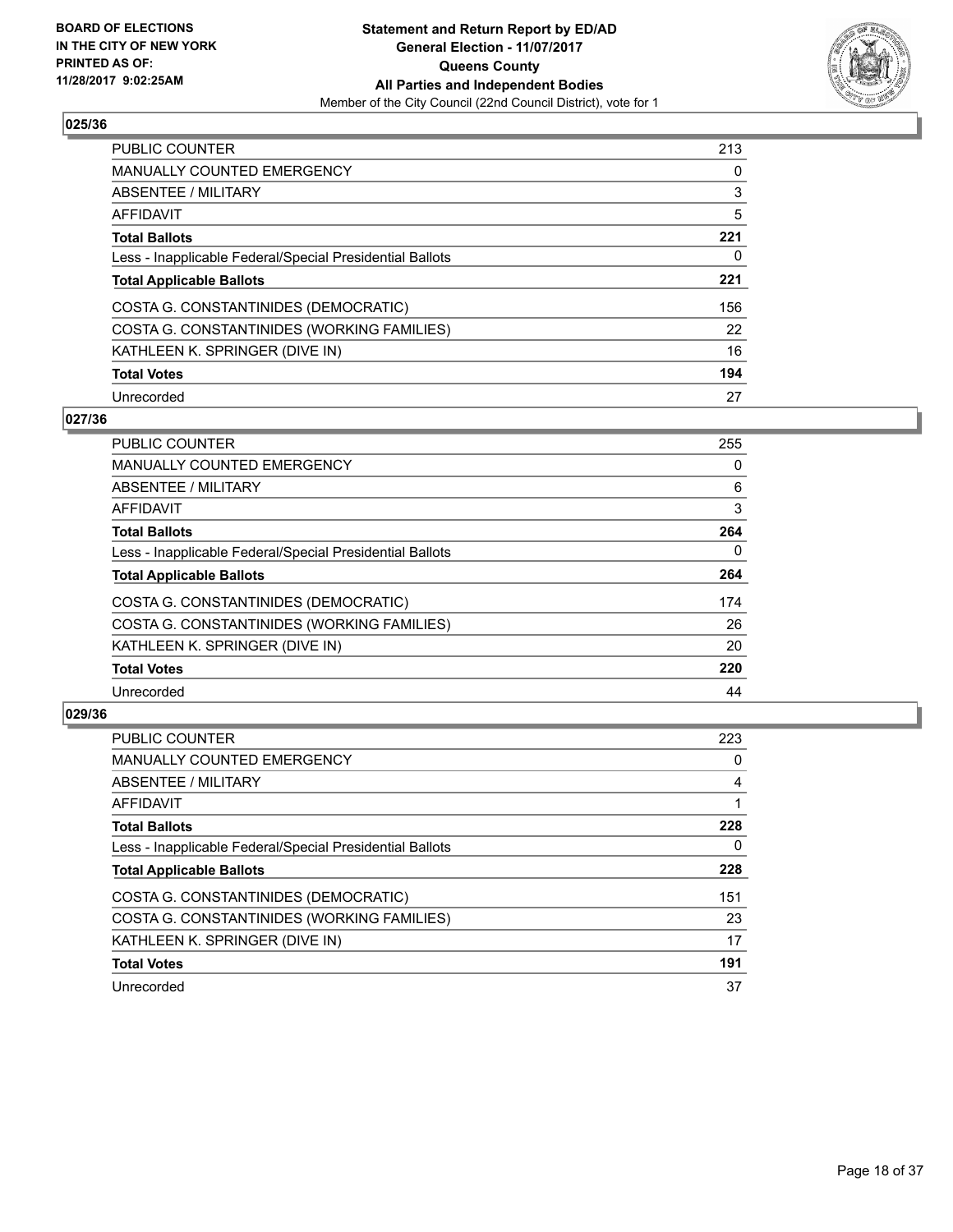

| <b>PUBLIC COUNTER</b>                                    | 244 |
|----------------------------------------------------------|-----|
| <b>MANUALLY COUNTED EMERGENCY</b>                        | 0   |
| ABSENTEE / MILITARY                                      | 5   |
| AFFIDAVIT                                                | 8   |
| <b>Total Ballots</b>                                     | 257 |
| Less - Inapplicable Federal/Special Presidential Ballots | 0   |
| <b>Total Applicable Ballots</b>                          | 257 |
| COSTA G. CONSTANTINIDES (DEMOCRATIC)                     | 178 |
| COSTA G. CONSTANTINIDES (WORKING FAMILIES)               | 27  |
| KATHLEEN K. SPRINGER (DIVE IN)                           | 18  |
| <b>JOSEPH KATE (WRITE-IN)</b>                            | 1   |
| <b>KRISTAPS PORZINGIS (WRITE-IN)</b>                     | 1   |
| <b>Total Votes</b>                                       | 225 |
| Unrecorded                                               | 32  |

# **031/36**

| <b>PUBLIC COUNTER</b>                                    | 262            |
|----------------------------------------------------------|----------------|
| MANUALLY COUNTED EMERGENCY                               | 0              |
| ABSENTEE / MILITARY                                      | $\overline{2}$ |
| AFFIDAVIT                                                | 4              |
| <b>Total Ballots</b>                                     | 268            |
| Less - Inapplicable Federal/Special Presidential Ballots | 0              |
| <b>Total Applicable Ballots</b>                          | 268            |
| COSTA G. CONSTANTINIDES (DEMOCRATIC)                     | 184            |
| COSTA G. CONSTANTINIDES (WORKING FAMILIES)               | 32             |
| KATHLEEN K. SPRINGER (DIVE IN)                           | 27             |
| ELLIOT SPITZER (WRITE-IN)                                |                |
| MICHAEL GLUS (WRITE-IN)                                  |                |
| <b>Total Votes</b>                                       | 245            |
| Unrecorded                                               | 23             |

| PUBLIC COUNTER                                           | 242 |
|----------------------------------------------------------|-----|
| MANUALLY COUNTED EMERGENCY                               | 0   |
| <b>ABSENTEE / MILITARY</b>                               | 9   |
| <b>AFFIDAVIT</b>                                         | 0   |
| <b>Total Ballots</b>                                     | 251 |
| Less - Inapplicable Federal/Special Presidential Ballots | 0   |
| <b>Total Applicable Ballots</b>                          | 251 |
| COSTA G. CONSTANTINIDES (DEMOCRATIC)                     | 178 |
| COSTA G. CONSTANTINIDES (WORKING FAMILIES)               | 27  |
| KATHLEEN K. SPRINGER (DIVE IN)                           | 12  |
| <b>JOHN SPENSIERI (WRITE-IN)</b>                         |     |
| UNATTRIBUTABLE WRITE-IN (WRITE-IN)                       |     |
| <b>Total Votes</b>                                       | 219 |
| Unrecorded                                               | 32  |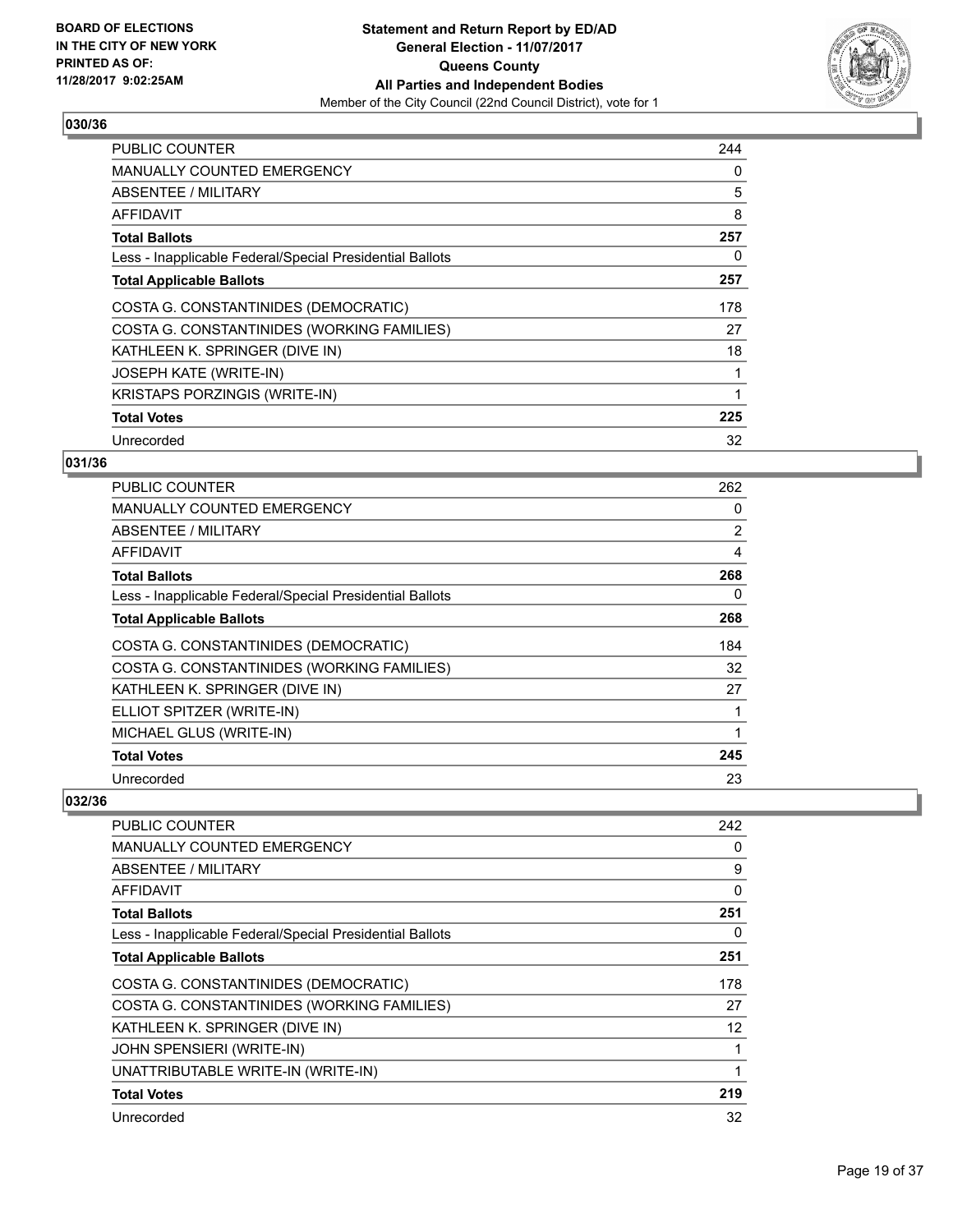

| <b>PUBLIC COUNTER</b>                                    | 181 |
|----------------------------------------------------------|-----|
| <b>MANUALLY COUNTED EMERGENCY</b>                        | 0   |
| ABSENTEE / MILITARY                                      | 5   |
| AFFIDAVIT                                                | 2   |
| <b>Total Ballots</b>                                     | 188 |
| Less - Inapplicable Federal/Special Presidential Ballots | 0   |
| <b>Total Applicable Ballots</b>                          | 188 |
| COSTA G. CONSTANTINIDES (DEMOCRATIC)                     | 131 |
| COSTA G. CONSTANTINIDES (WORKING FAMILIES)               | 18  |
| KATHLEEN K. SPRINGER (DIVE IN)                           | 11  |
| HOMER SIMPSON (WRITE-IN)                                 | 1   |
| <b>Total Votes</b>                                       | 161 |
| Unrecorded                                               | 27  |

# **034/36**

| PUBLIC COUNTER                                           | 211            |
|----------------------------------------------------------|----------------|
| <b>MANUALLY COUNTED EMERGENCY</b>                        | 0              |
| ABSENTEE / MILITARY                                      | 2              |
| AFFIDAVIT                                                | $\overline{2}$ |
| <b>Total Ballots</b>                                     | 215            |
| Less - Inapplicable Federal/Special Presidential Ballots | 0              |
| <b>Total Applicable Ballots</b>                          | 215            |
| COSTA G. CONSTANTINIDES (DEMOCRATIC)                     | 159            |
| COSTA G. CONSTANTINIDES (WORKING FAMILIES)               | 21             |
| KATHLEEN K. SPRINGER (DIVE IN)                           | 10             |
| STERGIOS S. BIBIS PH.D. (WRITE-IN)                       | 1              |
| UNATTRIBUTABLE WRITE-IN (WRITE-IN)                       | 1              |
| <b>Total Votes</b>                                       | 192            |
| Unrecorded                                               | 23             |

| PUBLIC COUNTER                                           | 252 |
|----------------------------------------------------------|-----|
| <b>MANUALLY COUNTED EMERGENCY</b>                        | 0   |
| ABSENTEE / MILITARY                                      |     |
| AFFIDAVIT                                                | 3   |
| <b>Total Ballots</b>                                     | 256 |
| Less - Inapplicable Federal/Special Presidential Ballots | 0   |
| <b>Total Applicable Ballots</b>                          | 256 |
| COSTA G. CONSTANTINIDES (DEMOCRATIC)                     | 196 |
| COSTA G. CONSTANTINIDES (WORKING FAMILIES)               | 20  |
| KATHLEEN K. SPRINGER (DIVE IN)                           | 13  |
| <b>Total Votes</b>                                       | 229 |
| Unrecorded                                               | 27  |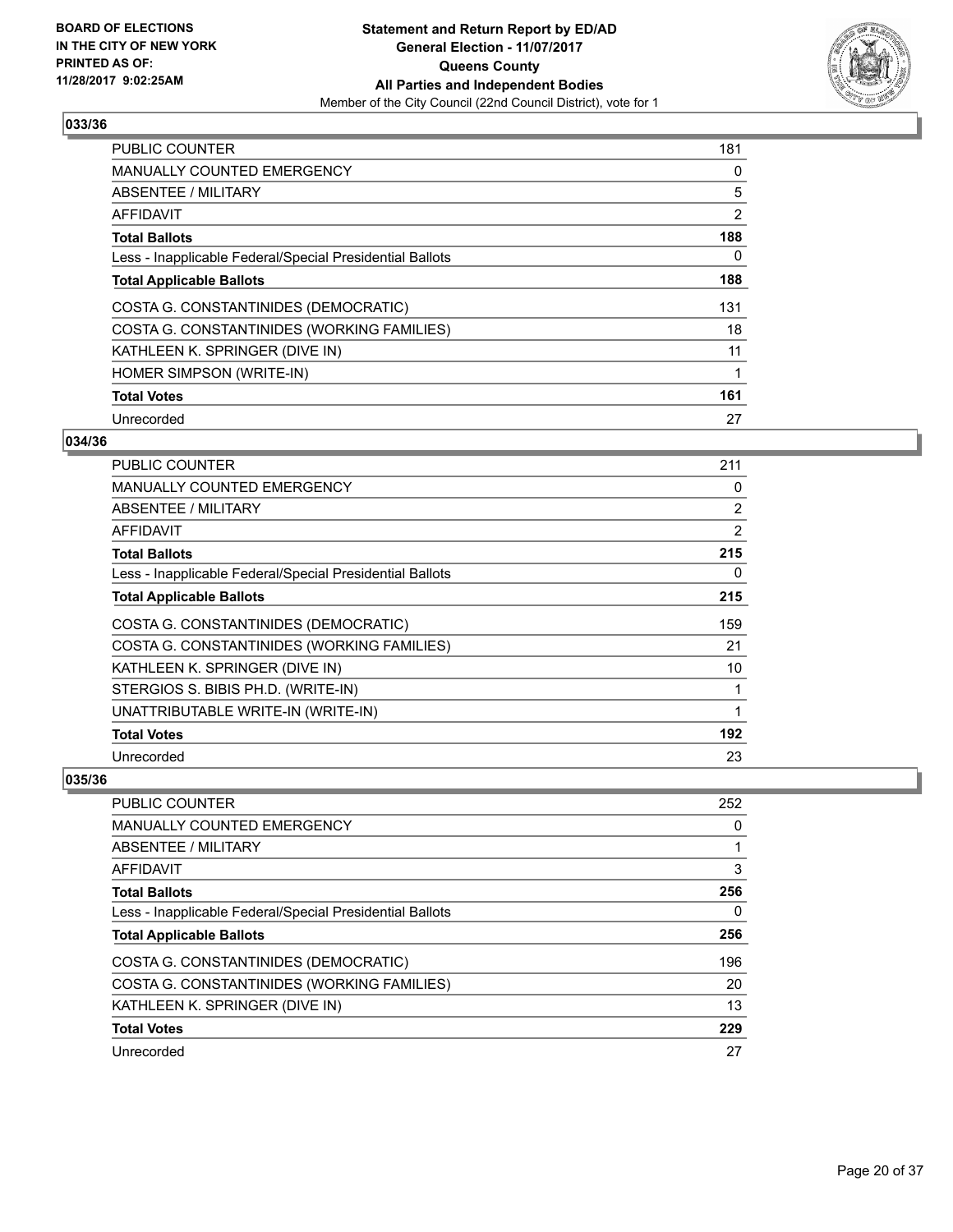

| <b>PUBLIC COUNTER</b>                                    | 275 |
|----------------------------------------------------------|-----|
| <b>MANUALLY COUNTED EMERGENCY</b>                        | 0   |
| ABSENTEE / MILITARY                                      | 5   |
| AFFIDAVIT                                                | 3   |
| <b>Total Ballots</b>                                     | 283 |
| Less - Inapplicable Federal/Special Presidential Ballots | 0   |
| <b>Total Applicable Ballots</b>                          | 283 |
| COSTA G. CONSTANTINIDES (DEMOCRATIC)                     | 213 |
| COSTA G. CONSTANTINIDES (WORKING FAMILIES)               | 41  |
| KATHLEEN K. SPRINGER (DIVE IN)                           | 6   |
| <b>Total Votes</b>                                       | 260 |
| Unrecorded                                               | 23  |

#### **037/36**

| PUBLIC COUNTER                                           | 272 |
|----------------------------------------------------------|-----|
| <b>MANUALLY COUNTED EMERGENCY</b>                        | 0   |
| ABSENTEE / MILITARY                                      | 6   |
| AFFIDAVIT                                                | 3   |
| <b>Total Ballots</b>                                     | 281 |
| Less - Inapplicable Federal/Special Presidential Ballots | 0   |
| <b>Total Applicable Ballots</b>                          | 281 |
| COSTA G. CONSTANTINIDES (DEMOCRATIC)                     | 210 |
| COSTA G. CONSTANTINIDES (WORKING FAMILIES)               | 31  |
| KATHLEEN K. SPRINGER (DIVE IN)                           | 20  |
| MATTHEW RYBA (WRITE-IN)                                  |     |
| MATTHEW W. RYBA (WRITE-IN)                               | 1   |
| <b>Total Votes</b>                                       | 263 |
| Unrecorded                                               | 18  |

| <b>PUBLIC COUNTER</b>                                    | 250 |
|----------------------------------------------------------|-----|
| <b>MANUALLY COUNTED EMERGENCY</b>                        | 0   |
| ABSENTEE / MILITARY                                      | 5   |
| AFFIDAVIT                                                |     |
| <b>Total Ballots</b>                                     | 256 |
| Less - Inapplicable Federal/Special Presidential Ballots | 0   |
| <b>Total Applicable Ballots</b>                          | 256 |
| COSTA G. CONSTANTINIDES (DEMOCRATIC)                     | 186 |
| COSTA G. CONSTANTINIDES (WORKING FAMILIES)               | 24  |
| KATHLEEN K. SPRINGER (DIVE IN)                           | 17  |
| <b>Total Votes</b>                                       | 227 |
| Unrecorded                                               | 29  |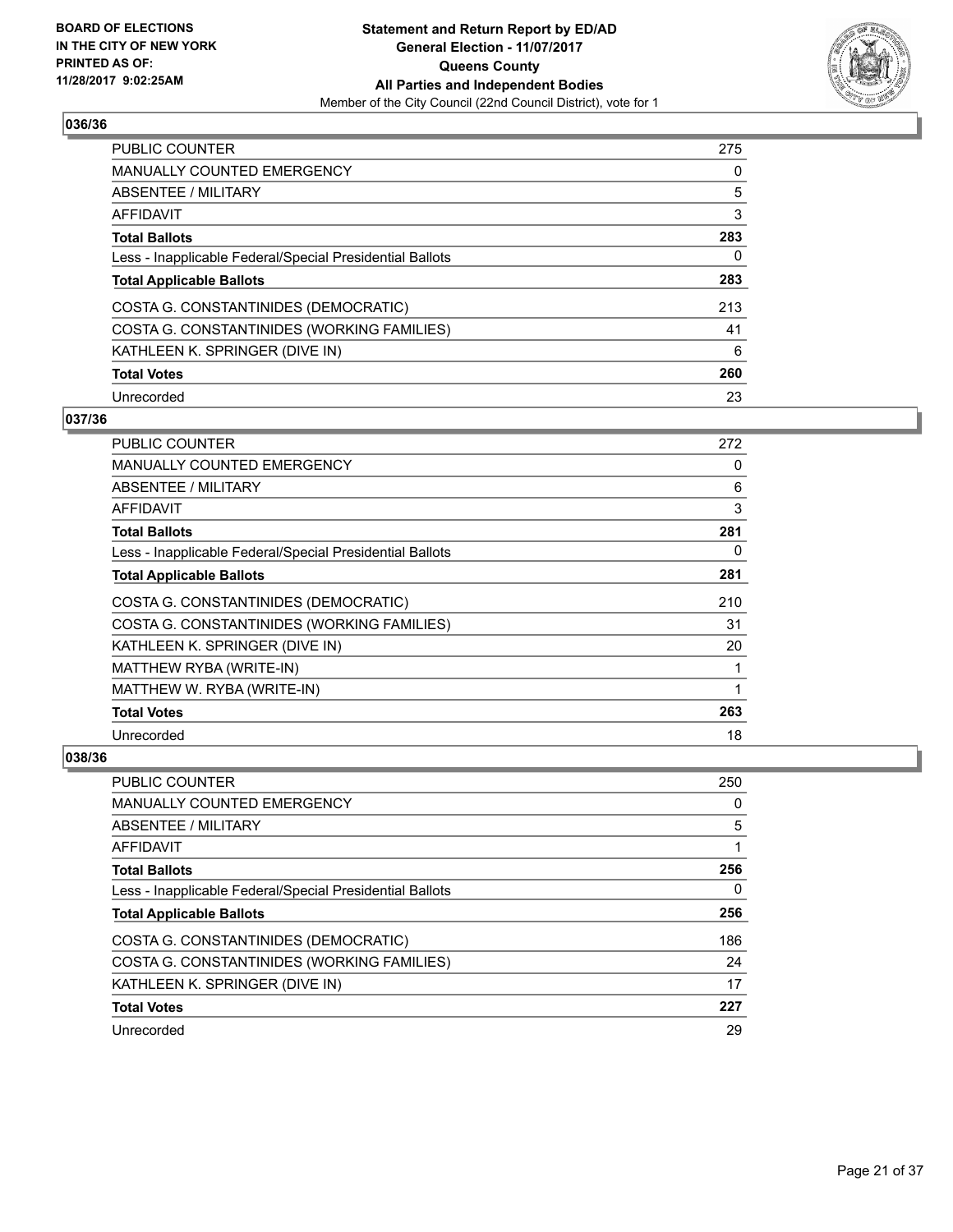

| <b>PUBLIC COUNTER</b>                                    | 283 |
|----------------------------------------------------------|-----|
| <b>MANUALLY COUNTED EMERGENCY</b>                        | 0   |
| ABSENTEE / MILITARY                                      | 4   |
| AFFIDAVIT                                                | 4   |
| <b>Total Ballots</b>                                     | 291 |
| Less - Inapplicable Federal/Special Presidential Ballots | 0   |
| <b>Total Applicable Ballots</b>                          | 291 |
| COSTA G. CONSTANTINIDES (DEMOCRATIC)                     | 198 |
| COSTA G. CONSTANTINIDES (WORKING FAMILIES)               | 36  |
| KATHLEEN K. SPRINGER (DIVE IN)                           | 18  |
| <b>Total Votes</b>                                       | 252 |
| Unrecorded                                               | 39  |

#### **040/36**

| PUBLIC COUNTER                                           | 330          |
|----------------------------------------------------------|--------------|
| MANUALLY COUNTED EMERGENCY                               | 0            |
| ABSENTEE / MILITARY                                      | 4            |
| AFFIDAVIT                                                | $\mathbf{0}$ |
| <b>Total Ballots</b>                                     | 334          |
| Less - Inapplicable Federal/Special Presidential Ballots | 0            |
| <b>Total Applicable Ballots</b>                          | 334          |
| COSTA G. CONSTANTINIDES (DEMOCRATIC)                     | 258          |
| COSTA G. CONSTANTINIDES (WORKING FAMILIES)               | 21           |
| KATHLEEN K. SPRINGER (DIVE IN)                           | 18           |
| HENRY AERY (WRITE-IN)                                    | 1            |
| KONSTANTINOS POULIDIS (WRITE-IN)                         | 1            |
| <b>Total Votes</b>                                       | 299          |
| Unrecorded                                               | 35           |

| <b>PUBLIC COUNTER</b>                                    | 384            |
|----------------------------------------------------------|----------------|
| <b>MANUALLY COUNTED EMERGENCY</b>                        | 0              |
| ABSENTEE / MILITARY                                      | $\overline{2}$ |
| <b>AFFIDAVIT</b>                                         | 5              |
| <b>Total Ballots</b>                                     | 391            |
| Less - Inapplicable Federal/Special Presidential Ballots | 0              |
| <b>Total Applicable Ballots</b>                          | 391            |
| COSTA G. CONSTANTINIDES (DEMOCRATIC)                     | 251            |
| COSTA G. CONSTANTINIDES (WORKING FAMILIES)               | 46             |
| KATHLEEN K. SPRINGER (DIVE IN)                           | 27             |
| FRANCISCO MOYA (WRITE-IN)                                |                |
| <b>GEORGE KONETSKY (WRITE-IN)</b>                        | 1              |
| JIMMY MCMILLIAN (WRITE-IN)                               |                |
| KOREY WISE (WRITE-IN)                                    |                |
| MICKEY MOUSE (WRITE-IN)                                  |                |
| <b>Total Votes</b>                                       | 329            |
| Unrecorded                                               | 62             |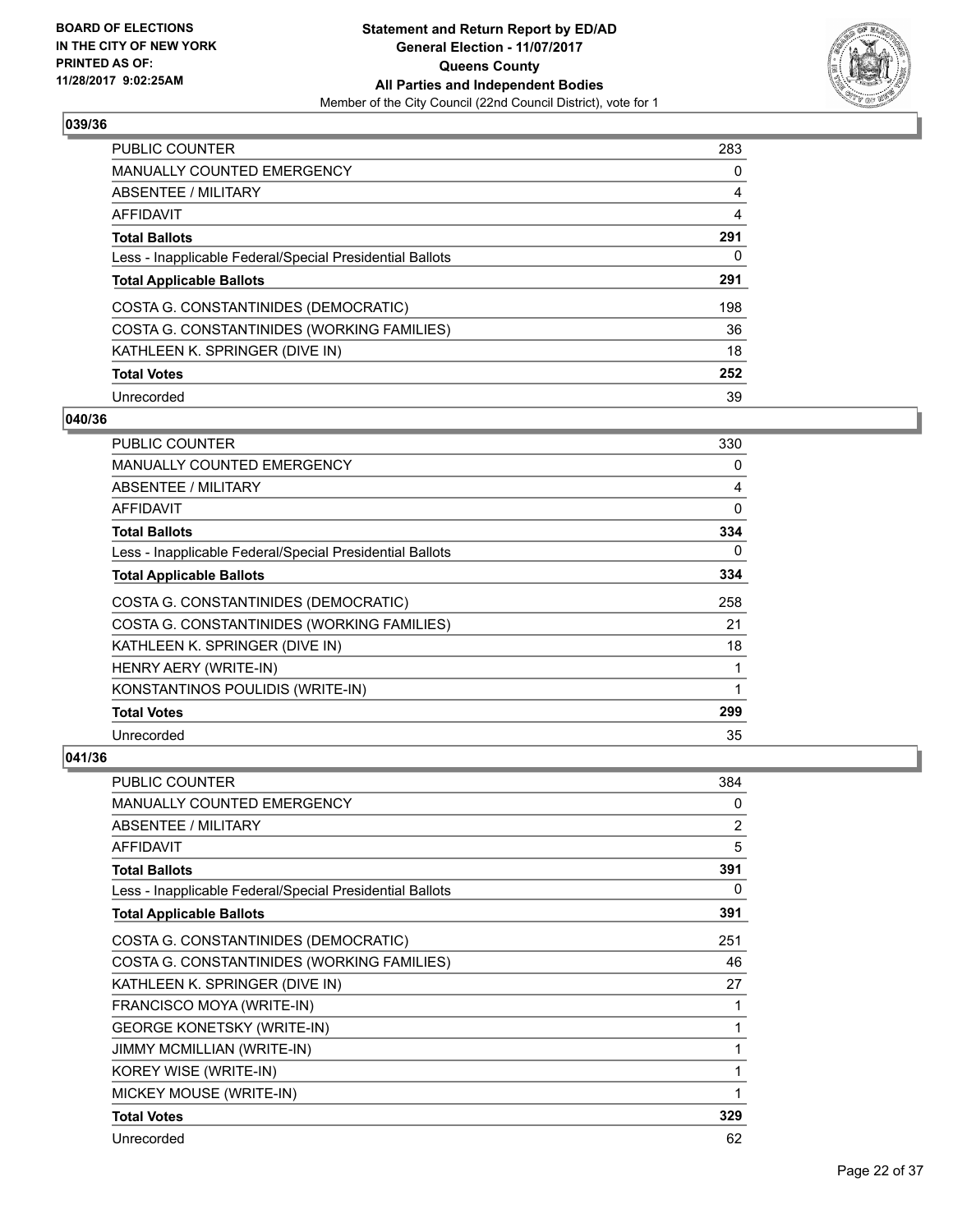

| <b>PUBLIC COUNTER</b>                                    | 308 |
|----------------------------------------------------------|-----|
| <b>MANUALLY COUNTED EMERGENCY</b>                        | 0   |
| ABSENTEE / MILITARY                                      |     |
| AFFIDAVIT                                                | 7   |
| <b>Total Ballots</b>                                     | 316 |
| Less - Inapplicable Federal/Special Presidential Ballots | 0   |
| <b>Total Applicable Ballots</b>                          | 316 |
| COSTA G. CONSTANTINIDES (DEMOCRATIC)                     | 215 |
| COSTA G. CONSTANTINIDES (WORKING FAMILIES)               | 35  |
| KATHLEEN K. SPRINGER (DIVE IN)                           | 35  |
| DAVID PINEIRO (WRITE-IN)                                 | 1   |
| KIMBERLY MULLARKEY (WRITE-IN)                            | 2   |
| <b>Total Votes</b>                                       | 288 |
| Unrecorded                                               | 28  |

#### **043/36**

| PUBLIC COUNTER                                           | 52 |
|----------------------------------------------------------|----|
| <b>MANUALLY COUNTED EMERGENCY</b>                        | 0  |
| ABSENTEE / MILITARY                                      | 3  |
| AFFIDAVIT                                                | 0  |
| <b>Total Ballots</b>                                     | 55 |
| Less - Inapplicable Federal/Special Presidential Ballots | 0  |
| <b>Total Applicable Ballots</b>                          | 55 |
| COSTA G. CONSTANTINIDES (DEMOCRATIC)                     | 35 |
| COSTA G. CONSTANTINIDES (WORKING FAMILIES)               | 12 |
| KATHLEEN K. SPRINGER (DIVE IN)                           |    |
| <b>Total Votes</b>                                       | 48 |
| Unrecorded                                               | 7  |

| PUBLIC COUNTER                                           | 212 |
|----------------------------------------------------------|-----|
| <b>MANUALLY COUNTED EMERGENCY</b>                        | 0   |
| ABSENTEE / MILITARY                                      | 18  |
| AFFIDAVIT                                                | 6   |
| <b>Total Ballots</b>                                     | 236 |
| Less - Inapplicable Federal/Special Presidential Ballots | 0   |
| <b>Total Applicable Ballots</b>                          | 236 |
| COSTA G. CONSTANTINIDES (DEMOCRATIC)                     | 170 |
| COSTA G. CONSTANTINIDES (WORKING FAMILIES)               | 22  |
| KATHLEEN K. SPRINGER (DIVE IN)                           | 19  |
| UNATTRIBUTABLE WRITE-IN (WRITE-IN)                       | 1   |
| <b>Total Votes</b>                                       | 212 |
| Unrecorded                                               | 24  |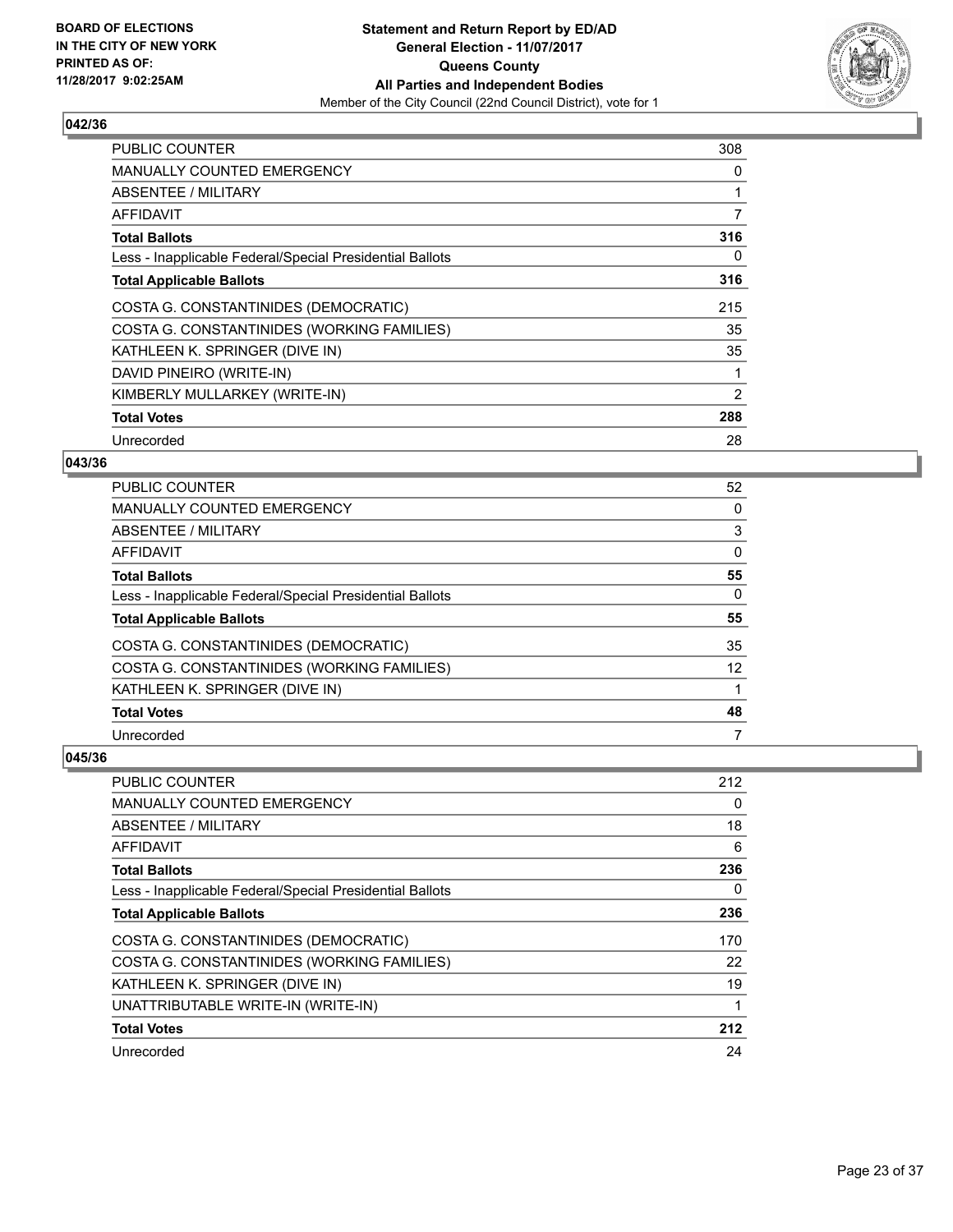

| <b>PUBLIC COUNTER</b>                                    | 160 |
|----------------------------------------------------------|-----|
| <b>MANUALLY COUNTED EMERGENCY</b>                        | 0   |
| ABSENTEE / MILITARY                                      | 2   |
| AFFIDAVIT                                                | 0   |
| <b>Total Ballots</b>                                     | 162 |
| Less - Inapplicable Federal/Special Presidential Ballots | 0   |
| <b>Total Applicable Ballots</b>                          | 162 |
| COSTA G. CONSTANTINIDES (DEMOCRATIC)                     | 101 |
| COSTA G. CONSTANTINIDES (WORKING FAMILIES)               | 19  |
| KATHLEEN K. SPRINGER (DIVE IN)                           | 16  |
| PETER DOUSKALIS (WRITE-IN)                               | 1   |
| <b>Total Votes</b>                                       | 137 |
| Unrecorded                                               | 25  |

# **047/36**

| <b>PUBLIC COUNTER</b>                                    | 229 |
|----------------------------------------------------------|-----|
| <b>MANUALLY COUNTED EMERGENCY</b>                        | 0   |
| ABSENTEE / MILITARY                                      | 6   |
| <b>AFFIDAVIT</b>                                         | 5   |
| <b>Total Ballots</b>                                     | 240 |
| Less - Inapplicable Federal/Special Presidential Ballots | 0   |
| <b>Total Applicable Ballots</b>                          | 240 |
| COSTA G. CONSTANTINIDES (DEMOCRATIC)                     | 147 |
| COSTA G. CONSTANTINIDES (WORKING FAMILIES)               | 29  |
| KATHLEEN K. SPRINGER (DIVE IN)                           | 25  |
| <b>Total Votes</b>                                       | 201 |
| Unrecorded                                               | 39  |

| PUBLIC COUNTER                                           | 217 |
|----------------------------------------------------------|-----|
| <b>MANUALLY COUNTED EMERGENCY</b>                        | 0   |
| ABSENTEE / MILITARY                                      | 8   |
| AFFIDAVIT                                                |     |
| <b>Total Ballots</b>                                     | 226 |
| Less - Inapplicable Federal/Special Presidential Ballots | 0   |
| <b>Total Applicable Ballots</b>                          | 226 |
| COSTA G. CONSTANTINIDES (DEMOCRATIC)                     | 131 |
| COSTA G. CONSTANTINIDES (WORKING FAMILIES)               | 23  |
| KATHLEEN K. SPRINGER (DIVE IN)                           | 31  |
| <b>Total Votes</b>                                       | 185 |
|                                                          |     |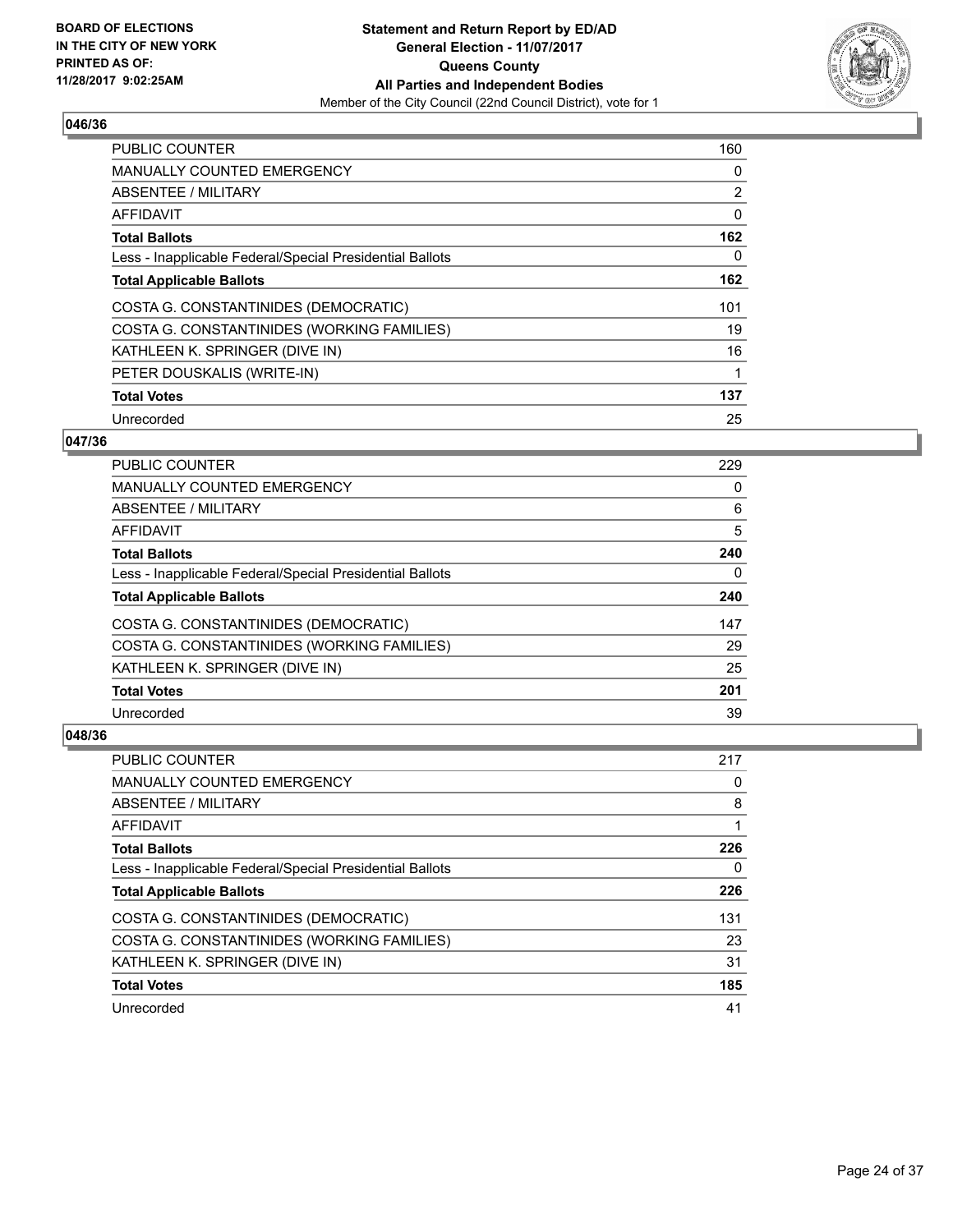

| PUBLIC COUNTER                                           | 293            |
|----------------------------------------------------------|----------------|
| <b>MANUALLY COUNTED EMERGENCY</b>                        | 0              |
| ABSENTEE / MILITARY                                      | $\overline{2}$ |
| AFFIDAVIT                                                | 3              |
| <b>Total Ballots</b>                                     | 298            |
| Less - Inapplicable Federal/Special Presidential Ballots | 0              |
| <b>Total Applicable Ballots</b>                          | 298            |
| COSTA G. CONSTANTINIDES (DEMOCRATIC)                     | 219            |
| COSTA G. CONSTANTINIDES (WORKING FAMILIES)               | 34             |
| KATHLEEN K. SPRINGER (DIVE IN)                           | 14             |
| <b>Total Votes</b>                                       | 267            |
| Unrecorded                                               | 31             |

#### **050/36**

| <b>PUBLIC COUNTER</b>                                    | 64       |
|----------------------------------------------------------|----------|
| <b>MANUALLY COUNTED EMERGENCY</b>                        | 0        |
| ABSENTEE / MILITARY                                      |          |
| AFFIDAVIT                                                |          |
| <b>Total Ballots</b>                                     | 66       |
| Less - Inapplicable Federal/Special Presidential Ballots | $\Omega$ |
| <b>Total Applicable Ballots</b>                          | 66       |
| COSTA G. CONSTANTINIDES (DEMOCRATIC)                     | 44       |
| COSTA G. CONSTANTINIDES (WORKING FAMILIES)               | 4        |
| KATHLEEN K. SPRINGER (DIVE IN)                           | $\Omega$ |
| <b>Total Votes</b>                                       | 48       |
| Unrecorded                                               | 18       |

| PUBLIC COUNTER                                           | 27 |
|----------------------------------------------------------|----|
| <b>MANUALLY COUNTED EMERGENCY</b>                        | 0  |
| ABSENTEE / MILITARY                                      | 0  |
| AFFIDAVIT                                                | 0  |
| <b>Total Ballots</b>                                     | 27 |
| Less - Inapplicable Federal/Special Presidential Ballots | 0  |
| <b>Total Applicable Ballots</b>                          | 27 |
| COSTA G. CONSTANTINIDES (DEMOCRATIC)                     | 22 |
| COSTA G. CONSTANTINIDES (WORKING FAMILIES)               |    |
| KATHLEEN K. SPRINGER (DIVE IN)                           | 3  |
| <b>Total Votes</b>                                       | 26 |
| Unrecorded                                               |    |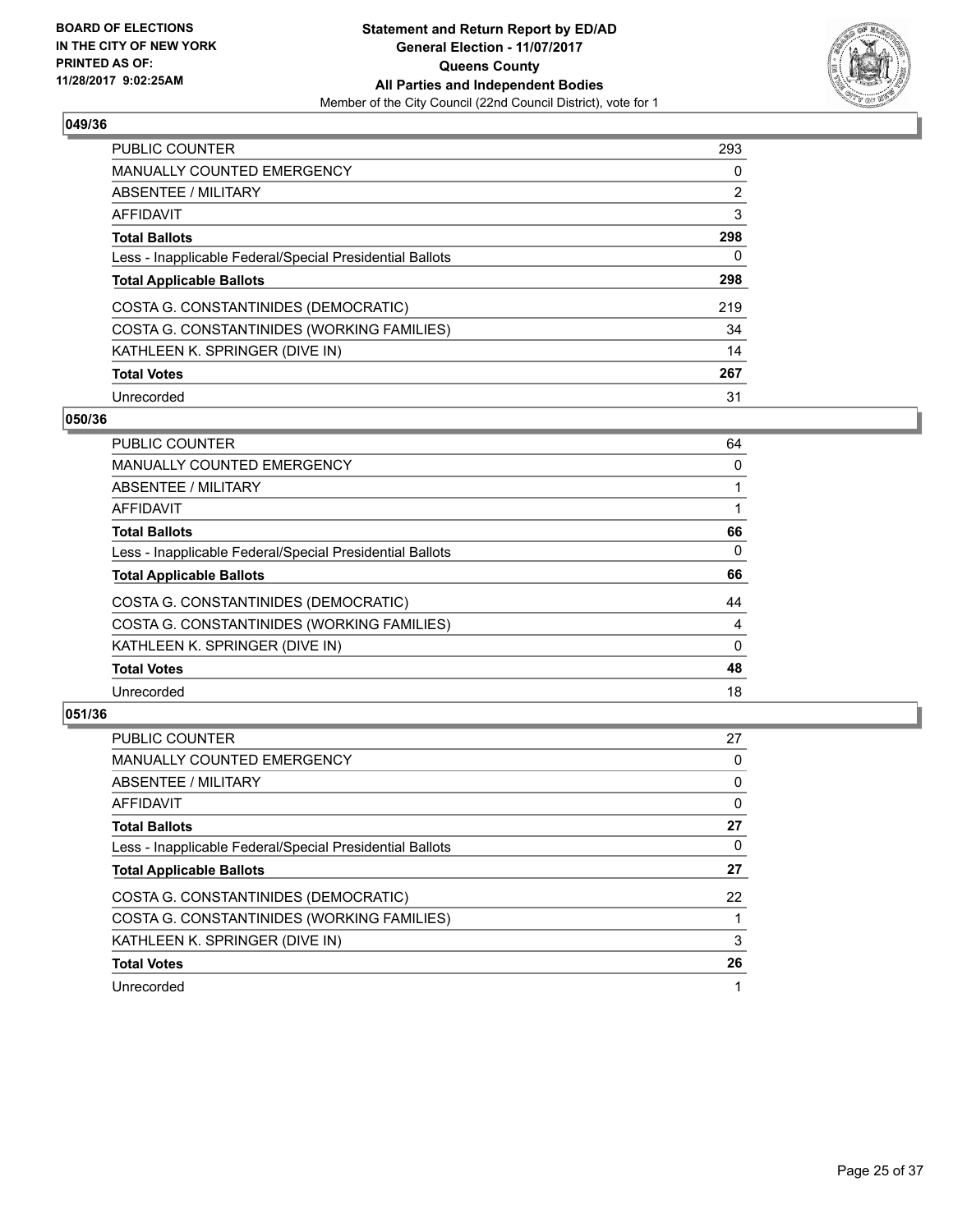

| <b>PUBLIC COUNTER</b>                                    | 332 |
|----------------------------------------------------------|-----|
| <b>MANUALLY COUNTED EMERGENCY</b>                        | 0   |
| ABSENTEE / MILITARY                                      | 1   |
| AFFIDAVIT                                                | 2   |
| <b>Total Ballots</b>                                     | 335 |
| Less - Inapplicable Federal/Special Presidential Ballots | 0   |
| <b>Total Applicable Ballots</b>                          | 335 |
| COSTA G. CONSTANTINIDES (DEMOCRATIC)                     | 240 |
| COSTA G. CONSTANTINIDES (WORKING FAMILIES)               | 33  |
| KATHLEEN K. SPRINGER (DIVE IN)                           | 23  |
| <b>JAMES HULL (WRITE-IN)</b>                             |     |
| <b>Total Votes</b>                                       | 297 |
| Unrecorded                                               | 38  |

#### **053/36**

| PUBLIC COUNTER                                           | 299 |
|----------------------------------------------------------|-----|
| <b>MANUALLY COUNTED EMERGENCY</b>                        | 0   |
| ABSENTEE / MILITARY                                      | 8   |
| <b>AFFIDAVIT</b>                                         | 5   |
| <b>Total Ballots</b>                                     | 312 |
| Less - Inapplicable Federal/Special Presidential Ballots | 0   |
| <b>Total Applicable Ballots</b>                          | 312 |
| COSTA G. CONSTANTINIDES (DEMOCRATIC)                     | 192 |
| COSTA G. CONSTANTINIDES (WORKING FAMILIES)               | 27  |
| KATHLEEN K. SPRINGER (DIVE IN)                           | 34  |
| UNATTRIBUTABLE WRITE-IN (WRITE-IN)                       |     |
| <b>Total Votes</b>                                       | 254 |
| Unrecorded                                               | 58  |

| <b>PUBLIC COUNTER</b>                                    | 313 |
|----------------------------------------------------------|-----|
| <b>MANUALLY COUNTED EMERGENCY</b>                        | 0   |
| <b>ABSENTEE / MILITARY</b>                               | 10  |
| AFFIDAVIT                                                | 4   |
| <b>Total Ballots</b>                                     | 327 |
| Less - Inapplicable Federal/Special Presidential Ballots | 0   |
| <b>Total Applicable Ballots</b>                          | 327 |
| COSTA G. CONSTANTINIDES (DEMOCRATIC)                     | 205 |
| COSTA G. CONSTANTINIDES (WORKING FAMILIES)               | 32  |
| KATHLEEN K. SPRINGER (DIVE IN)                           | 26  |
| JASON WEINGARTNER (WRITE-IN)                             |     |
| LAURA GILLEN (WRITE-IN)                                  | 1   |
| ORESTES ALVAREZ-JACINTO (WRITE-IN)                       |     |
| <b>Total Votes</b>                                       | 266 |
| Unrecorded                                               | 61  |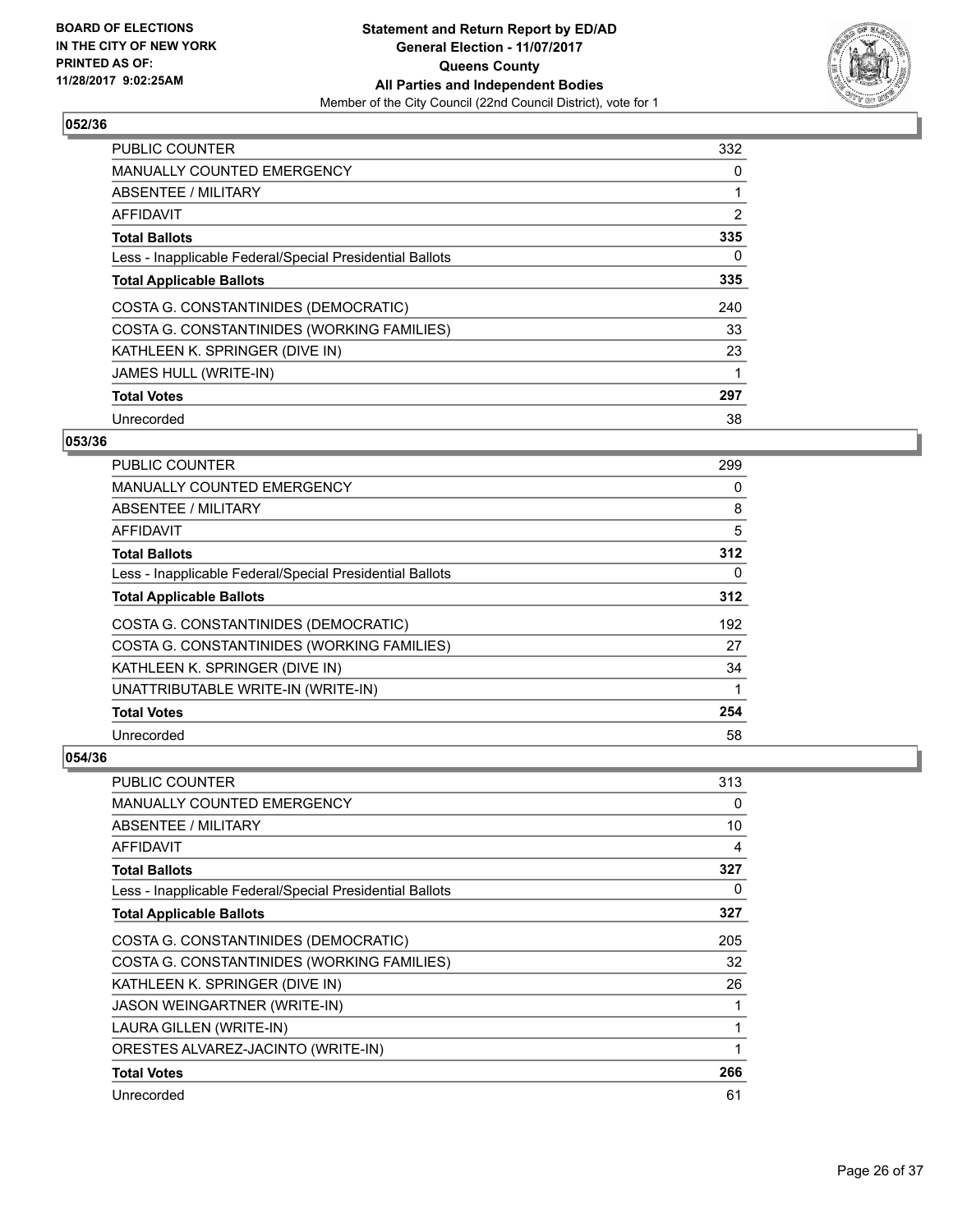

| PUBLIC COUNTER                                           | 283 |
|----------------------------------------------------------|-----|
| <b>MANUALLY COUNTED EMERGENCY</b>                        | 0   |
| ABSENTEE / MILITARY                                      |     |
| AFFIDAVIT                                                | 4   |
| <b>Total Ballots</b>                                     | 294 |
| Less - Inapplicable Federal/Special Presidential Ballots | 0   |
| <b>Total Applicable Ballots</b>                          | 294 |
| COSTA G. CONSTANTINIDES (DEMOCRATIC)                     | 211 |
| COSTA G. CONSTANTINIDES (WORKING FAMILIES)               | 37  |
| KATHLEEN K. SPRINGER (DIVE IN)                           | 13  |
| <b>Total Votes</b>                                       | 261 |
| Unrecorded                                               | 33  |

#### **056/36**

| PUBLIC COUNTER                                           | 247 |
|----------------------------------------------------------|-----|
| <b>MANUALLY COUNTED EMERGENCY</b>                        | 0   |
| ABSENTEE / MILITARY                                      | 3   |
| AFFIDAVIT                                                | 2   |
| <b>Total Ballots</b>                                     | 252 |
| Less - Inapplicable Federal/Special Presidential Ballots | 0   |
| <b>Total Applicable Ballots</b>                          | 252 |
| COSTA G. CONSTANTINIDES (DEMOCRATIC)                     | 172 |
| COSTA G. CONSTANTINIDES (WORKING FAMILIES)               | 25  |
| KATHLEEN K. SPRINGER (DIVE IN)                           | 23  |
| DEREK JETER (WRITE-IN)                                   |     |
| <b>Total Votes</b>                                       | 221 |
| Unrecorded                                               | 31  |

| <b>PUBLIC COUNTER</b>                                    | 227 |
|----------------------------------------------------------|-----|
| <b>MANUALLY COUNTED EMERGENCY</b>                        | 0   |
| ABSENTEE / MILITARY                                      | 5   |
| AFFIDAVIT                                                |     |
| <b>Total Ballots</b>                                     | 233 |
| Less - Inapplicable Federal/Special Presidential Ballots | 0   |
| <b>Total Applicable Ballots</b>                          | 233 |
| COSTA G. CONSTANTINIDES (DEMOCRATIC)                     | 154 |
| COSTA G. CONSTANTINIDES (WORKING FAMILIES)               | 27  |
| KATHLEEN K. SPRINGER (DIVE IN)                           | 13  |
| MONIKA WILCOX (WRITE-IN)                                 |     |
| <b>Total Votes</b>                                       | 195 |
| Unrecorded                                               | 38  |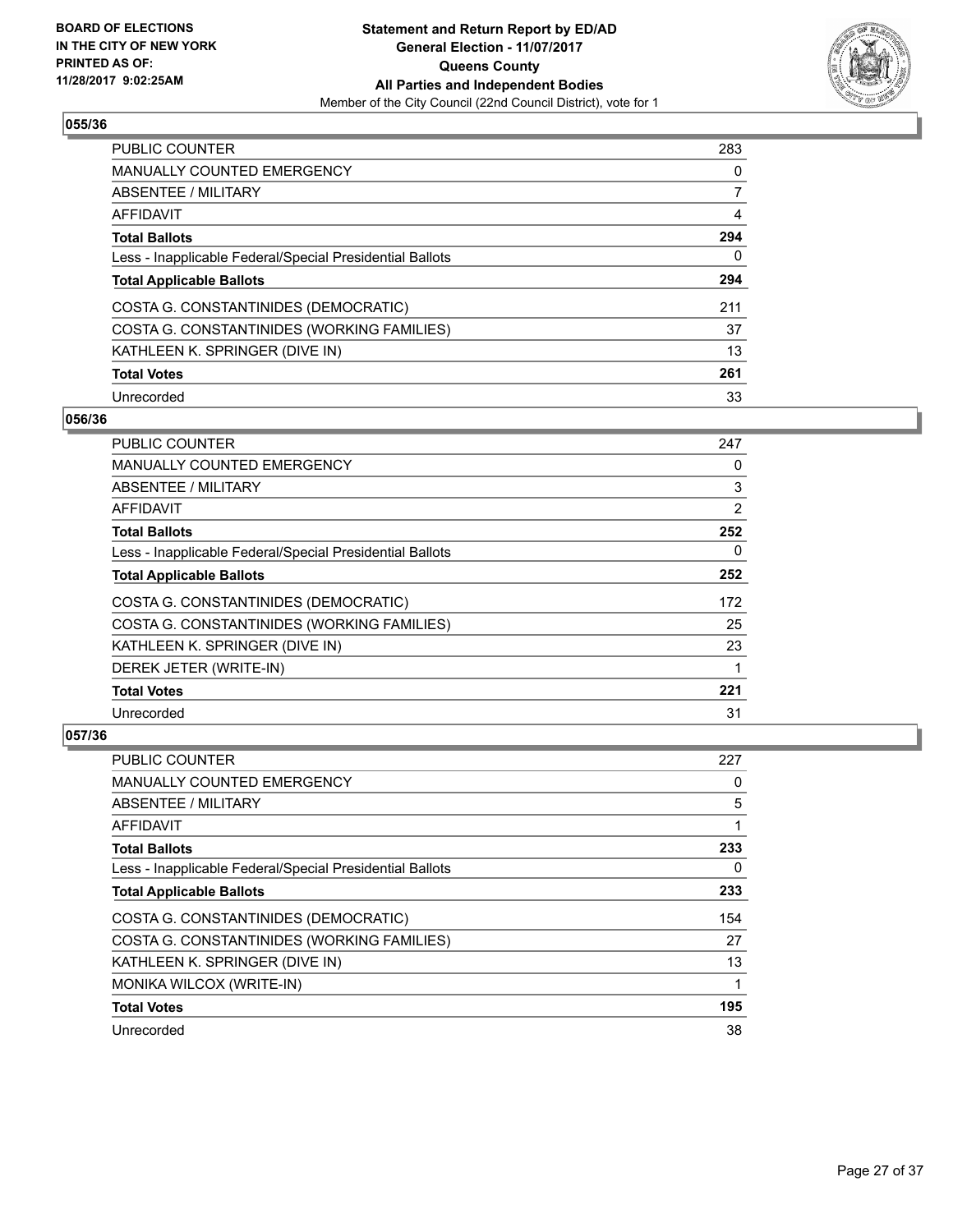

| <b>PUBLIC COUNTER</b>                                    | 228 |
|----------------------------------------------------------|-----|
| <b>MANUALLY COUNTED EMERGENCY</b>                        | 0   |
| ABSENTEE / MILITARY                                      | 2   |
| AFFIDAVIT                                                | 4   |
| <b>Total Ballots</b>                                     | 234 |
| Less - Inapplicable Federal/Special Presidential Ballots | 0   |
| <b>Total Applicable Ballots</b>                          | 234 |
| COSTA G. CONSTANTINIDES (DEMOCRATIC)                     | 179 |
| COSTA G. CONSTANTINIDES (WORKING FAMILIES)               | 28  |
| KATHLEEN K. SPRINGER (DIVE IN)                           | 5   |
| JERRY J. RAIMONDO (WRITE-IN)                             | 1   |
| <b>Total Votes</b>                                       | 213 |
| Unrecorded                                               | 21  |

#### **059/36**

| <b>PUBLIC COUNTER</b>                                    | 264 |
|----------------------------------------------------------|-----|
| MANUALLY COUNTED EMERGENCY                               | 0   |
| ABSENTEE / MILITARY                                      | 3   |
| AFFIDAVIT                                                | 1   |
| <b>Total Ballots</b>                                     | 268 |
| Less - Inapplicable Federal/Special Presidential Ballots | 0   |
| <b>Total Applicable Ballots</b>                          | 268 |
| COSTA G. CONSTANTINIDES (DEMOCRATIC)                     | 181 |
| COSTA G. CONSTANTINIDES (WORKING FAMILIES)               | 42  |
| KATHLEEN K. SPRINGER (DIVE IN)                           | 18  |
| <b>JAMES EPPICH (WRITE-IN)</b>                           | 1   |
| <b>Total Votes</b>                                       | 242 |
| Unrecorded                                               | 26  |

| PUBLIC COUNTER                                           | 156            |
|----------------------------------------------------------|----------------|
| <b>MANUALLY COUNTED EMERGENCY</b>                        | 0              |
| ABSENTEE / MILITARY                                      | 4              |
| AFFIDAVIT                                                | $\overline{2}$ |
| <b>Total Ballots</b>                                     | 162            |
| Less - Inapplicable Federal/Special Presidential Ballots | 0              |
| <b>Total Applicable Ballots</b>                          | 162            |
| COSTA G. CONSTANTINIDES (DEMOCRATIC)                     | 130            |
| COSTA G. CONSTANTINIDES (WORKING FAMILIES)               | 12             |
| KATHLEEN K. SPRINGER (DIVE IN)                           | 6              |
| AL SHARPTON (WRITE-IN)                                   | 1              |
| <b>Total Votes</b>                                       | 149            |
| Unrecorded                                               | 13             |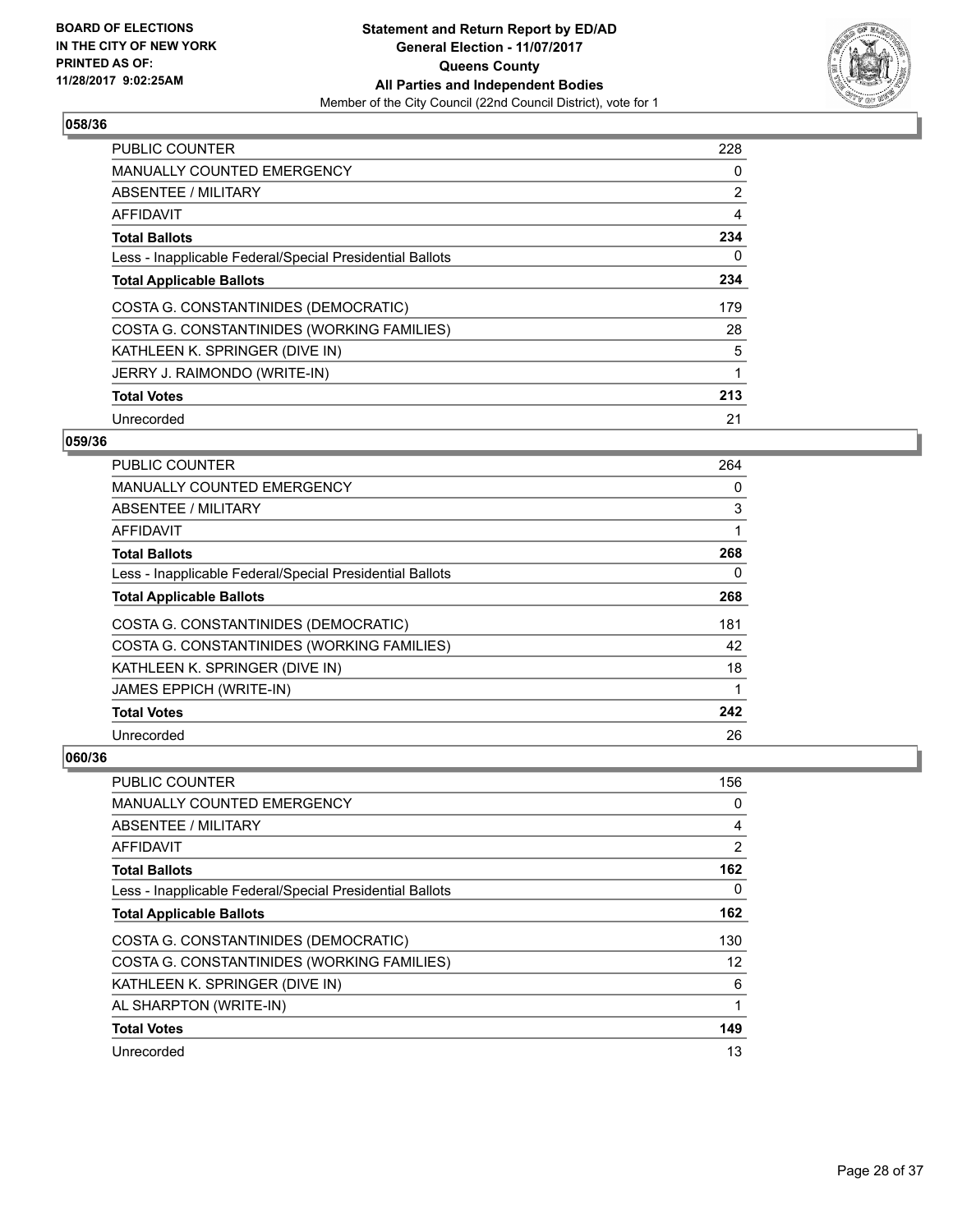

| <b>PUBLIC COUNTER</b>                                    | 273 |
|----------------------------------------------------------|-----|
| <b>MANUALLY COUNTED EMERGENCY</b>                        | 0   |
| ABSENTEE / MILITARY                                      |     |
| AFFIDAVIT                                                | 4   |
| <b>Total Ballots</b>                                     | 278 |
| Less - Inapplicable Federal/Special Presidential Ballots | 0   |
| <b>Total Applicable Ballots</b>                          | 278 |
| COSTA G. CONSTANTINIDES (DEMOCRATIC)                     | 218 |
| COSTA G. CONSTANTINIDES (WORKING FAMILIES)               | 19  |
| KATHLEEN K. SPRINGER (DIVE IN)                           | 13  |
| WILLIAM K. KREGLER (WRITE-IN)                            |     |
| <b>Total Votes</b>                                       | 251 |
| Unrecorded                                               | 27  |

# **062/36**

| <b>PUBLIC COUNTER</b>                                    | 200 |
|----------------------------------------------------------|-----|
| <b>MANUALLY COUNTED EMERGENCY</b>                        | 0   |
| ABSENTEE / MILITARY                                      | 5   |
| AFFIDAVIT                                                | 4   |
| <b>Total Ballots</b>                                     | 209 |
| Less - Inapplicable Federal/Special Presidential Ballots | 0   |
| <b>Total Applicable Ballots</b>                          | 209 |
| COSTA G. CONSTANTINIDES (DEMOCRATIC)                     | 161 |
| COSTA G. CONSTANTINIDES (WORKING FAMILIES)               | 22  |
| KATHLEEN K. SPRINGER (DIVE IN)                           | 8   |
| LYNN SERPE (WRITE-IN)                                    | 1   |
| <b>Total Votes</b>                                       | 192 |
| Unrecorded                                               | 17  |

| <b>PUBLIC COUNTER</b>                                    | 190 |
|----------------------------------------------------------|-----|
| <b>MANUALLY COUNTED EMERGENCY</b>                        | 0   |
| ABSENTEE / MILITARY                                      |     |
| AFFIDAVIT                                                | 6   |
| <b>Total Ballots</b>                                     | 197 |
| Less - Inapplicable Federal/Special Presidential Ballots | 0   |
| <b>Total Applicable Ballots</b>                          | 197 |
| COSTA G. CONSTANTINIDES (DEMOCRATIC)                     | 149 |
| COSTA G. CONSTANTINIDES (WORKING FAMILIES)               | 11  |
| KATHLEEN K. SPRINGER (DIVE IN)                           | 9   |
| PAUL D GRAZIANO (WRITE-IN)                               |     |
| UNATTRIBUTABLE WRITE-IN (WRITE-IN)                       |     |
| <b>Total Votes</b>                                       | 171 |
| Unrecorded                                               | 26  |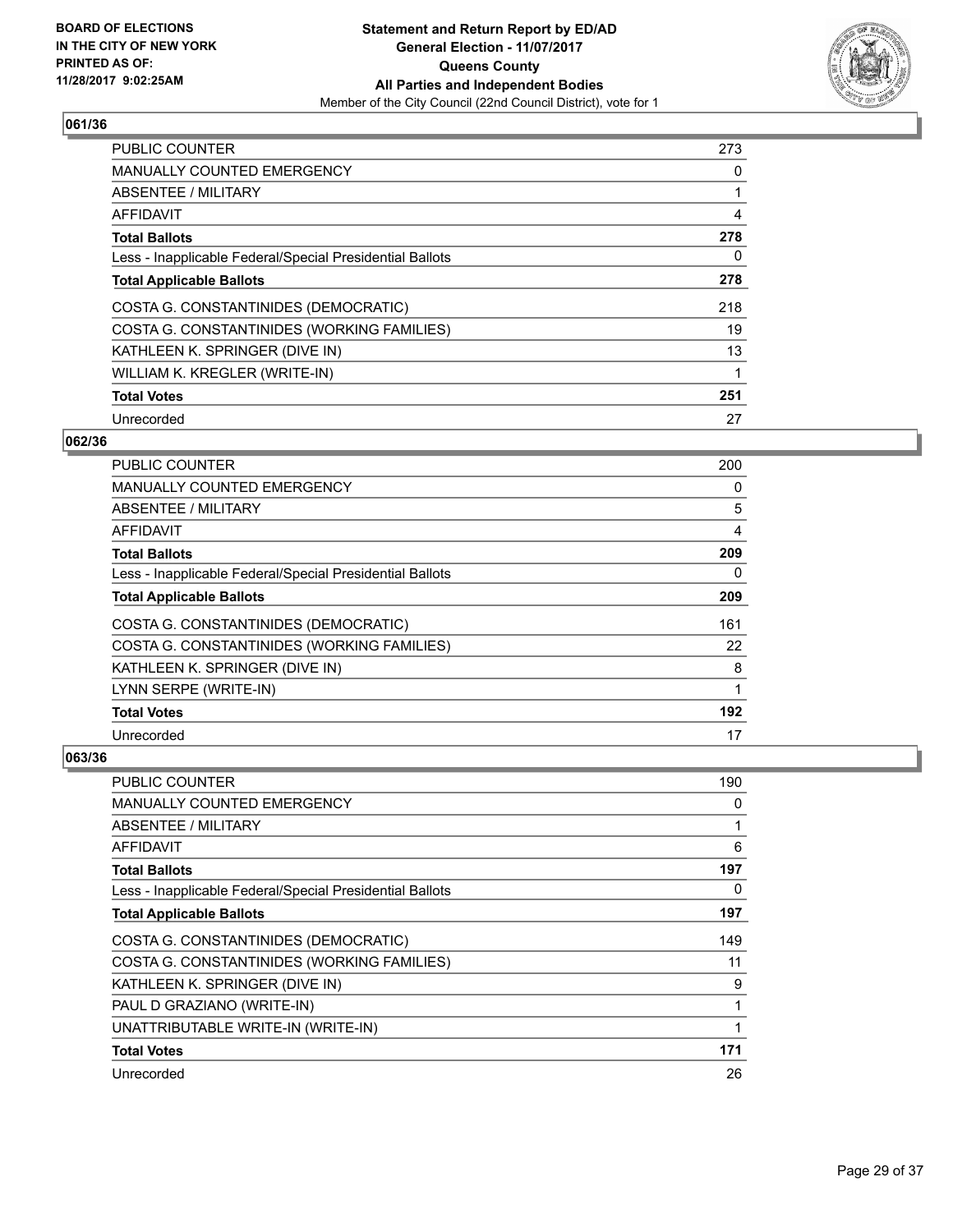

| PUBLIC COUNTER                                           | 192 |
|----------------------------------------------------------|-----|
| <b>MANUALLY COUNTED EMERGENCY</b>                        | 0   |
| ABSENTEE / MILITARY                                      | 3   |
| AFFIDAVIT                                                | 5   |
| <b>Total Ballots</b>                                     | 200 |
| Less - Inapplicable Federal/Special Presidential Ballots | 0   |
| <b>Total Applicable Ballots</b>                          | 200 |
| COSTA G. CONSTANTINIDES (DEMOCRATIC)                     | 135 |
| COSTA G. CONSTANTINIDES (WORKING FAMILIES)               | 32  |
| KATHLEEN K. SPRINGER (DIVE IN)                           | 12  |
| <b>Total Votes</b>                                       | 179 |
| Unrecorded                                               | 21  |

#### **067/36**

| <b>PUBLIC COUNTER</b>                                    | 168      |
|----------------------------------------------------------|----------|
| <b>MANUALLY COUNTED EMERGENCY</b>                        | 0        |
| ABSENTEE / MILITARY                                      |          |
| <b>AFFIDAVIT</b>                                         | 0        |
| <b>Total Ballots</b>                                     | 169      |
| Less - Inapplicable Federal/Special Presidential Ballots | $\Omega$ |
| <b>Total Applicable Ballots</b>                          | 169      |
| COSTA G. CONSTANTINIDES (DEMOCRATIC)                     | 122      |
| COSTA G. CONSTANTINIDES (WORKING FAMILIES)               | 20       |
| KATHLEEN K. SPRINGER (DIVE IN)                           | 10       |
| <b>Total Votes</b>                                       | 152      |
| Unrecorded                                               | 17       |

| 0<br>0<br>0<br>0<br>0<br>0<br>0<br>0<br>0<br>0 | PUBLIC COUNTER                                           | 0 |
|------------------------------------------------|----------------------------------------------------------|---|
|                                                | <b>MANUALLY COUNTED EMERGENCY</b>                        |   |
|                                                | ABSENTEE / MILITARY                                      |   |
|                                                | AFFIDAVIT                                                |   |
|                                                | <b>Total Ballots</b>                                     |   |
|                                                | Less - Inapplicable Federal/Special Presidential Ballots |   |
|                                                | <b>Total Applicable Ballots</b>                          |   |
|                                                | COSTA G. CONSTANTINIDES (DEMOCRATIC)                     |   |
|                                                | COSTA G. CONSTANTINIDES (WORKING FAMILIES)               |   |
|                                                | KATHLEEN K. SPRINGER (DIVE IN)                           |   |
|                                                | <b>Total Votes</b>                                       |   |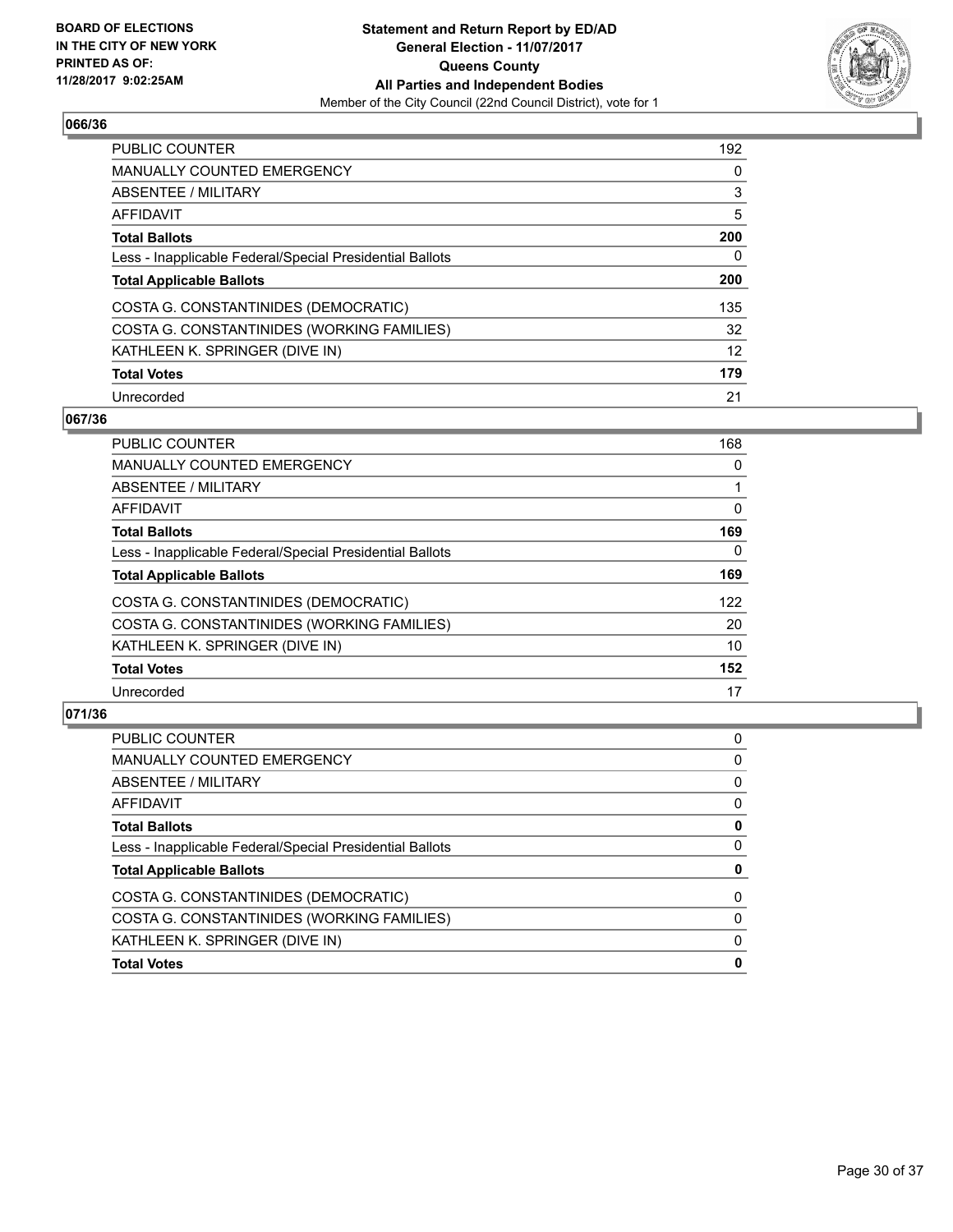

| <b>PUBLIC COUNTER</b>                                    | 281 |
|----------------------------------------------------------|-----|
| <b>MANUALLY COUNTED EMERGENCY</b>                        | 0   |
| <b>ABSENTEE / MILITARY</b>                               | 4   |
| AFFIDAVIT                                                | 6   |
| <b>Total Ballots</b>                                     | 291 |
| Less - Inapplicable Federal/Special Presidential Ballots | 0   |
| <b>Total Applicable Ballots</b>                          | 291 |
| COSTA G. CONSTANTINIDES (DEMOCRATIC)                     | 215 |
| COSTA G. CONSTANTINIDES (WORKING FAMILIES)               | 28  |
| KATHLEEN K. SPRINGER (DIVE IN)                           | 11  |
| ADAM REESE (WRITE-IN)                                    | 1   |
| DAMIEN NOLAN (WRITE-IN)                                  | 1   |
| <b>Total Votes</b>                                       | 256 |
| Unrecorded                                               | 35  |

# **073/36**

| <b>PUBLIC COUNTER</b>                                    | 291 |
|----------------------------------------------------------|-----|
| <b>MANUALLY COUNTED EMERGENCY</b>                        | 0   |
| ABSENTEE / MILITARY                                      | 4   |
| AFFIDAVIT                                                | 5   |
| <b>Total Ballots</b>                                     | 300 |
| Less - Inapplicable Federal/Special Presidential Ballots | 0   |
| <b>Total Applicable Ballots</b>                          | 300 |
| COSTA G. CONSTANTINIDES (DEMOCRATIC)                     | 228 |
| COSTA G. CONSTANTINIDES (WORKING FAMILIES)               | 34  |
| KATHLEEN K. SPRINGER (DIVE IN)                           | 10  |
| C W BURGIS (WRITE-IN)                                    |     |
| MEREDITH BEGLEY (WRITE-IN)                               |     |
| <b>Total Votes</b>                                       | 274 |
| Unrecorded                                               | 26  |

| PUBLIC COUNTER                                           | 185 |
|----------------------------------------------------------|-----|
| <b>MANUALLY COUNTED EMERGENCY</b>                        | 0   |
| ABSENTEE / MILITARY                                      | 4   |
| AFFIDAVIT                                                | 3   |
| <b>Total Ballots</b>                                     | 192 |
| Less - Inapplicable Federal/Special Presidential Ballots | 0   |
| <b>Total Applicable Ballots</b>                          | 192 |
| COSTA G. CONSTANTINIDES (DEMOCRATIC)                     | 143 |
| COSTA G. CONSTANTINIDES (WORKING FAMILIES)               | 17  |
| KATHLEEN K. SPRINGER (DIVE IN)                           | 10  |
| <b>Total Votes</b>                                       | 170 |
| Unrecorded                                               | 22  |
|                                                          |     |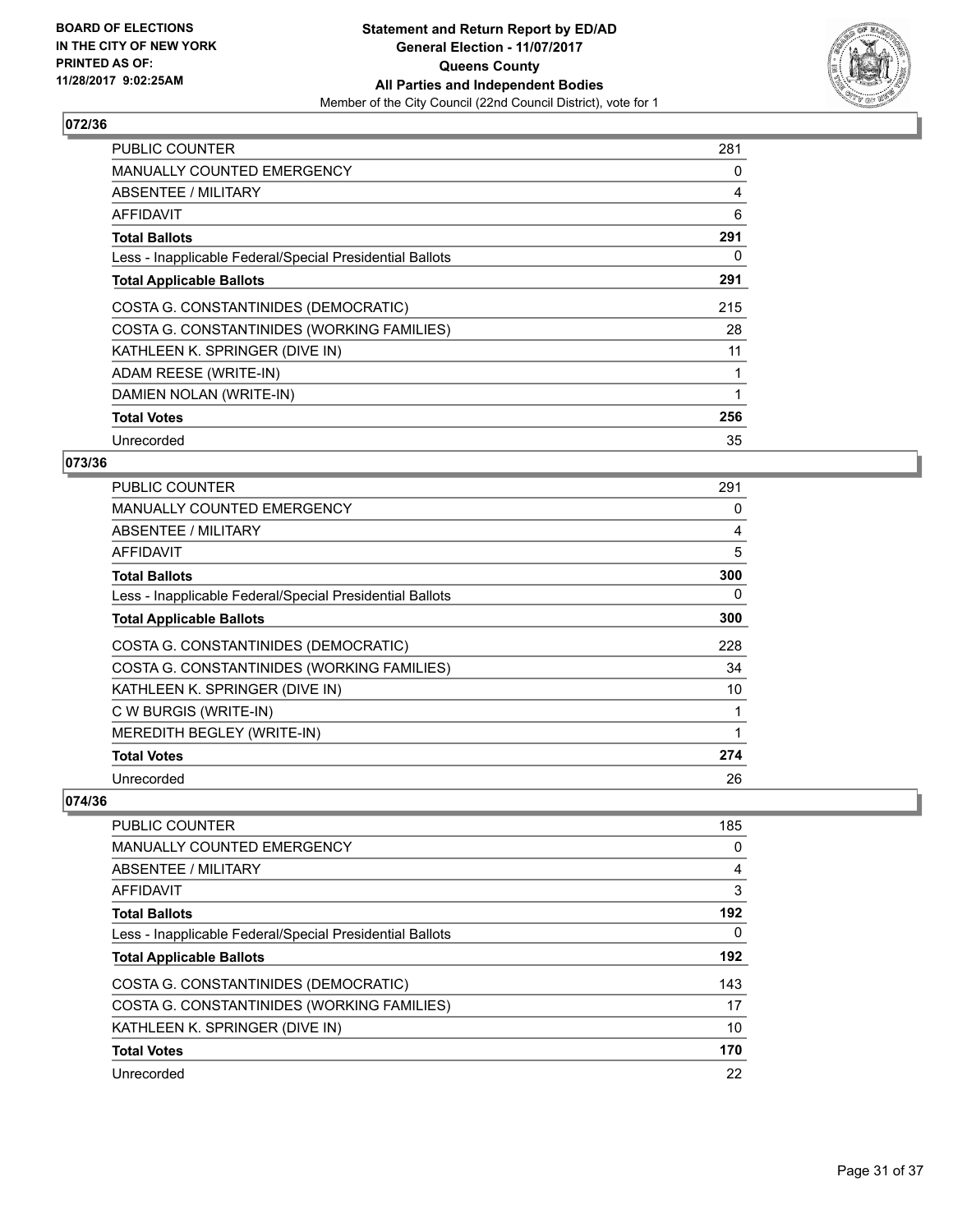

| <b>PUBLIC COUNTER</b>                                    | 210 |
|----------------------------------------------------------|-----|
| <b>MANUALLY COUNTED EMERGENCY</b>                        | 0   |
| ABSENTEE / MILITARY                                      | 6   |
| AFFIDAVIT                                                |     |
| <b>Total Ballots</b>                                     | 217 |
| Less - Inapplicable Federal/Special Presidential Ballots | 0   |
| <b>Total Applicable Ballots</b>                          | 217 |
| COSTA G. CONSTANTINIDES (DEMOCRATIC)                     | 163 |
| COSTA G. CONSTANTINIDES (WORKING FAMILIES)               | 23  |
| KATHLEEN K. SPRINGER (DIVE IN)                           | 15  |
| THOMAS SEBAZCO (WRITE-IN)                                | 1   |
| <b>Total Votes</b>                                       | 202 |
| Unrecorded                                               | 15  |

# **076/36**

| <b>PUBLIC COUNTER</b>                                    | 266 |
|----------------------------------------------------------|-----|
| <b>MANUALLY COUNTED EMERGENCY</b>                        | 0   |
| ABSENTEE / MILITARY                                      | 5   |
| AFFIDAVIT                                                | 1   |
| <b>Total Ballots</b>                                     | 272 |
| Less - Inapplicable Federal/Special Presidential Ballots | 0   |
| <b>Total Applicable Ballots</b>                          | 272 |
| COSTA G. CONSTANTINIDES (DEMOCRATIC)                     | 206 |
| COSTA G. CONSTANTINIDES (WORKING FAMILIES)               | 25  |
| KATHLEEN K. SPRINGER (DIVE IN)                           | 11  |
| <b>BO DIETL (WRITE-IN)</b>                               | 1   |
| MARVIN JEFFCOAT (WRITE-IN)                               | 1   |
| UNATTRIBUTABLE WRITE-IN (WRITE-IN)                       | 1   |
| <b>Total Votes</b>                                       | 245 |
| Unrecorded                                               | 27  |

| <b>PUBLIC COUNTER</b>                                    | 306 |
|----------------------------------------------------------|-----|
| <b>MANUALLY COUNTED EMERGENCY</b>                        | 0   |
| <b>ABSENTEE / MILITARY</b>                               | 4   |
| AFFIDAVIT                                                | 7   |
| <b>Total Ballots</b>                                     | 317 |
| Less - Inapplicable Federal/Special Presidential Ballots | 0   |
| <b>Total Applicable Ballots</b>                          | 317 |
| COSTA G. CONSTANTINIDES (DEMOCRATIC)                     | 242 |
| COSTA G. CONSTANTINIDES (WORKING FAMILIES)               | 38  |
| KATHLEEN K. SPRINGER (DIVE IN)                           | 11  |
| MICHAEL O DIAZ (WRITE-IN)                                |     |
| WALTER KOWALEWSKI (WRITE-IN)                             |     |
| <b>Total Votes</b>                                       | 293 |
| Unrecorded                                               | 24  |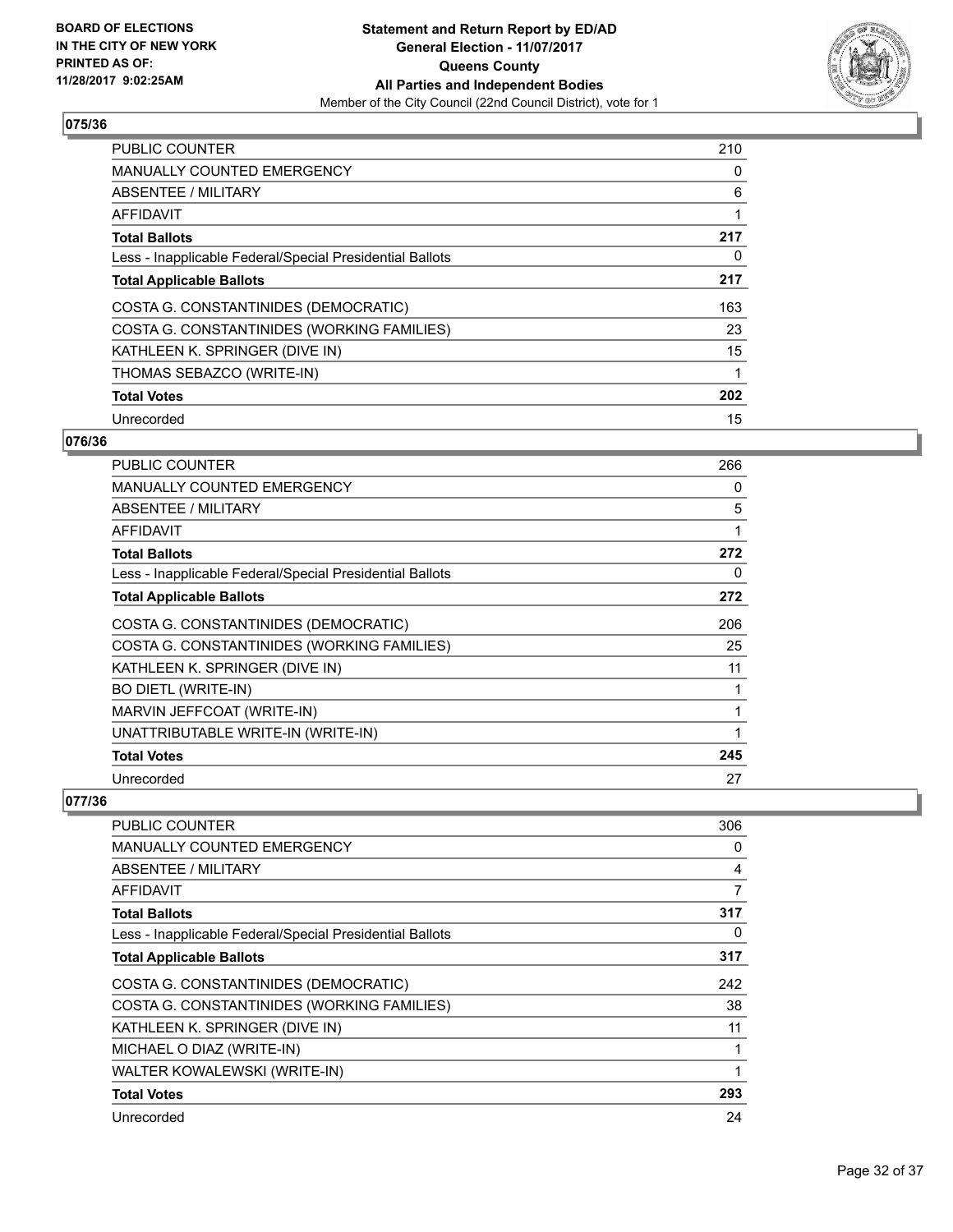

| <b>PUBLIC COUNTER</b>                                    | 243 |
|----------------------------------------------------------|-----|
| <b>MANUALLY COUNTED EMERGENCY</b>                        | 0   |
| ABSENTEE / MILITARY                                      | 3   |
| AFFIDAVIT                                                | 5   |
| <b>Total Ballots</b>                                     | 251 |
| Less - Inapplicable Federal/Special Presidential Ballots | 0   |
| <b>Total Applicable Ballots</b>                          | 251 |
| COSTA G. CONSTANTINIDES (DEMOCRATIC)                     | 192 |
| COSTA G. CONSTANTINIDES (WORKING FAMILIES)               | 15  |
| KATHLEEN K. SPRINGER (DIVE IN)                           | 6   |
| <b>Total Votes</b>                                       | 213 |
| Unrecorded                                               | 38  |

#### **079/36**

| <b>PUBLIC COUNTER</b>                                    | 202 |
|----------------------------------------------------------|-----|
| <b>MANUALLY COUNTED EMERGENCY</b>                        | 0   |
| ABSENTEE / MILITARY                                      | 0   |
| AFFIDAVIT                                                | 4   |
| <b>Total Ballots</b>                                     | 206 |
| Less - Inapplicable Federal/Special Presidential Ballots | 0   |
| <b>Total Applicable Ballots</b>                          | 206 |
| COSTA G. CONSTANTINIDES (DEMOCRATIC)                     | 148 |
| COSTA G. CONSTANTINIDES (WORKING FAMILIES)               | 23  |
| KATHLEEN K. SPRINGER (DIVE IN)                           | 16  |
| ROSARIA ALAIMO (WRITE-IN)                                |     |
| <b>Total Votes</b>                                       | 188 |
| Unrecorded                                               | 18  |

| PUBLIC COUNTER                                           | 215 |
|----------------------------------------------------------|-----|
| <b>MANUALLY COUNTED EMERGENCY</b>                        | 0   |
| ABSENTEE / MILITARY                                      | 0   |
| AFFIDAVIT                                                |     |
| <b>Total Ballots</b>                                     | 216 |
| Less - Inapplicable Federal/Special Presidential Ballots | 0   |
| <b>Total Applicable Ballots</b>                          | 216 |
| COSTA G. CONSTANTINIDES (DEMOCRATIC)                     | 162 |
| COSTA G. CONSTANTINIDES (WORKING FAMILIES)               | 24  |
| KATHLEEN K. SPRINGER (DIVE IN)                           | 13  |
| LAURA WRIGHT (WRITE-IN)                                  | 1   |
| <b>Total Votes</b>                                       | 200 |
| Unrecorded                                               | 16  |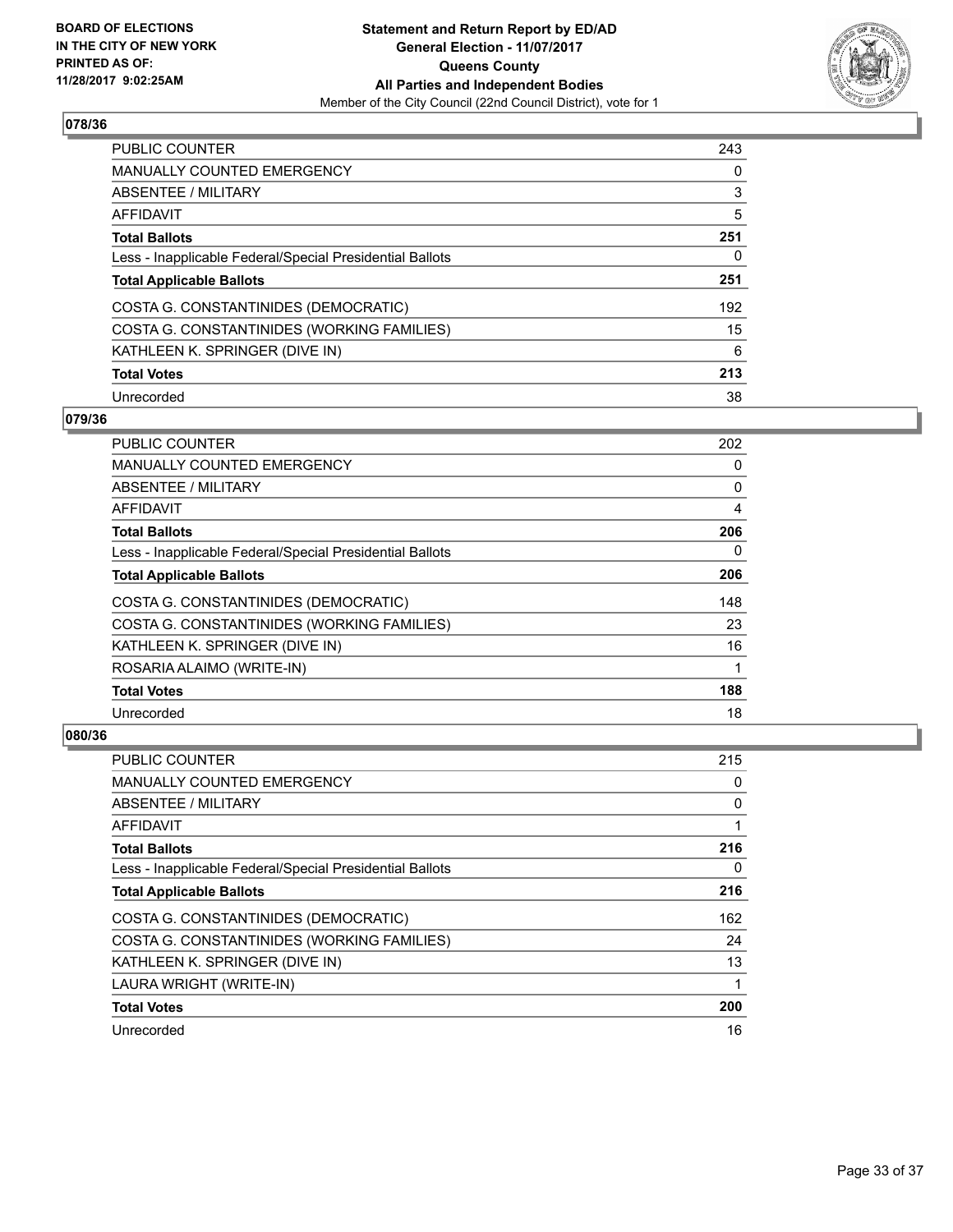

| <b>PUBLIC COUNTER</b>                                    | 303 |
|----------------------------------------------------------|-----|
| <b>MANUALLY COUNTED EMERGENCY</b>                        | 0   |
| ABSENTEE / MILITARY                                      | 5   |
| AFFIDAVIT                                                | 6   |
| <b>Total Ballots</b>                                     | 314 |
| Less - Inapplicable Federal/Special Presidential Ballots | 0   |
| <b>Total Applicable Ballots</b>                          | 314 |
| COSTA G. CONSTANTINIDES (DEMOCRATIC)                     | 239 |
| COSTA G. CONSTANTINIDES (WORKING FAMILIES)               | 33  |
| KATHLEEN K. SPRINGER (DIVE IN)                           | 13  |
| UNATTRIBUTABLE WRITE-IN (WRITE-IN)                       | 1   |
| <b>Total Votes</b>                                       | 286 |
| Unrecorded                                               | 28  |

#### **082/36**

| PUBLIC COUNTER                                           | 258 |
|----------------------------------------------------------|-----|
| MANUALLY COUNTED EMERGENCY                               | 0   |
| ABSENTEE / MILITARY                                      | 3   |
| AFFIDAVIT                                                | 8   |
| <b>Total Ballots</b>                                     | 269 |
| Less - Inapplicable Federal/Special Presidential Ballots | 0   |
| <b>Total Applicable Ballots</b>                          | 269 |
| COSTA G. CONSTANTINIDES (DEMOCRATIC)                     | 185 |
| COSTA G. CONSTANTINIDES (WORKING FAMILIES)               | 25  |
| KATHLEEN K. SPRINGER (DIVE IN)                           | 23  |
| KONSTANDINOS MAROULIS (WRITE-IN)                         |     |
| <b>Total Votes</b>                                       | 234 |
| Unrecorded                                               | 35  |

| <b>PUBLIC COUNTER</b>                                    | 211            |
|----------------------------------------------------------|----------------|
| <b>MANUALLY COUNTED EMERGENCY</b>                        | 0              |
| ABSENTEE / MILITARY                                      | 4              |
| AFFIDAVIT                                                | 4              |
| <b>Total Ballots</b>                                     | 219            |
| Less - Inapplicable Federal/Special Presidential Ballots | 0              |
| <b>Total Applicable Ballots</b>                          | 219            |
| COSTA G. CONSTANTINIDES (DEMOCRATIC)                     | 138            |
| COSTA G. CONSTANTINIDES (WORKING FAMILIES)               | 22             |
| KATHLEEN K. SPRINGER (DIVE IN)                           | 13             |
| UNATTRIBUTABLE WRITE-IN (WRITE-IN)                       | $\overline{2}$ |
| <b>Total Votes</b>                                       | 175            |
| Unrecorded                                               | 44             |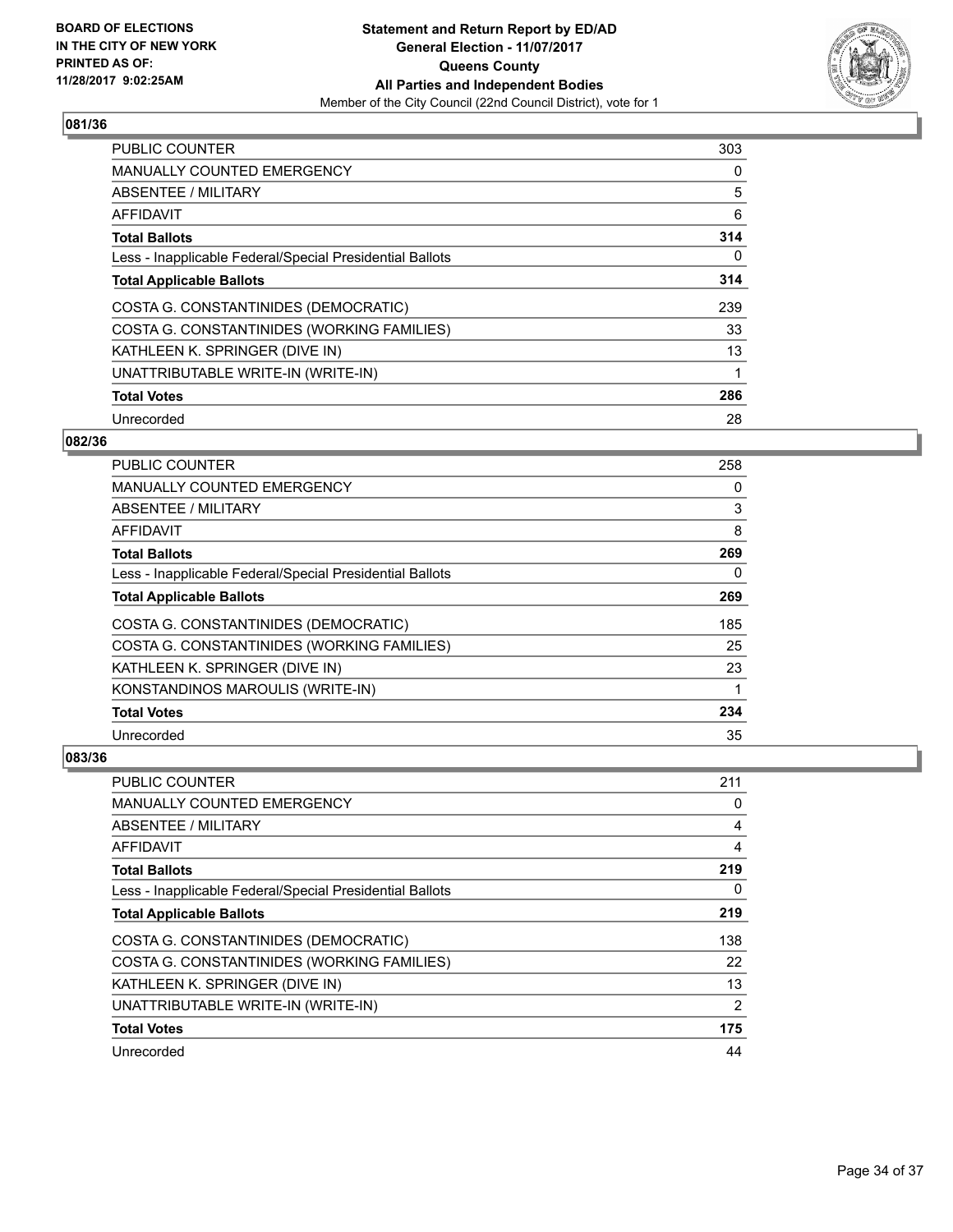

| PUBLIC COUNTER                                           | 259 |
|----------------------------------------------------------|-----|
| <b>MANUALLY COUNTED EMERGENCY</b>                        | 0   |
| ABSENTEE / MILITARY                                      | 4   |
| AFFIDAVIT                                                | 0   |
| <b>Total Ballots</b>                                     | 263 |
| Less - Inapplicable Federal/Special Presidential Ballots | 0   |
| <b>Total Applicable Ballots</b>                          | 263 |
| COSTA G. CONSTANTINIDES (DEMOCRATIC)                     | 186 |
| COSTA G. CONSTANTINIDES (WORKING FAMILIES)               | 31  |
| KATHLEEN K. SPRINGER (DIVE IN)                           | 22  |
| <b>Total Votes</b>                                       | 239 |
| Unrecorded                                               | 24  |

# **002/37**

| <b>PUBLIC COUNTER</b>                                    | 205 |
|----------------------------------------------------------|-----|
| <b>MANUALLY COUNTED EMERGENCY</b>                        | 0   |
| ABSENTEE / MILITARY                                      | 3   |
| AFFIDAVIT                                                | 1   |
| <b>Total Ballots</b>                                     | 209 |
| Less - Inapplicable Federal/Special Presidential Ballots | 0   |
| <b>Total Applicable Ballots</b>                          | 209 |
| COSTA G. CONSTANTINIDES (DEMOCRATIC)                     | 169 |
| COSTA G. CONSTANTINIDES (WORKING FAMILIES)               | 13  |
| KATHLEEN K. SPRINGER (DIVE IN)                           | 8   |
| UNATTRIBUTABLE WRITE-IN (WRITE-IN)                       | 3   |
| <b>Total Votes</b>                                       | 193 |
| Unrecorded                                               | 16  |

| PUBLIC COUNTER                                           | 213            |
|----------------------------------------------------------|----------------|
| <b>MANUALLY COUNTED EMERGENCY</b>                        | 0              |
| ABSENTEE / MILITARY                                      | 2              |
| AFFIDAVIT                                                | $\overline{2}$ |
| <b>Total Ballots</b>                                     | 217            |
| Less - Inapplicable Federal/Special Presidential Ballots | 0              |
| <b>Total Applicable Ballots</b>                          | 217            |
| COSTA G. CONSTANTINIDES (DEMOCRATIC)                     | 189            |
| COSTA G. CONSTANTINIDES (WORKING FAMILIES)               | 6              |
| KATHLEEN K. SPRINGER (DIVE IN)                           | 2              |
| MARCELLA J.S. DAVIS (WRITE-IN)                           | 1              |
| <b>Total Votes</b>                                       | 198            |
| Unrecorded                                               | 19             |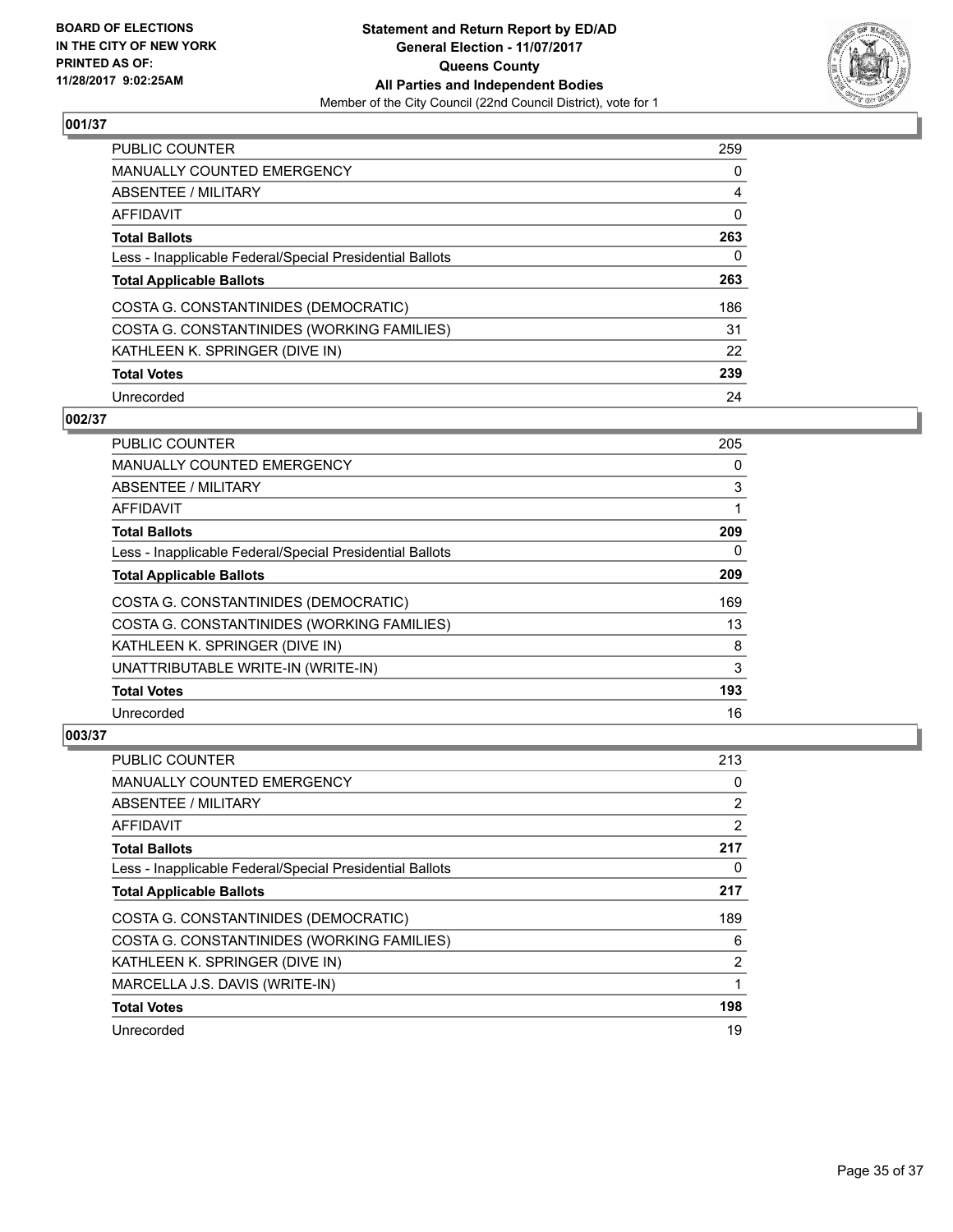

| <b>PUBLIC COUNTER</b>                                    | 256 |
|----------------------------------------------------------|-----|
| <b>MANUALLY COUNTED EMERGENCY</b>                        | 0   |
| ABSENTEE / MILITARY                                      | 0   |
| AFFIDAVIT                                                | 3   |
| <b>Total Ballots</b>                                     | 259 |
| Less - Inapplicable Federal/Special Presidential Ballots | 0   |
| <b>Total Applicable Ballots</b>                          | 259 |
| COSTA G. CONSTANTINIDES (DEMOCRATIC)                     | 215 |
| COSTA G. CONSTANTINIDES (WORKING FAMILIES)               | 16  |
| KATHLEEN K. SPRINGER (DIVE IN)                           | 6   |
| JEFFREY HOLLOWAY (WRITE-IN)                              |     |
| <b>Total Votes</b>                                       | 238 |
| Unrecorded                                               | 21  |

# **072/37**

| KATHLEEN K. SPRINGER (DIVE IN)                           | 0<br>0   |
|----------------------------------------------------------|----------|
| COSTA G. CONSTANTINIDES (WORKING FAMILIES)               | $\Omega$ |
| COSTA G. CONSTANTINIDES (DEMOCRATIC)                     | 0        |
| <b>Total Applicable Ballots</b>                          | 0        |
| Less - Inapplicable Federal/Special Presidential Ballots | 0        |
| <b>Total Ballots</b>                                     | 0        |
| <b>AFFIDAVIT</b>                                         | 0        |
| <b>ABSENTEE / MILITARY</b>                               | 0        |
| <b>MANUALLY COUNTED EMERGENCY</b>                        | 0        |
| <b>PUBLIC COUNTER</b>                                    | 0        |

| 0<br>0<br>0<br>0<br>0<br>0<br>0<br>0<br>0<br>0 | PUBLIC COUNTER                                           | 0 |
|------------------------------------------------|----------------------------------------------------------|---|
|                                                | <b>MANUALLY COUNTED EMERGENCY</b>                        |   |
|                                                | ABSENTEE / MILITARY                                      |   |
|                                                | AFFIDAVIT                                                |   |
|                                                | <b>Total Ballots</b>                                     |   |
|                                                | Less - Inapplicable Federal/Special Presidential Ballots |   |
|                                                | <b>Total Applicable Ballots</b>                          |   |
|                                                | COSTA G. CONSTANTINIDES (DEMOCRATIC)                     |   |
|                                                | COSTA G. CONSTANTINIDES (WORKING FAMILIES)               |   |
|                                                | KATHLEEN K. SPRINGER (DIVE IN)                           |   |
|                                                | <b>Total Votes</b>                                       |   |